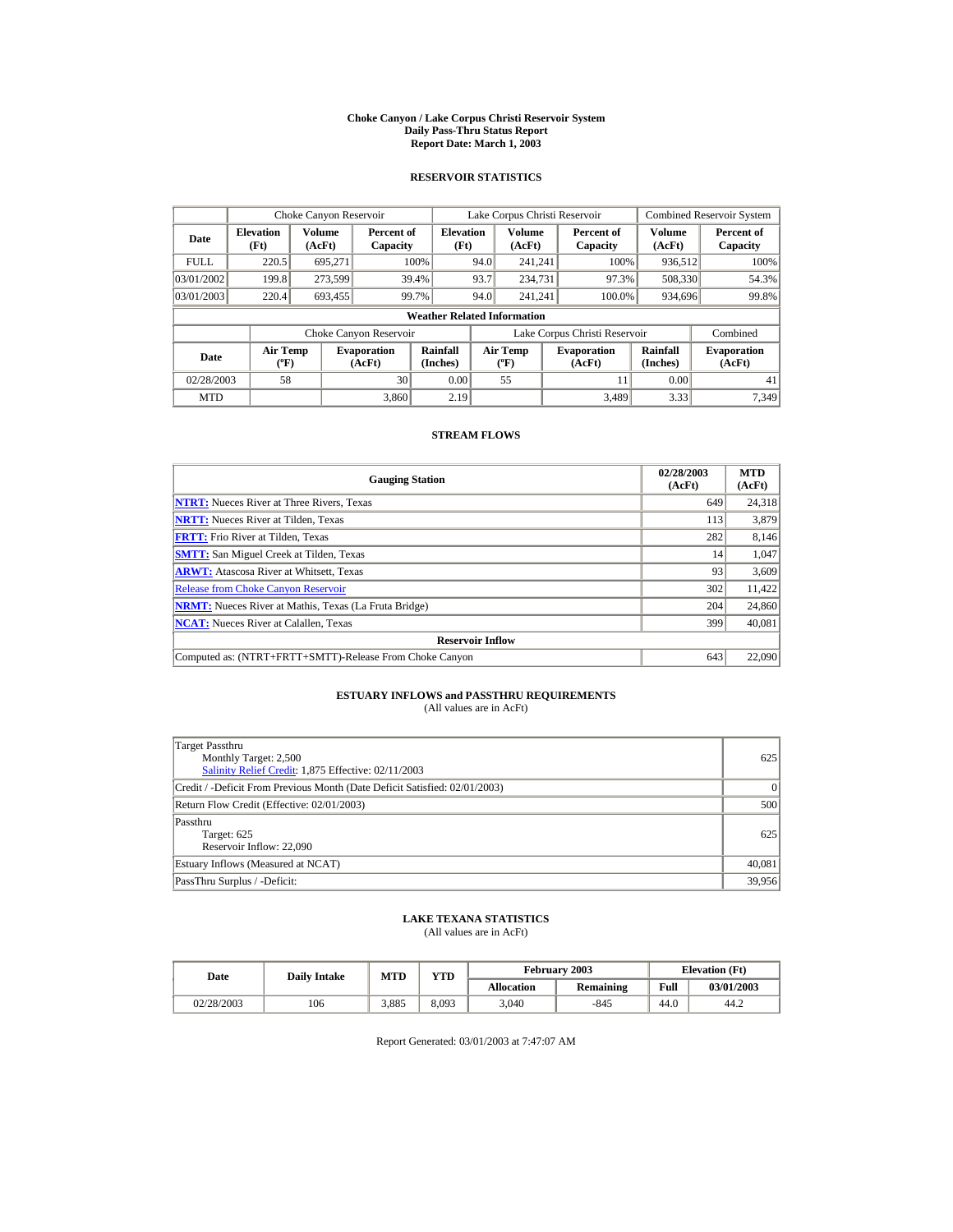#### **Choke Canyon / Lake Corpus Christi Reservoir System Daily Pass-Thru Status Report Report Date: March 2, 2003**

## **RESERVOIR STATISTICS**

|                                                     | Choke Canyon Reservoir   |                         |                              |                                    |      | Lake Corpus Christi Reservoir             |                               |                      | <b>Combined Reservoir System</b> |
|-----------------------------------------------------|--------------------------|-------------------------|------------------------------|------------------------------------|------|-------------------------------------------|-------------------------------|----------------------|----------------------------------|
| Date                                                | <b>Elevation</b><br>(Ft) | <b>Volume</b><br>(AcFt) | Percent of<br>Capacity       | <b>Elevation</b><br>(Ft)           |      | Volume<br>(AcFt)                          | Percent of<br>Capacity        | Volume<br>(AcFt)     | Percent of<br>Capacity           |
| <b>FULL</b>                                         | 220.5                    | 695.271                 |                              | 100%                               | 94.0 | 241.241                                   | 100%                          | 936,512              | 100%                             |
| 03/02/2002                                          | 199.8                    | 273,599                 | 39.4%                        |                                    | 93.6 | 234,350                                   | 97.1%                         | 507,949              | 54.2%                            |
| 03/02/2003                                          | 220.4                    | 693.455                 | 99.7%                        |                                    | 94.0 | 241.241                                   | 100.0%                        | 934,696              | 99.8%                            |
|                                                     |                          |                         |                              | <b>Weather Related Information</b> |      |                                           |                               |                      |                                  |
|                                                     |                          |                         | Choke Canyon Reservoir       |                                    |      |                                           | Lake Corpus Christi Reservoir |                      | Combined                         |
| <b>Air Temp</b><br>Date<br>$({}^{\circ}\mathrm{F})$ |                          |                         | <b>Evaporation</b><br>(AcFt) | Rainfall<br>(Inches)               |      | <b>Air Temp</b><br>$({}^{\circ}\text{F})$ | <b>Evaporation</b><br>(AcFt)  | Rainfall<br>(Inches) | <b>Evaporation</b><br>(AcFt)     |
| 03/01/2003                                          | 57                       |                         | 15                           | 0.02                               |      | 58                                        |                               | 0.03                 | 15                               |
| <b>MTD</b>                                          |                          |                         | 15                           | 0.02                               |      |                                           | 0                             | 0.03                 | 15                               |

## **STREAM FLOWS**

| <b>Gauging Station</b>                                       | 03/01/2003<br>(AcFt) | <b>MTD</b><br>(AcFt) |
|--------------------------------------------------------------|----------------------|----------------------|
| <b>NTRT:</b> Nueces River at Three Rivers, Texas             | 619                  | 619                  |
| <b>NRTT:</b> Nueces River at Tilden, Texas                   | 113                  | 113                  |
| <b>FRTT:</b> Frio River at Tilden, Texas                     | 276                  | 276                  |
| <b>SMTT:</b> San Miguel Creek at Tilden, Texas               | 20                   | 20                   |
| <b>ARWT:</b> Atascosa River at Whitsett, Texas               | 83                   | 83                   |
| <b>Release from Choke Canyon Reservoir</b>                   | 302                  | 302                  |
| <b>NRMT:</b> Nueces River at Mathis, Texas (La Fruta Bridge) | 202                  | 202                  |
| <b>NCAT:</b> Nueces River at Calallen, Texas                 | 218                  | 218                  |
| <b>Reservoir Inflow</b>                                      |                      |                      |
| Computed as: (NTRT+FRTT+SMTT)-Release From Choke Canyon      | 613                  | 613                  |

# **ESTUARY INFLOWS and PASSTHRU REQUIREMENTS**<br>(All values are in AcFt)

| Target Passthru<br>Monthly Target: 3,500<br><b>Salinity Relief Credit: 0 Effective:</b> | 3,500 |
|-----------------------------------------------------------------------------------------|-------|
| Credit / -Deficit From Previous Month (Date Deficit Satisfied: )                        | 1,750 |
| Return Flow Credit (Effective: 03/01/2003)                                              | 500   |
| Passthru<br>Target: 3,500<br>Reservoir Inflow: 613                                      | 613   |
| Estuary Inflows (Measured at NCAT)                                                      | 218   |
| PassThru Surplus / -Deficit:                                                            | 0     |

## **LAKE TEXANA STATISTICS**

(All values are in AcFt)

| Date       | <b>Daily Intake</b> | <b>MTD</b> | $\mathbf{v}\mathbf{T}\mathbf{D}$ |                   | <b>March 2003</b> |      | <b>Elevation</b> (Ft) |
|------------|---------------------|------------|----------------------------------|-------------------|-------------------|------|-----------------------|
|            |                     |            |                                  | <b>Allocation</b> | Remaining         | Full | 03/02/2003            |
| 03/01/2003 | 138                 | 138        | 8.232                            | 3,050             | 2.912             | 44.0 | 44.2                  |

Report Generated: 03/02/2003 at 9:14:37 AM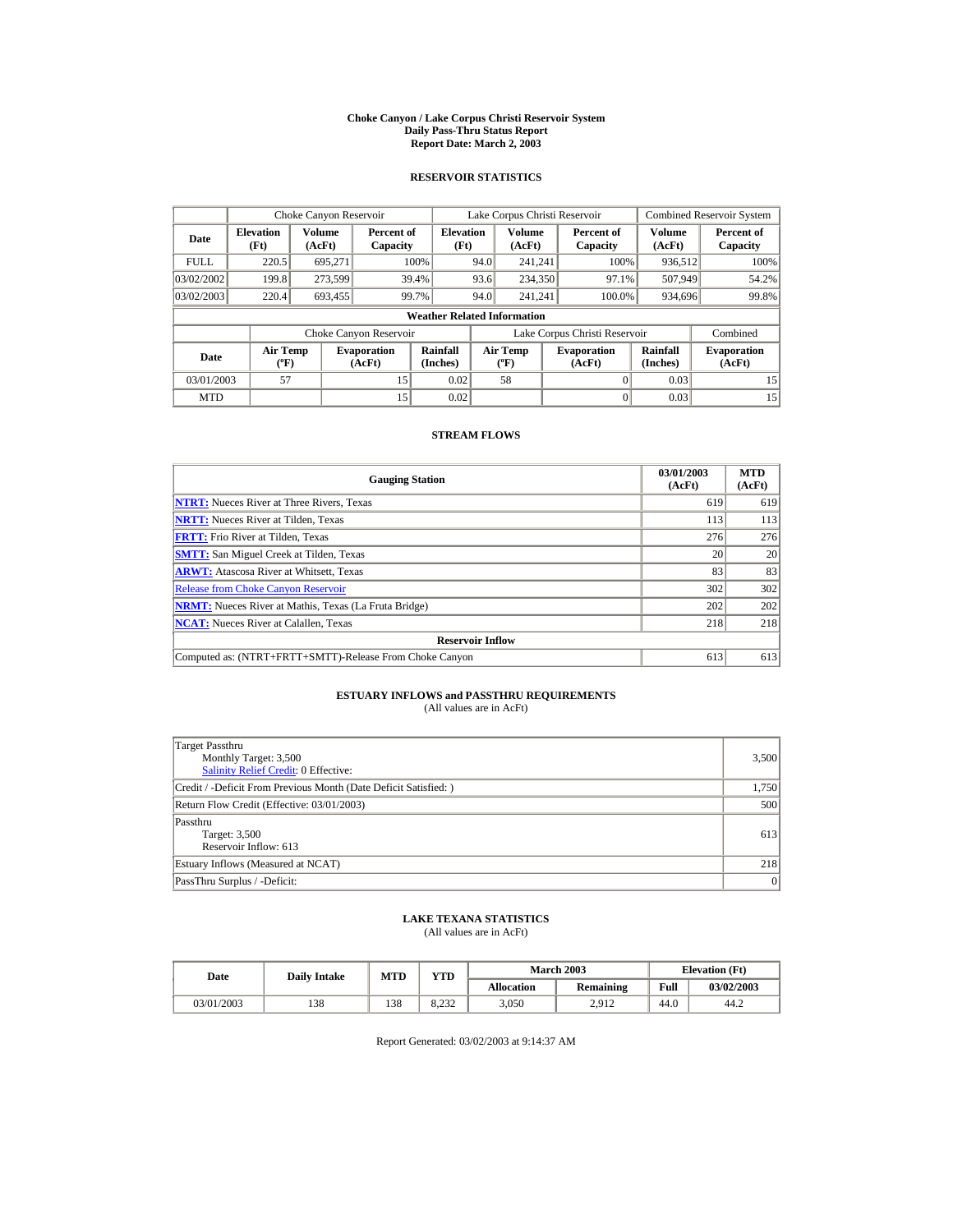#### **Choke Canyon / Lake Corpus Christi Reservoir System Daily Pass-Thru Status Report Report Date: March 3, 2003**

## **RESERVOIR STATISTICS**

|                                                     | Choke Canyon Reservoir |                         |                                            |                                    |      | Lake Corpus Christi Reservoir            |                               |                      | <b>Combined Reservoir System</b> |
|-----------------------------------------------------|------------------------|-------------------------|--------------------------------------------|------------------------------------|------|------------------------------------------|-------------------------------|----------------------|----------------------------------|
| <b>Elevation</b><br>Date<br>(Ft)                    |                        | <b>Volume</b><br>(AcFt) | <b>Elevation</b><br>Percent of<br>Capacity |                                    | (Ft) | Volume<br>(AcFt)                         | Percent of<br>Capacity        | Volume<br>(AcFt)     | Percent of<br>Capacity           |
| <b>FULL</b>                                         | 220.5                  | 695.271                 |                                            | 100%                               | 94.0 | 241.241                                  | 100%                          | 936.512              | 100%                             |
| 03/03/2002                                          | 199.8                  | 273.299                 |                                            | 39.3%                              | 93.7 | 234,731                                  | 97.3%                         | 508,030              | 54.2%                            |
| 03/03/2003                                          | 220.4                  | 693.974                 |                                            | 99.8%                              | 94.0 | 241.241                                  | 100.0%                        | 935,215              | 99.9%                            |
|                                                     |                        |                         |                                            | <b>Weather Related Information</b> |      |                                          |                               |                      |                                  |
|                                                     |                        |                         | Choke Canyon Reservoir                     |                                    |      |                                          | Lake Corpus Christi Reservoir |                      | Combined                         |
| <b>Air Temp</b><br>Date<br>$({}^{\circ}\mathrm{F})$ |                        |                         | <b>Evaporation</b><br>(AcFt)               | Rainfall<br>(Inches)               |      | <b>Air Temp</b><br>$({}^{\circ}{\rm F})$ | <b>Evaporation</b><br>(AcFt)  | Rainfall<br>(Inches) | <b>Evaporation</b><br>(AcFt)     |
| 03/02/2003                                          | 60                     |                         | 136                                        | 0.58                               |      | 59                                       | 56                            | 0.25                 | 192                              |
| <b>MTD</b>                                          |                        |                         | 151                                        | 0.60                               |      |                                          | 56                            | 0.28                 | 207                              |

## **STREAM FLOWS**

| <b>Gauging Station</b>                                       | 03/02/2003<br>(AcFt) | <b>MTD</b><br>(AcFt) |
|--------------------------------------------------------------|----------------------|----------------------|
| <b>NTRT:</b> Nueces River at Three Rivers, Texas             | 605                  | 1,225                |
| <b>NRTT:</b> Nueces River at Tilden. Texas                   | 115                  | 228                  |
| <b>FRTT:</b> Frio River at Tilden, Texas                     | 272                  | 548                  |
| <b>SMTT:</b> San Miguel Creek at Tilden, Texas               |                      | 21                   |
| <b>ARWT:</b> Atascosa River at Whitsett, Texas               | 77                   | 161                  |
| <b>Release from Choke Canyon Reservoir</b>                   | 302                  | 603                  |
| <b>NRMT:</b> Nueces River at Mathis, Texas (La Fruta Bridge) | 202                  | 405                  |
| <b>NCAT:</b> Nueces River at Calallen, Texas                 | 10                   | 228                  |
| <b>Reservoir Inflow</b>                                      |                      |                      |
| Computed as: (NTRT+FRTT+SMTT)-Release From Choke Canyon      | 577                  | 1,191                |

# **ESTUARY INFLOWS and PASSTHRU REQUIREMENTS**<br>(All values are in AcFt)

| Target Passthru<br>Monthly Target: 3,500<br>Salinity Relief Credit: 0 Effective: | 3,500 |
|----------------------------------------------------------------------------------|-------|
| Credit / -Deficit From Previous Month (Date Deficit Satisfied:)                  | 1,750 |
| Return Flow Credit (Effective: 03/01/2003)                                       | 500   |
| Passthru<br>Target: 3,500<br>Reservoir Inflow: 1,191                             | 1.191 |
| Estuary Inflows (Measured at NCAT)                                               | 228   |
| PassThru Surplus / -Deficit:                                                     | 0     |

## **LAKE TEXANA STATISTICS**

(All values are in AcFt)

| Date       | <b>Daily Intake</b> | <b>MTD</b>    | VTD-         |                   | <b>March 2003</b>  | <b>Elevation</b> (Ft) |            |
|------------|---------------------|---------------|--------------|-------------------|--------------------|-----------------------|------------|
|            |                     |               |              | <b>Allocation</b> | Remaining          | Full                  | 03/03/2003 |
| 03/02/2003 | 139                 | $\sim$<br>ر گ | 271<br>0.371 | 3,050             | 2772<br>ر. ، ، ، ، | 44.0                  | 44.2       |

Report Generated: 03/03/2003 at 8:31:17 AM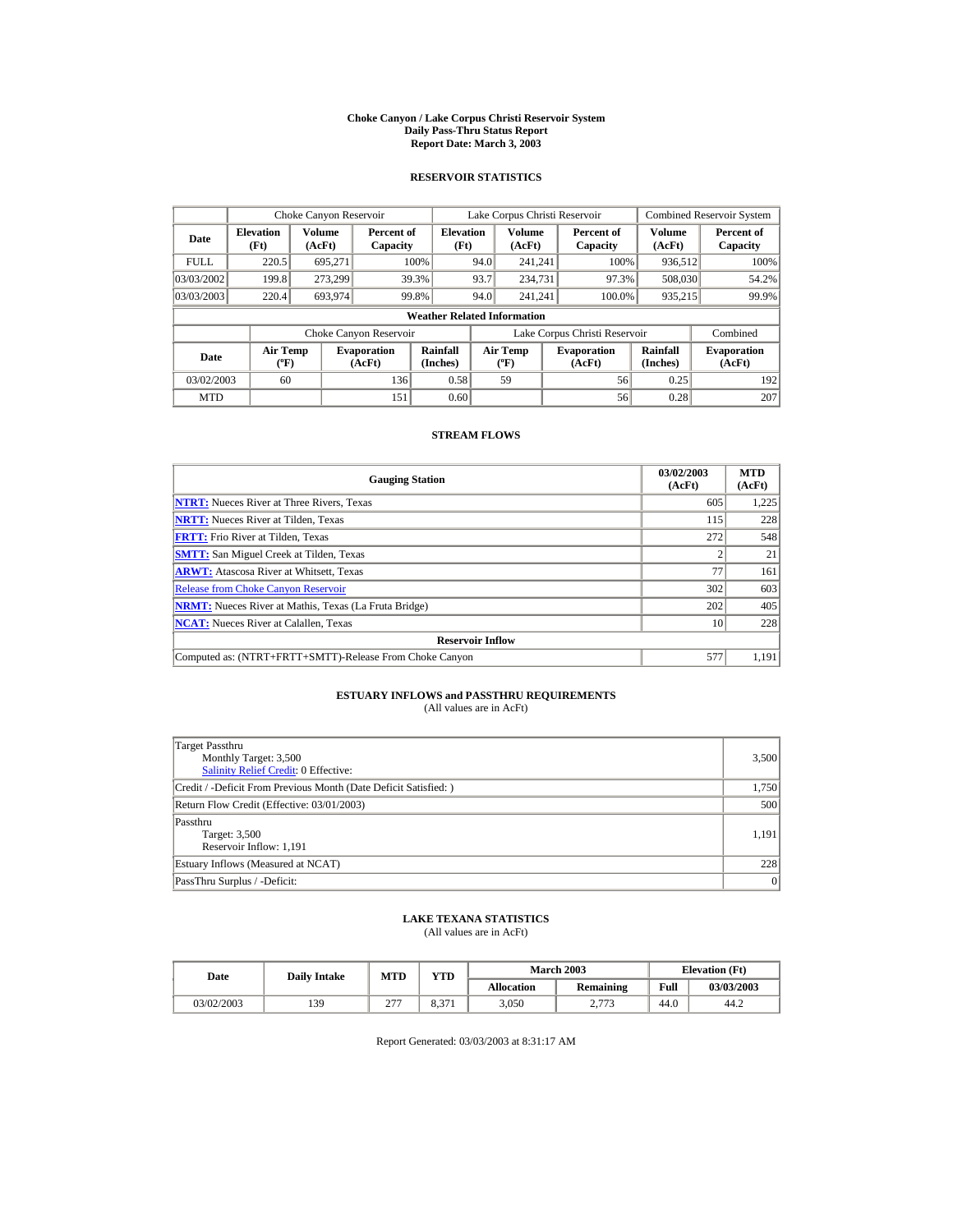#### **Choke Canyon / Lake Corpus Christi Reservoir System Daily Pass-Thru Status Report Report Date: March 4, 2003**

## **RESERVOIR STATISTICS**

|             | Choke Canyon Reservoir                      |                         |                              |                          | Lake Corpus Christi Reservoir |                                           |  |                               |                      | <b>Combined Reservoir System</b> |  |  |
|-------------|---------------------------------------------|-------------------------|------------------------------|--------------------------|-------------------------------|-------------------------------------------|--|-------------------------------|----------------------|----------------------------------|--|--|
| Date        | <b>Elevation</b><br>(Ft)                    | <b>Volume</b><br>(AcFt) | Percent of<br>Capacity       | <b>Elevation</b><br>(Ft) |                               | Volume<br>(AcFt)                          |  | Percent of<br>Capacity        | Volume<br>(AcFt)     | Percent of<br>Capacity           |  |  |
| <b>FULL</b> | 220.5                                       | 695.271                 |                              | 100%                     | 94.0                          | 241.241                                   |  | 100%                          | 936,512              | 100%                             |  |  |
| 03/04/2002  | 199.7                                       | 272,403                 |                              | 39.2%                    | 93.6                          | 233,020                                   |  | 96.6%                         | 505,423              | 54.0%                            |  |  |
| 03/04/2003  | 220.4                                       | 693.974                 |                              | 99.8%                    | 94.0                          | 241.241                                   |  | 100.0%                        | 935,215              | 99.9%                            |  |  |
|             | <b>Weather Related Information</b>          |                         |                              |                          |                               |                                           |  |                               |                      |                                  |  |  |
|             |                                             |                         | Choke Canyon Reservoir       |                          |                               |                                           |  | Lake Corpus Christi Reservoir |                      | Combined                         |  |  |
| Date        | <b>Air Temp</b><br>$({}^{\circ}\mathrm{F})$ |                         | <b>Evaporation</b><br>(AcFt) | Rainfall<br>(Inches)     |                               | <b>Air Temp</b><br>$({}^{\circ}\text{F})$ |  | <b>Evaporation</b><br>(AcFt)  | Rainfall<br>(Inches) | <b>Evaporation</b><br>(AcFt)     |  |  |
| 03/03/2003  | 62                                          |                         | 76                           | 0.06                     |                               | 56                                        |  | 11                            | 0.12                 | 87                               |  |  |
| <b>MTD</b>  |                                             |                         | 227                          | 0.66                     |                               |                                           |  | 67                            | 0.40                 | 294                              |  |  |

## **STREAM FLOWS**

| <b>Gauging Station</b>                                       | 03/03/2003<br>(AcFt) | <b>MTD</b><br>(AcFt) |
|--------------------------------------------------------------|----------------------|----------------------|
| <b>NTRT:</b> Nueces River at Three Rivers, Texas             | 609                  | 1,834                |
| <b>NRTT:</b> Nueces River at Tilden, Texas                   | 119                  | 347                  |
| <b>FRTT:</b> Frio River at Tilden. Texas                     | 278                  | 826                  |
| <b>SMTT:</b> San Miguel Creek at Tilden, Texas               |                      | 22                   |
| <b>ARWT:</b> Atascosa River at Whitsett, Texas               | 75                   | 236                  |
| <b>Release from Choke Canyon Reservoir</b>                   | 302                  | 905                  |
| <b>NRMT:</b> Nueces River at Mathis, Texas (La Fruta Bridge) | 490                  | 895                  |
| <b>NCAT:</b> Nueces River at Calallen, Texas                 | 187                  | 415                  |
| <b>Reservoir Inflow</b>                                      |                      |                      |
| Computed as: (NTRT+FRTT+SMTT)-Release From Choke Canyon      | 586                  | 1,776                |

# **ESTUARY INFLOWS and PASSTHRU REQUIREMENTS**<br>(All values are in AcFt)

| Target Passthru<br>Monthly Target: 3,500<br><b>Salinity Relief Credit: 0 Effective:</b> | 3,500 |
|-----------------------------------------------------------------------------------------|-------|
| Credit / -Deficit From Previous Month (Date Deficit Satisfied: )                        | 1,750 |
| Return Flow Credit (Effective: 03/01/2003)                                              | 500   |
| Passthru<br>Target: 3,500<br>Reservoir Inflow: 1,776                                    | 1.776 |
| Estuary Inflows (Measured at NCAT)                                                      | 415   |
| PassThru Surplus / -Deficit:                                                            | 0     |

## **LAKE TEXANA STATISTICS**

(All values are in AcFt)

| Date       | <b>Daily Intake</b> | <b>MTD</b> | $\mathbf{v}\mathbf{T}\mathbf{D}$ |                   | <b>March 2003</b> | <b>Elevation</b> (Ft) |            |
|------------|---------------------|------------|----------------------------------|-------------------|-------------------|-----------------------|------------|
|            |                     |            |                                  | <b>Allocation</b> | Remaining         | Full                  | 03/04/2003 |
| 03/03/2003 | 140                 | 418        | 8.511                            | 3,050             | 2.632             | 44.0                  | 44.2       |

Report Generated: 03/04/2003 at 8:59:01 AM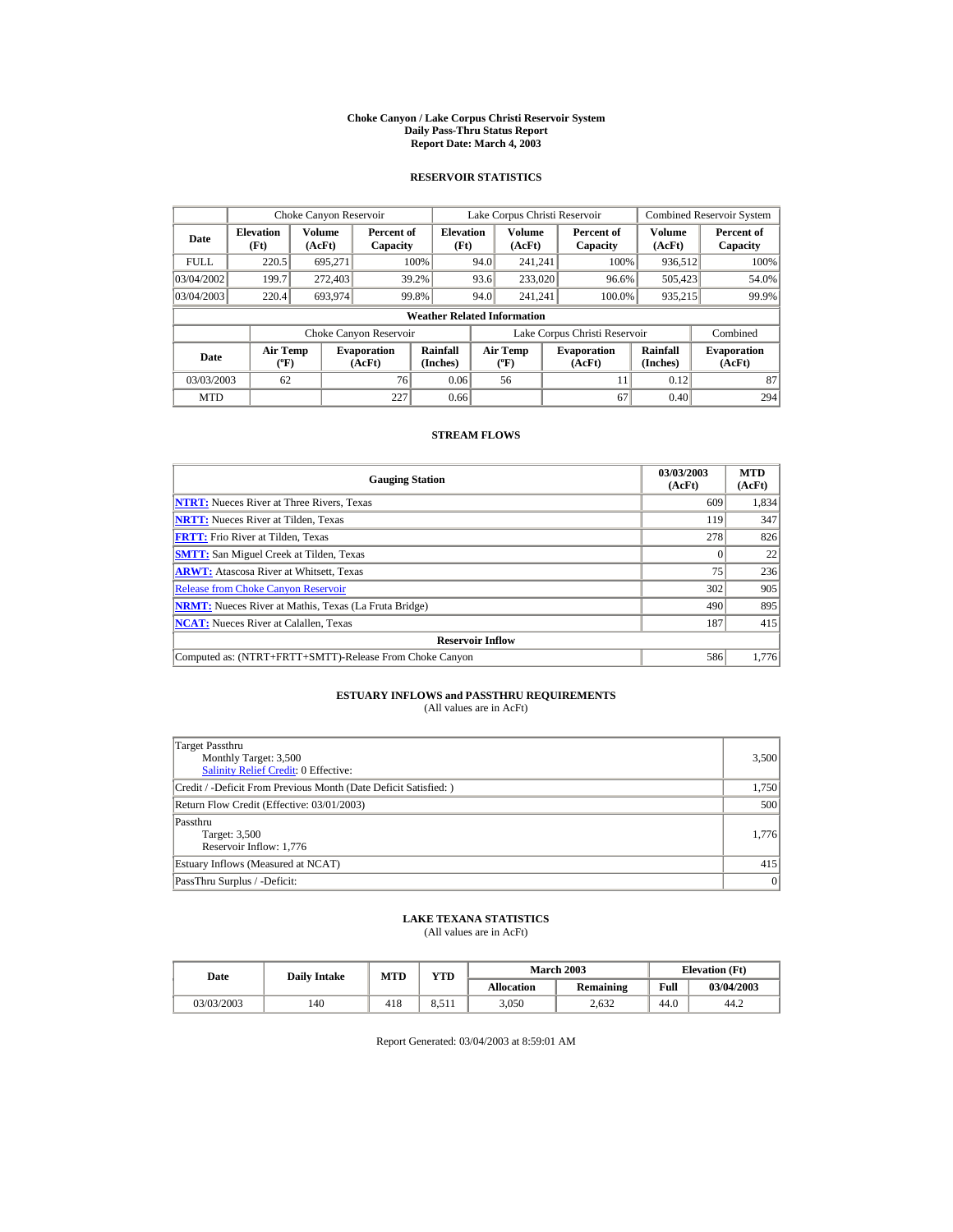#### **Choke Canyon / Lake Corpus Christi Reservoir System Daily Pass-Thru Status Report Report Date: March 5, 2003**

## **RESERVOIR STATISTICS**

|             | Choke Canyon Reservoir             |                  |                              |                          | Lake Corpus Christi Reservoir |                                          |  |                               |                         | <b>Combined Reservoir System</b> |  |  |  |
|-------------|------------------------------------|------------------|------------------------------|--------------------------|-------------------------------|------------------------------------------|--|-------------------------------|-------------------------|----------------------------------|--|--|--|
| Date        | <b>Elevation</b><br>(Ft)           | Volume<br>(AcFt) | Percent of<br>Capacity       | <b>Elevation</b><br>(Ft) |                               | Volume<br>(AcFt)                         |  | Percent of<br>Capacity        | <b>Volume</b><br>(AcFt) | Percent of<br>Capacity           |  |  |  |
| <b>FULL</b> | 220.5                              | 695.271          |                              | 100%                     | 94.0                          | 241.241                                  |  | 100%                          | 936,512                 | 100%                             |  |  |  |
| 03/05/2002  | 199.6                              | 271.807          |                              | 39.1%                    | 93.6                          | 232,640                                  |  | 96.4%                         | 504,447                 | 53.9%                            |  |  |  |
| 03/05/2003  | 220.5                              | 694.752          |                              | 99.9%                    | 94.0                          | 241.241                                  |  | 100.0%                        | 935,993                 | 99.9%                            |  |  |  |
|             | <b>Weather Related Information</b> |                  |                              |                          |                               |                                          |  |                               |                         |                                  |  |  |  |
|             |                                    |                  | Choke Canyon Reservoir       |                          |                               |                                          |  | Lake Corpus Christi Reservoir |                         | Combined                         |  |  |  |
| Date        | Air Temp<br>$({}^o\mathrm{F})$     |                  | <b>Evaporation</b><br>(AcFt) | Rainfall<br>(Inches)     |                               | <b>Air Temp</b><br>$({}^{\circ}{\rm F})$ |  | <b>Evaporation</b><br>(AcFt)  | Rainfall<br>(Inches)    | <b>Evaporation</b><br>(AcFt)     |  |  |  |
| 03/04/2003  | 65                                 |                  | 136                          | 0.01                     |                               | 61                                       |  | 67                            | 0.02                    | 203                              |  |  |  |
| <b>MTD</b>  |                                    |                  | 363                          | 0.67                     |                               |                                          |  | 134                           | 0.42                    | 497                              |  |  |  |

## **STREAM FLOWS**

| <b>Gauging Station</b>                                       | 03/04/2003<br>(AcFt) | <b>MTD</b><br>(AcFt) |
|--------------------------------------------------------------|----------------------|----------------------|
| <b>NTRT:</b> Nueces River at Three Rivers, Texas             | 615                  | 2,449                |
| <b>NRTT:</b> Nueces River at Tilden, Texas                   | 119                  | 466                  |
| <b>FRTT:</b> Frio River at Tilden, Texas                     | 280                  | 1,106                |
| <b>SMTT:</b> San Miguel Creek at Tilden, Texas               |                      | 22                   |
| <b>ARWT:</b> Atascosa River at Whitsett, Texas               | 89                   | 326                  |
| <b>Release from Choke Canyon Reservoir</b>                   | 302                  | 1,207                |
| <b>NRMT:</b> Nueces River at Mathis, Texas (La Fruta Bridge) | 224                  | 1,120                |
| <b>NCAT:</b> Nueces River at Calallen, Texas                 | 506                  | 921                  |
| <b>Reservoir Inflow</b>                                      |                      |                      |
| Computed as: (NTRT+FRTT+SMTT)-Release From Choke Canyon      | 594                  | 2,370                |

# **ESTUARY INFLOWS and PASSTHRU REQUIREMENTS**<br>(All values are in AcFt)

| Target Passthru<br>Monthly Target: 3,500<br><b>Salinity Relief Credit: 0 Effective:</b> | 3,500 |
|-----------------------------------------------------------------------------------------|-------|
| Credit / -Deficit From Previous Month (Date Deficit Satisfied:)                         | 1,750 |
| Return Flow Credit (Effective: 03/01/2003)                                              | 500   |
| Passthru<br>Target: 3,500<br>Reservoir Inflow: 2,370                                    | 2,370 |
| Estuary Inflows (Measured at NCAT)                                                      | 921   |
| PassThru Surplus / -Deficit:                                                            | 801   |

## **LAKE TEXANA STATISTICS**

(All values are in AcFt)

| Date       | <b>Daily Intake</b> | <b>MTD</b> | $\mathbf{v}\mathbf{T}\mathbf{D}$ |                   | <b>March 2003</b> |      | <b>Elevation</b> (Ft) |
|------------|---------------------|------------|----------------------------------|-------------------|-------------------|------|-----------------------|
|            |                     |            |                                  | <b>Allocation</b> | Remaining         | Full | 03/05/2003            |
| 03/04/2003 | 141                 | 558        | 8.652                            | 3,050             | 2.492             | 44.0 | 44.2                  |

Report Generated: 03/05/2003 at 8:43:25 AM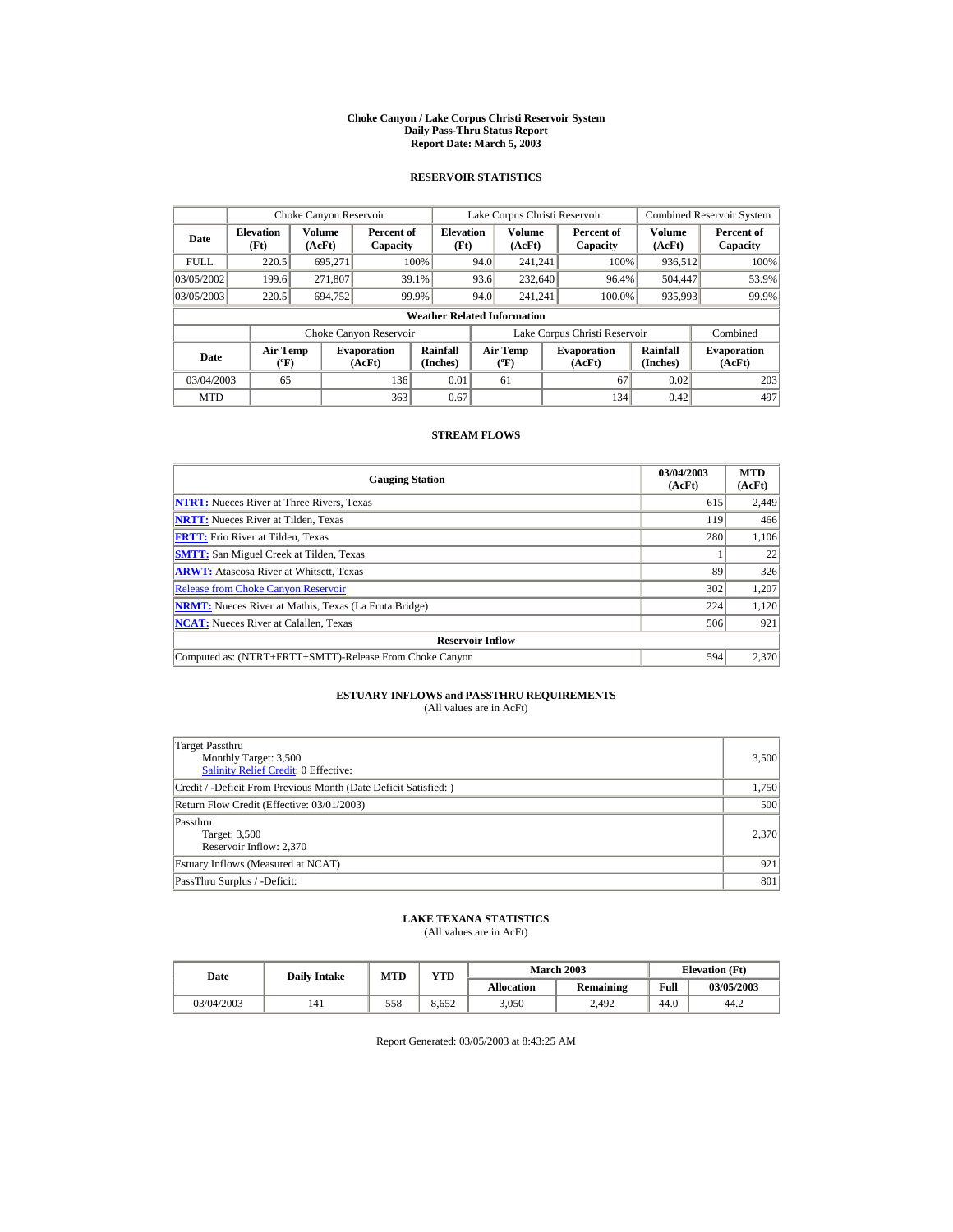#### **Choke Canyon / Lake Corpus Christi Reservoir System Daily Pass-Thru Status Report Report Date: March 6, 2003**

## **RESERVOIR STATISTICS**

|             | Choke Canyon Reservoir                |                         |                              |                          | Lake Corpus Christi Reservoir |                                          |  |                               |                         | <b>Combined Reservoir System</b> |  |  |  |
|-------------|---------------------------------------|-------------------------|------------------------------|--------------------------|-------------------------------|------------------------------------------|--|-------------------------------|-------------------------|----------------------------------|--|--|--|
| Date        | <b>Elevation</b><br>(Ft)              | <b>Volume</b><br>(AcFt) | Percent of<br>Capacity       | <b>Elevation</b><br>(Ft) |                               | <b>Volume</b><br>(AcFt)                  |  | Percent of<br>Capacity        | <b>Volume</b><br>(AcFt) | Percent of<br>Capacity           |  |  |  |
| <b>FULL</b> | 220.5                                 | 695.271                 |                              | 100%                     | 94.0                          | 241.241                                  |  | 100%                          | 936,512                 | 100%                             |  |  |  |
| 03/06/2002  | 199.6                                 | 271,658                 |                              | 39.1%                    | 93.5                          | 232,450                                  |  | 96.4%                         | 504.108                 | 53.8%                            |  |  |  |
| 03/06/2003  | 220.5                                 | 694.493                 |                              | 99.9%                    | 94.0                          | 241.241                                  |  | 100.0%                        | 935,734                 | 99.9%                            |  |  |  |
|             | <b>Weather Related Information</b>    |                         |                              |                          |                               |                                          |  |                               |                         |                                  |  |  |  |
|             |                                       |                         | Choke Canyon Reservoir       |                          |                               |                                          |  | Lake Corpus Christi Reservoir |                         | Combined                         |  |  |  |
| Date        | <b>Air Temp</b><br>$({}^o\mathrm{F})$ |                         | <b>Evaporation</b><br>(AcFt) | Rainfall<br>(Inches)     |                               | <b>Air Temp</b><br>$({}^{\circ}{\rm F})$ |  | <b>Evaporation</b><br>(AcFt)  | Rainfall<br>(Inches)    | <b>Evaporation</b><br>(AcFt)     |  |  |  |
| 03/05/2003  | 63                                    |                         | 76                           | 0.02                     |                               | 64                                       |  | 22                            | 0.05                    | 98                               |  |  |  |
| <b>MTD</b>  |                                       |                         | 439                          | 0.69                     |                               |                                          |  | 156                           | 0.47                    | 595                              |  |  |  |

## **STREAM FLOWS**

| <b>Gauging Station</b>                                       | 03/05/2003<br>(AcFt) | <b>MTD</b><br>(AcFt) |
|--------------------------------------------------------------|----------------------|----------------------|
| <b>NTRT:</b> Nueces River at Three Rivers, Texas             | 649                  | 3.099                |
| <b>NRTT:</b> Nueces River at Tilden, Texas                   | 121                  | 588                  |
| <b>FRTT:</b> Frio River at Tilden, Texas                     | 282                  | 1,388                |
| <b>SMTT:</b> San Miguel Creek at Tilden, Texas               |                      | 22                   |
| <b>ARWT:</b> Atascosa River at Whitsett, Texas               | 175                  | 500                  |
| <b>Release from Choke Canyon Reservoir</b>                   | 302                  | 1,509                |
| <b>NRMT:</b> Nueces River at Mathis, Texas (La Fruta Bridge) | 246                  | 1,366                |
| <b>NCAT:</b> Nueces River at Calallen, Texas                 | 387                  | 1,308                |
| <b>Reservoir Inflow</b>                                      |                      |                      |
| Computed as: (NTRT+FRTT+SMTT)-Release From Choke Canyon      | 629                  | 3,000                |

# **ESTUARY INFLOWS and PASSTHRU REQUIREMENTS**<br>(All values are in AcFt)

| Target Passthru<br>Monthly Target: 3,500<br><b>Salinity Relief Credit: 0 Effective:</b> | 3,500 |
|-----------------------------------------------------------------------------------------|-------|
| Credit / -Deficit From Previous Month (Date Deficit Satisfied:)                         | 1,750 |
| Return Flow Credit (Effective: 03/01/2003)                                              | 500   |
| Passthru<br>Target: 3,500<br>Reservoir Inflow: 3,000                                    | 3,000 |
| Estuary Inflows (Measured at NCAT)                                                      | 1,308 |
| PassThru Surplus / -Deficit:                                                            | 558   |

## **LAKE TEXANA STATISTICS**

(All values are in AcFt)

| Date       | <b>Daily Intake</b> | <b>MTD</b> | $\mathbf{v}\mathbf{T}\mathbf{D}$ |                   | <b>March 2003</b> | <b>Elevation</b> (Ft) |            |
|------------|---------------------|------------|----------------------------------|-------------------|-------------------|-----------------------|------------|
|            |                     |            |                                  | <b>Allocation</b> | Remaining         | Full                  | 03/06/2003 |
| 03/05/2003 | 142                 | 700        | 8.793                            | 3,050             | 2.350             | 44.0                  | 44.2       |

Report Generated: 03/06/2003 at 8:43:20 AM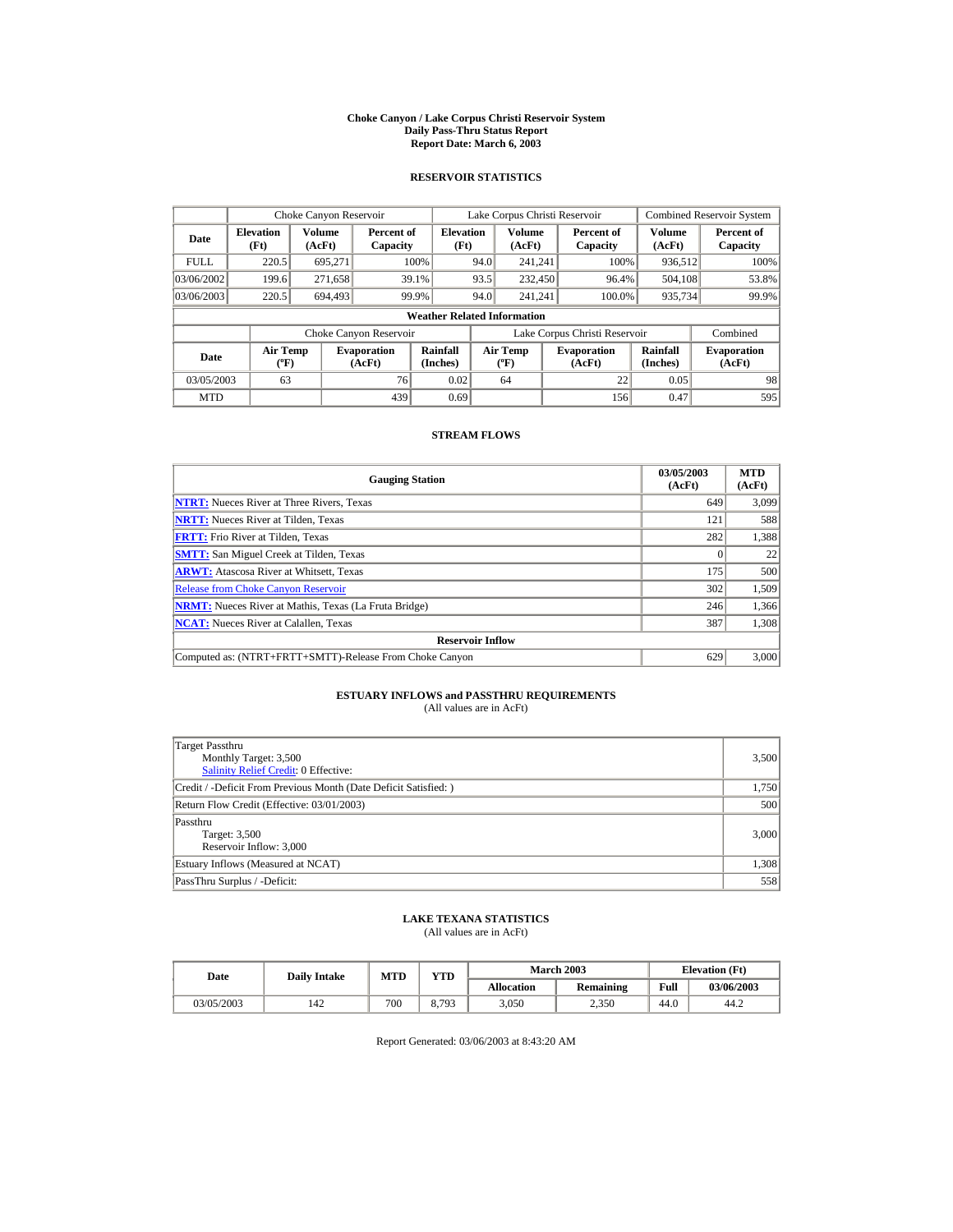#### **Choke Canyon / Lake Corpus Christi Reservoir System Daily Pass-Thru Status Report Report Date: March 7, 2003**

## **RESERVOIR STATISTICS**

|             | Choke Canyon Reservoir                      |                         |                              |                                    |      | Lake Corpus Christi Reservoir            |                               |                      | <b>Combined Reservoir System</b> |
|-------------|---------------------------------------------|-------------------------|------------------------------|------------------------------------|------|------------------------------------------|-------------------------------|----------------------|----------------------------------|
| Date        | <b>Elevation</b><br>(Ft)                    | <b>Volume</b><br>(AcFt) | Percent of<br>Capacity       | <b>Elevation</b><br>(Ft)           |      | Volume<br>(AcFt)                         | Percent of<br>Capacity        | Volume<br>(AcFt)     | Percent of<br>Capacity           |
| <b>FULL</b> | 220.5                                       | 695.271                 |                              | 100%                               | 94.0 | 241.241                                  | 100%                          | 936.512              | 100%                             |
| 03/07/2002  | 199.6                                       | 271,509                 |                              | 39.1%                              | 93.5 | 232,450                                  | 96.4%                         | 503,959              | 53.8%                            |
| 03/07/2003  | 220.5                                       | 694.493                 | 99.9%                        |                                    | 94.0 | 241.241                                  | 100.0%                        | 935,734              | 99.9%                            |
|             |                                             |                         |                              | <b>Weather Related Information</b> |      |                                          |                               |                      |                                  |
|             |                                             |                         | Choke Canyon Reservoir       |                                    |      |                                          | Lake Corpus Christi Reservoir |                      | Combined                         |
| Date        | <b>Air Temp</b><br>$({}^{\circ}\mathrm{F})$ |                         | <b>Evaporation</b><br>(AcFt) | Rainfall<br>(Inches)               |      | <b>Air Temp</b><br>$({}^{\circ}{\rm F})$ | <b>Evaporation</b><br>(AcFt)  | Rainfall<br>(Inches) | <b>Evaporation</b><br>(AcFt)     |
| 03/06/2003  | 70                                          |                         | 151                          | 0.00                               |      | 64                                       | 90                            | 0.00                 | 241                              |
| <b>MTD</b>  |                                             |                         | 590                          | 0.69                               |      |                                          | 246                           | 0.47                 | 836                              |

## **STREAM FLOWS**

| <b>Gauging Station</b>                                       | 03/06/2003<br>(AcFt) | <b>MTD</b><br>(AcFt) |
|--------------------------------------------------------------|----------------------|----------------------|
| <b>NTRT:</b> Nueces River at Three Rivers, Texas             | 725                  | 3,823                |
| <b>NRTT:</b> Nueces River at Tilden, Texas                   | 119                  | 707                  |
| <b>FRTT:</b> Frio River at Tilden, Texas                     | 272                  | 1,659                |
| <b>SMTT:</b> San Miguel Creek at Tilden, Texas               |                      | 24                   |
| <b>ARWT:</b> Atascosa River at Whitsett, Texas               | 133                  | 633                  |
| <b>Release from Choke Canyon Reservoir</b>                   | 298                  | 1,806                |
| <b>NRMT:</b> Nueces River at Mathis, Texas (La Fruta Bridge) | 387                  | 1,753                |
| <b>NCAT:</b> Nueces River at Calallen, Texas                 | 316                  | 1,624                |
| <b>Reservoir Inflow</b>                                      |                      |                      |
| Computed as: (NTRT+FRTT+SMTT)-Release From Choke Canyon      | 701                  | 3,700                |

# **ESTUARY INFLOWS and PASSTHRU REQUIREMENTS**<br>(All values are in AcFt)

| Target Passthru<br>Monthly Target: 3,500<br><b>Salinity Relief Credit: 0 Effective:</b> | 3,500 |
|-----------------------------------------------------------------------------------------|-------|
| Credit / -Deficit From Previous Month (Date Deficit Satisfied:)                         | 1,750 |
| Return Flow Credit (Effective: 03/01/2003)                                              | 500   |
| Passthru<br>Target: 3,500<br>Reservoir Inflow: 3,700                                    | 3,500 |
| Estuary Inflows (Measured at NCAT)                                                      | 1,624 |
| PassThru Surplus / -Deficit:                                                            | 374   |

## **LAKE TEXANA STATISTICS**

(All values are in AcFt)

| Date       | <b>Daily Intake</b> | <b>MTD</b> | VTD-  |                   | <b>March 2003</b> | <b>Elevation</b> (Ft) |            |
|------------|---------------------|------------|-------|-------------------|-------------------|-----------------------|------------|
|            |                     |            |       | <b>Allocation</b> | Remaining         | Full                  | 03/07/2003 |
| 03/06/2003 | 141                 | 841        | 8.935 | 3,050             | 2,209             | 44.0                  | 44.1       |

Report Generated: 03/07/2003 at 8:27:12 AM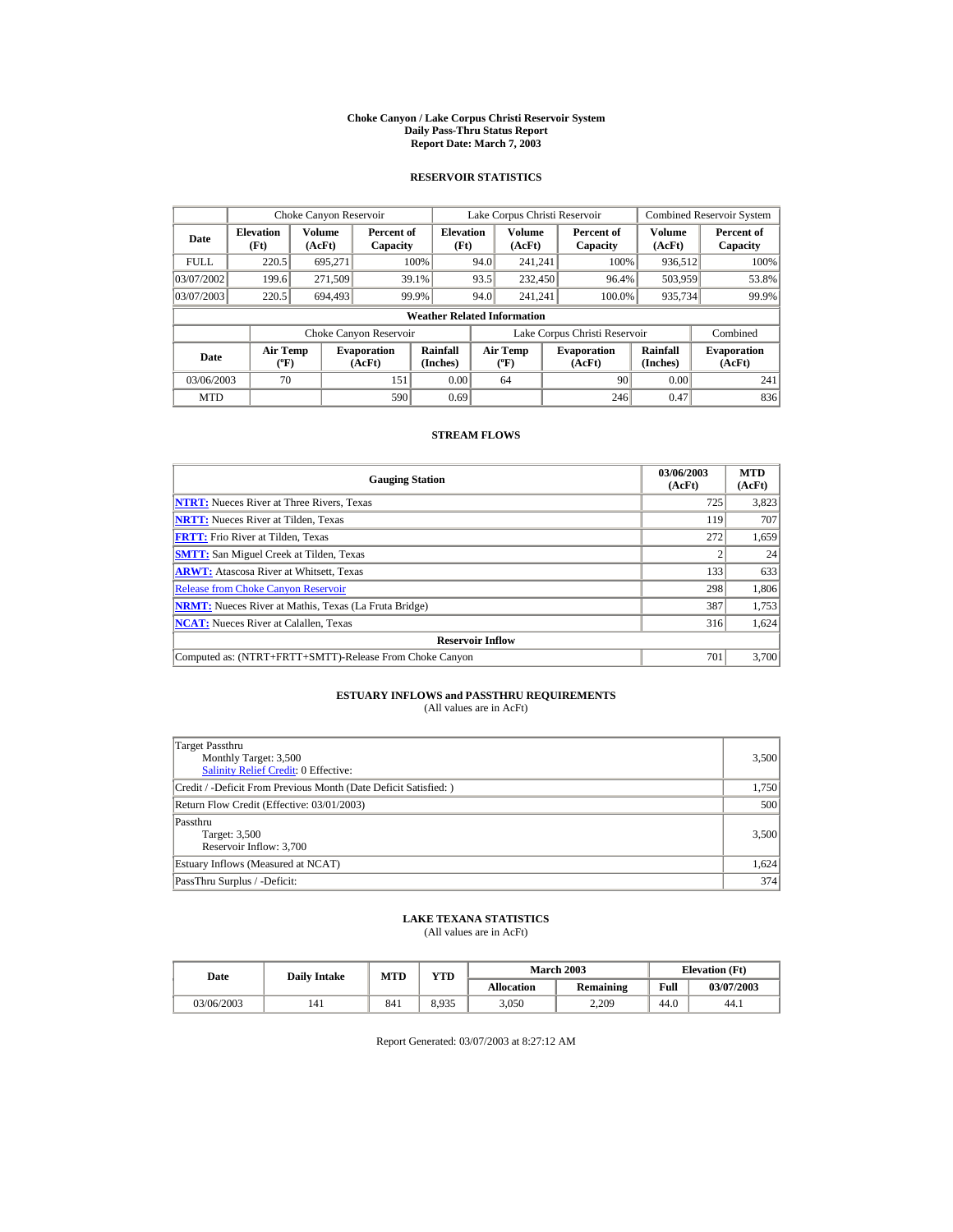#### **Choke Canyon / Lake Corpus Christi Reservoir System Daily Pass-Thru Status Report Report Date: March 8, 2003**

## **RESERVOIR STATISTICS**

|             | Choke Canyon Reservoir                                                                                                                                                                     |                  |                              |                                    |      | Lake Corpus Christi Reservoir |                               |                         | <b>Combined Reservoir System</b> |
|-------------|--------------------------------------------------------------------------------------------------------------------------------------------------------------------------------------------|------------------|------------------------------|------------------------------------|------|-------------------------------|-------------------------------|-------------------------|----------------------------------|
| Date        | <b>Elevation</b><br>(Ft)                                                                                                                                                                   | Volume<br>(AcFt) | Percent of<br>Capacity       | <b>Elevation</b><br>(Ft)           |      | Volume<br>(AcFt)              | Percent of<br>Capacity        | <b>Volume</b><br>(AcFt) | Percent of<br>Capacity           |
| <b>FULL</b> | 220.5                                                                                                                                                                                      | 695.271          |                              | 100%                               | 94.0 | 241.241                       | 100%                          | 936,512                 | 100%                             |
| 03/08/2002  | 199.6                                                                                                                                                                                      | 271,360          |                              | 39.0%                              | 93.5 | 232,071                       | 96.2%                         | 503.431                 | 53.8%                            |
| 03/08/2003  | 220.5                                                                                                                                                                                      | 694.493          |                              | 99.9%                              | 94.0 | 241.241                       | 100.0%                        | 935,734                 | 99.9%                            |
|             |                                                                                                                                                                                            |                  |                              | <b>Weather Related Information</b> |      |                               |                               |                         |                                  |
|             |                                                                                                                                                                                            |                  | Choke Canyon Reservoir       |                                    |      |                               | Lake Corpus Christi Reservoir |                         | Combined                         |
| Date        | Rainfall<br>Rainfall<br><b>Air Temp</b><br>Air Temp<br><b>Evaporation</b><br><b>Evaporation</b><br>(Inches)<br>(Inches)<br>$({}^o\mathrm{F})$<br>(AcFt)<br>(AcFt)<br>$({}^{\circ}{\rm F})$ |                  | <b>Evaporation</b><br>(AcFt) |                                    |      |                               |                               |                         |                                  |
| 03/07/2003  | 81                                                                                                                                                                                         |                  | 272                          | 0.00                               |      | 80                            | 213                           | 0.00                    | 485                              |
| <b>MTD</b>  |                                                                                                                                                                                            |                  | 862                          | 0.69                               |      |                               | 459                           | 0.47                    | 1.321                            |

## **STREAM FLOWS**

| <b>Gauging Station</b>                                       | 03/07/2003<br>(AcFt) | <b>MTD</b><br>(AcFt) |
|--------------------------------------------------------------|----------------------|----------------------|
| <b>NTRT:</b> Nueces River at Three Rivers. Texas             | 661                  | 4,484                |
| <b>NRTT:</b> Nueces River at Tilden, Texas                   | 117                  | 824                  |
| <b>FRTT:</b> Frio River at Tilden, Texas                     | 268                  | 1,927                |
| <b>SMTT:</b> San Miguel Creek at Tilden, Texas               |                      | 31                   |
| <b>ARWT:</b> Atascosa River at Whitsett, Texas               | 115                  | 748                  |
| <b>Release from Choke Canyon Reservoir</b>                   | 250                  | 2,056                |
| <b>NRMT:</b> Nueces River at Mathis, Texas (La Fruta Bridge) | 206                  | 1,959                |
| <b>NCAT:</b> Nueces River at Calallen, Texas                 | 331                  | 1,955                |
| <b>Reservoir Inflow</b>                                      |                      |                      |
| Computed as: (NTRT+FRTT+SMTT)-Release From Choke Canyon      | 686                  | 4,386                |

# **ESTUARY INFLOWS and PASSTHRU REQUIREMENTS**<br>(All values are in AcFt)

| Target Passthru<br>Monthly Target: 3,500<br><b>Salinity Relief Credit: 0 Effective:</b> | 3,500 |
|-----------------------------------------------------------------------------------------|-------|
| Credit / -Deficit From Previous Month (Date Deficit Satisfied:)                         | 1,750 |
| Return Flow Credit (Effective: 03/01/2003)                                              | 500   |
| Passthru<br>Target: 3,500<br>Reservoir Inflow: 4,386                                    | 3,500 |
| Estuary Inflows (Measured at NCAT)                                                      | 1,955 |
| PassThru Surplus / -Deficit:                                                            | 705   |

## **LAKE TEXANA STATISTICS**

(All values are in AcFt)

| Date       | <b>Daily Intake</b> | <b>MTD</b> |       | <b>March 2003</b><br>VTD- |           |      | <b>Elevation</b> (Ft) |
|------------|---------------------|------------|-------|---------------------------|-----------|------|-----------------------|
|            |                     |            |       | <b>Allocation</b>         | Remaining | Full | 03/08/2003            |
| 03/07/2003 | 140                 | 981        | 9.075 | 3,050                     | 2.069     | 44.0 | 44.1                  |

Report Generated: 03/08/2003 at 8:47:25 AM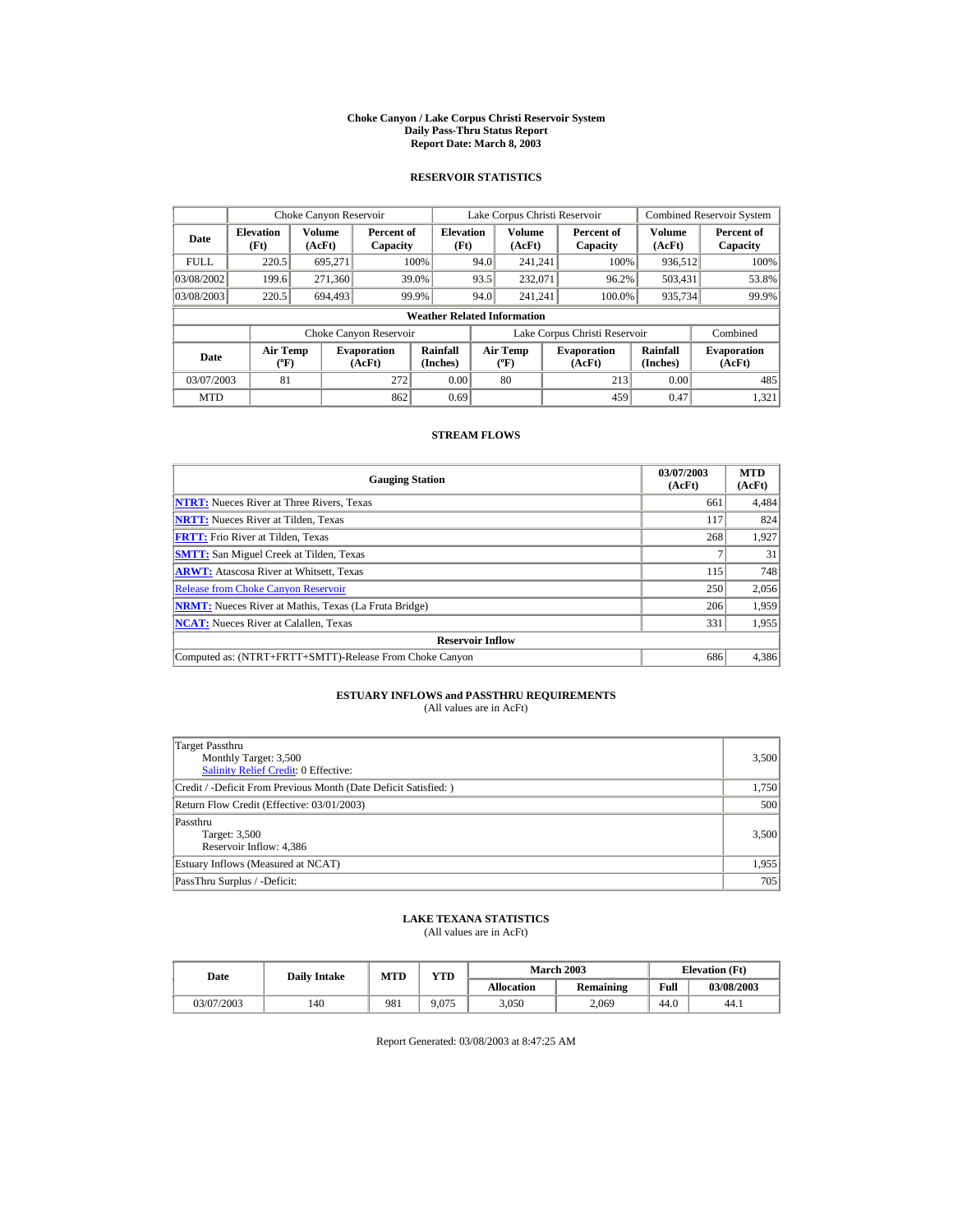#### **Choke Canyon / Lake Corpus Christi Reservoir System Daily Pass-Thru Status Report Report Date: March 9, 2003**

## **RESERVOIR STATISTICS**

|             | Choke Canyon Reservoir                      |                         |                              |                                    |      | Lake Corpus Christi Reservoir            |                               |                      | <b>Combined Reservoir System</b> |
|-------------|---------------------------------------------|-------------------------|------------------------------|------------------------------------|------|------------------------------------------|-------------------------------|----------------------|----------------------------------|
| Date        | <b>Elevation</b><br>(Ft)                    | <b>Volume</b><br>(AcFt) | Percent of<br>Capacity       | <b>Elevation</b><br>(Ft)           |      | Volume<br>(AcFt)                         | Percent of<br>Capacity        | Volume<br>(AcFt)     | Percent of<br>Capacity           |
| <b>FULL</b> | 220.5                                       | 695.271                 |                              | 100%                               | 94.0 | 241.241                                  | 100%                          | 936,512              | 100%                             |
| 03/09/2002  | 199.6                                       | 271.211                 |                              | 39.0%                              | 93.6 | 232,640                                  | 96.4%                         | 503,851              | 53.8%                            |
| 03/09/2003  | 220.5                                       | 694.493                 |                              | 99.9%                              | 94.0 | 241.241                                  | 100.0%                        | 935,734              | 99.9%                            |
|             |                                             |                         |                              | <b>Weather Related Information</b> |      |                                          |                               |                      |                                  |
|             |                                             |                         | Choke Canyon Reservoir       |                                    |      |                                          | Lake Corpus Christi Reservoir |                      | Combined                         |
| Date        | <b>Air Temp</b><br>$({}^{\circ}\mathrm{F})$ |                         | <b>Evaporation</b><br>(AcFt) | Rainfall<br>(Inches)               |      | <b>Air Temp</b><br>$({}^{\circ}{\rm F})$ | <b>Evaporation</b><br>(AcFt)  | Rainfall<br>(Inches) | <b>Evaporation</b><br>(AcFt)     |
| 03/08/2003  | 73                                          |                         | 106                          | 0.00                               |      | 74                                       | 101                           | 0.00                 | 207                              |
| <b>MTD</b>  |                                             |                         | 968                          | 0.69                               |      |                                          | 560                           | 0.47                 | 1.528                            |

## **STREAM FLOWS**

| <b>Gauging Station</b>                                       | 03/08/2003<br>(AcFt) | <b>MTD</b><br>(AcFt) |
|--------------------------------------------------------------|----------------------|----------------------|
| <b>NTRT:</b> Nueces River at Three Rivers, Texas             | 562                  | 5,046                |
| <b>NRTT:</b> Nueces River at Tilden. Texas                   | 113                  | 937                  |
| <b>FRTT:</b> Frio River at Tilden, Texas                     | 272                  | 2,199                |
| <b>SMTT:</b> San Miguel Creek at Tilden, Texas               |                      | 31                   |
| <b>ARWT:</b> Atascosa River at Whitsett, Texas               | 107                  | 856                  |
| <b>Release from Choke Canyon Reservoir</b>                   | 200                  | 2,257                |
| <b>NRMT:</b> Nueces River at Mathis, Texas (La Fruta Bridge) | 208                  | 2,168                |
| <b>NCAT:</b> Nueces River at Calallen, Texas                 | 151                  | 2.106                |
| <b>Reservoir Inflow</b>                                      |                      |                      |
| Computed as: (NTRT+FRTT+SMTT)-Release From Choke Canyon      | 633                  | 5,019                |

# **ESTUARY INFLOWS and PASSTHRU REQUIREMENTS**<br>(All values are in AcFt)

| Target Passthru<br>Monthly Target: 3,500<br><b>Salinity Relief Credit: 0 Effective:</b> | 3,500 |
|-----------------------------------------------------------------------------------------|-------|
| Credit / -Deficit From Previous Month (Date Deficit Satisfied:)                         | 1,750 |
| Return Flow Credit (Effective: 03/01/2003)                                              | 500   |
| Passthru<br>Target: 3,500<br>Reservoir Inflow: 5,019                                    | 3,500 |
| Estuary Inflows (Measured at NCAT)                                                      | 2,106 |
| PassThru Surplus / -Deficit:                                                            | 856   |

## **LAKE TEXANA STATISTICS**

(All values are in AcFt)

| Date |            | <b>Daily Intake</b> | <b>MTD</b>   | YTD   |                   | <b>March 2003</b> | <b>Elevation</b> (Ft) |            |
|------|------------|---------------------|--------------|-------|-------------------|-------------------|-----------------------|------------|
|      |            |                     |              |       | <b>Allocation</b> | Remaining         | Full                  | 03/09/2003 |
|      | 03/08/2003 | 140                 | 121<br>1.121 | 9.214 | 3,050             | .929              | 44.0                  | 44.1       |

Report Generated: 03/09/2003 at 8:39:21 AM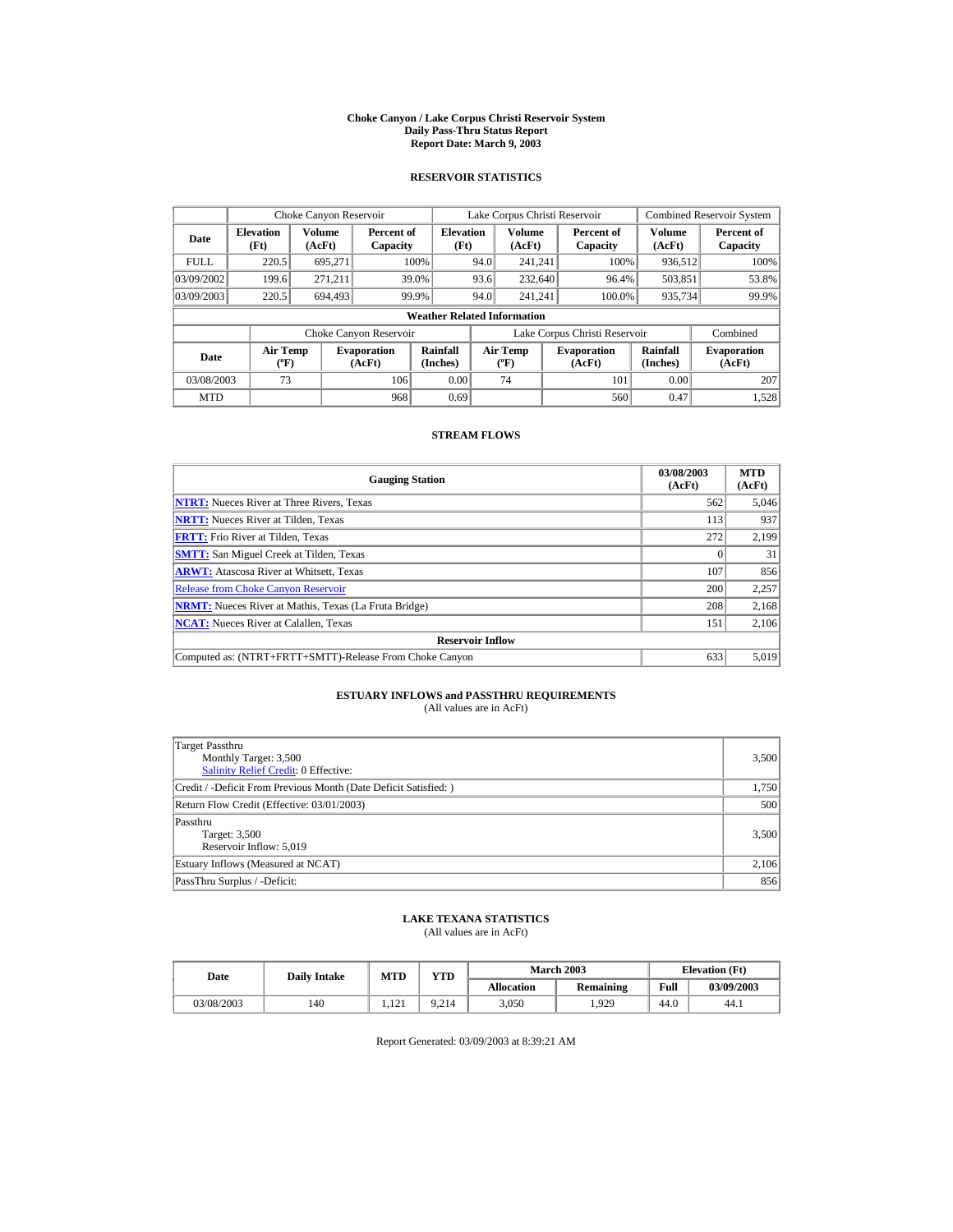#### **Choke Canyon / Lake Corpus Christi Reservoir System Daily Pass-Thru Status Report Report Date: March 10, 2003**

## **RESERVOIR STATISTICS**

|             | Choke Canyon Reservoir             |                  |                              |                          |      | Lake Corpus Christi Reservoir     |  |                               |                         | <b>Combined Reservoir System</b> |  |  |
|-------------|------------------------------------|------------------|------------------------------|--------------------------|------|-----------------------------------|--|-------------------------------|-------------------------|----------------------------------|--|--|
| Date        | <b>Elevation</b><br>(Ft)           | Volume<br>(AcFt) | Percent of<br>Capacity       | <b>Elevation</b><br>(Ft) |      | Volume<br>(AcFt)                  |  | Percent of<br>Capacity        | <b>Volume</b><br>(AcFt) | Percent of<br>Capacity           |  |  |
| <b>FULL</b> | 220.5                              | 695.271          |                              | 100%                     | 94.0 | 241.241                           |  | 100%                          | 936,512                 | 100%                             |  |  |
| 03/10/2002  | 199.6                              | 270.913          |                              | 39.0%                    | 93.6 | 233,209                           |  | 96.7%                         | 504.122                 | 53.8%                            |  |  |
| 03/10/2003  | 220.5                              | 694.752          |                              | 99.9%                    | 94.0 | 241.241                           |  | 100.0%                        | 935,993                 | 99.9%                            |  |  |
|             | <b>Weather Related Information</b> |                  |                              |                          |      |                                   |  |                               |                         |                                  |  |  |
|             |                                    |                  | Choke Canyon Reservoir       |                          |      |                                   |  | Lake Corpus Christi Reservoir |                         | Combined                         |  |  |
| Date        | Air Temp<br>$({}^o\mathrm{F})$     |                  | <b>Evaporation</b><br>(AcFt) | Rainfall<br>(Inches)     |      | Air Temp<br>$({}^{\circ}{\rm F})$ |  | <b>Evaporation</b><br>(AcFt)  | Rainfall<br>(Inches)    | <b>Evaporation</b><br>(AcFt)     |  |  |
| 03/09/2003  | 79                                 |                  | 272                          | 0.00                     |      | 83                                |  | 157                           | 0.00                    | 429                              |  |  |
| <b>MTD</b>  |                                    |                  | 1.240                        | 0.69                     |      |                                   |  | 717                           | 0.47                    | 1.957                            |  |  |

## **STREAM FLOWS**

| <b>Gauging Station</b>                                       | 03/09/2003<br>(AcFt) | <b>MTD</b><br>(AcFt) |
|--------------------------------------------------------------|----------------------|----------------------|
| <b>NTRT:</b> Nueces River at Three Rivers, Texas             | 532                  | 5,578                |
| <b>NRTT:</b> Nueces River at Tilden, Texas                   | 109                  | 1,046                |
| <b>FRTT:</b> Frio River at Tilden. Texas                     | 268                  | 2,467                |
| <b>SMTT:</b> San Miguel Creek at Tilden, Texas               |                      | 31                   |
| <b>ARWT:</b> Atascosa River at Whitsett, Texas               | 91                   | 947                  |
| <b>Release from Choke Canyon Reservoir</b>                   | 200                  | 2,457                |
| <b>NRMT:</b> Nueces River at Mathis, Texas (La Fruta Bridge) | 224                  | 2,392                |
| <b>NCAT:</b> Nueces River at Calallen, Texas                 | 119                  | 2,225                |
| <b>Reservoir Inflow</b>                                      |                      |                      |
| Computed as: (NTRT+FRTT+SMTT)-Release From Choke Canyon      | 600                  | 5,619                |

# **ESTUARY INFLOWS and PASSTHRU REQUIREMENTS**<br>(All values are in AcFt)

| Target Passthru<br>Monthly Target: 3,500<br>Salinity Relief Credit: 0 Effective: | 3,500 |
|----------------------------------------------------------------------------------|-------|
| Credit / -Deficit From Previous Month (Date Deficit Satisfied:)                  | 1,750 |
| Return Flow Credit (Effective: 03/01/2003)                                       | 500   |
| Passthru<br>Target: 3,500<br>Reservoir Inflow: 5,619                             | 3,500 |
| Estuary Inflows (Measured at NCAT)                                               | 2,225 |
| PassThru Surplus / -Deficit:                                                     | 975   |

## **LAKE TEXANA STATISTICS**

(All values are in AcFt)

| Date       | <b>Daily Intake</b> | <b>MTD</b> | $\mathbf{v}\mathbf{T}\mathbf{D}$ |                   | <b>March 2003</b> | <b>Elevation</b> (Ft) |            |
|------------|---------------------|------------|----------------------------------|-------------------|-------------------|-----------------------|------------|
|            |                     |            |                                  | <b>Allocation</b> | Remaining         | Full                  | 03/10/2003 |
| 03/09/2003 | 140                 | .261       | 9.354                            | 3,050             | .,789             | 44.0                  | 44.1       |

Report Generated: 03/10/2003 at 8:33:42 AM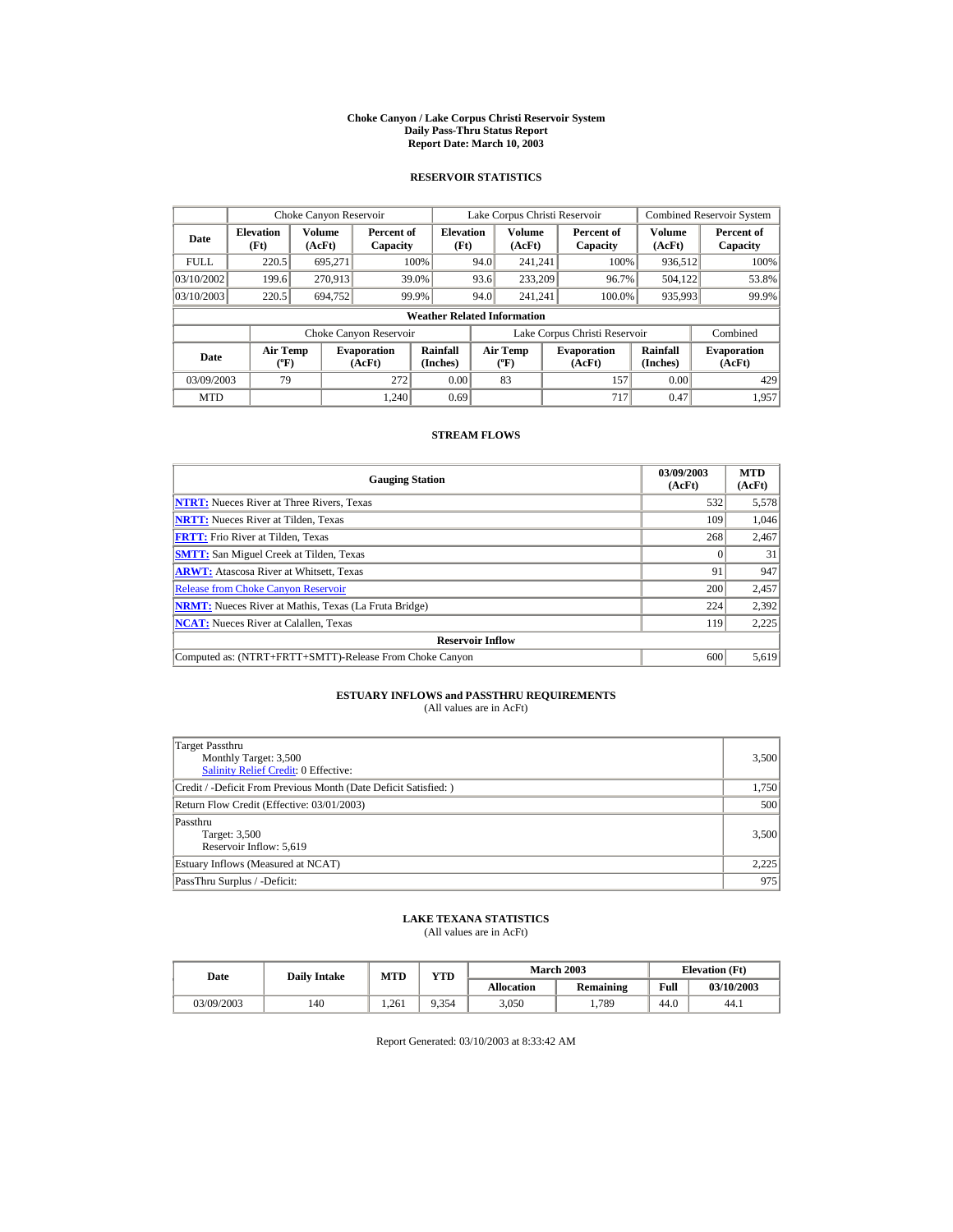#### **Choke Canyon / Lake Corpus Christi Reservoir System Daily Pass-Thru Status Report Report Date: March 11, 2003**

## **RESERVOIR STATISTICS**

|             | Choke Canyon Reservoir                      |                         |                              |                          |      | Lake Corpus Christi Reservoir           |  |                               |                      | <b>Combined Reservoir System</b> |  |  |
|-------------|---------------------------------------------|-------------------------|------------------------------|--------------------------|------|-----------------------------------------|--|-------------------------------|----------------------|----------------------------------|--|--|
| Date        | <b>Elevation</b><br>(Ft)                    | <b>Volume</b><br>(AcFt) | Percent of<br>Capacity       | <b>Elevation</b><br>(Ft) |      | <b>Volume</b><br>(AcFt)                 |  | Percent of<br>Capacity        | Volume<br>(AcFt)     | Percent of<br>Capacity           |  |  |
| <b>FULL</b> | 220.5                                       | 695.271                 |                              | 100%                     | 94.0 | 241.241                                 |  | 100%                          | 936,512              | 100%                             |  |  |
| 03/11/2002  | 199.6                                       | 270,913                 |                              | 39.0%                    | 93.5 | 232,071                                 |  | 96.2%                         | 502,984              | 53.7%                            |  |  |
| 03/11/2003  | 220.5                                       | 694,752                 | 99.9%                        |                          | 94.0 | 241.241                                 |  | 100.0%                        | 935,993              | 99.9%                            |  |  |
|             | <b>Weather Related Information</b>          |                         |                              |                          |      |                                         |  |                               |                      |                                  |  |  |
|             |                                             |                         | Choke Canyon Reservoir       |                          |      |                                         |  | Lake Corpus Christi Reservoir |                      | Combined                         |  |  |
| <b>Date</b> | <b>Air Temp</b><br>$({}^{\circ}\mathrm{F})$ |                         | <b>Evaporation</b><br>(AcFt) | Rainfall<br>(Inches)     |      | <b>Air Temp</b><br>$(^{\circ}\text{F})$ |  | <b>Evaporation</b><br>(AcFt)  | Rainfall<br>(Inches) | <b>Evaporation</b><br>(AcFt)     |  |  |
| 03/10/2003  | 78                                          |                         | 272                          | 0.00                     |      | 81                                      |  | 168                           | 0.00                 | 440                              |  |  |
| <b>MTD</b>  |                                             |                         | 1.512                        | 0.69                     |      |                                         |  | 885                           | 0.47                 | 2.397                            |  |  |

## **STREAM FLOWS**

| <b>Gauging Station</b>                                       | 03/10/2003<br>(AcFt) | <b>MTD</b><br>(AcFt) |
|--------------------------------------------------------------|----------------------|----------------------|
| <b>NTRT:</b> Nueces River at Three Rivers, Texas             | 488                  | 6,066                |
| <b>NRTT:</b> Nueces River at Tilden, Texas                   | 107                  | 1,153                |
| <b>FRTT:</b> Frio River at Tilden. Texas                     | 268                  | 2.735                |
| <b>SMTT:</b> San Miguel Creek at Tilden, Texas               |                      | 31                   |
| <b>ARWT:</b> Atascosa River at Whitsett, Texas               | 77                   | 1,024                |
| <b>Release from Choke Canyon Reservoir</b>                   | 119                  | 2,577                |
| <b>NRMT:</b> Nueces River at Mathis, Texas (La Fruta Bridge) | 367                  | 2,759                |
| <b>NCAT:</b> Nueces River at Calallen, Texas                 | 161                  | 2,386                |
| <b>Reservoir Inflow</b>                                      |                      |                      |
| Computed as: (NTRT+FRTT+SMTT)-Release From Choke Canyon      | 637                  | 6,256                |

# **ESTUARY INFLOWS and PASSTHRU REQUIREMENTS**<br>(All values are in AcFt)

| Target Passthru<br>Monthly Target: 3,500<br>Salinity Relief Credit: 0 Effective: | 3,500 |
|----------------------------------------------------------------------------------|-------|
| Credit / -Deficit From Previous Month (Date Deficit Satisfied:)                  | 1,750 |
| Return Flow Credit (Effective: 03/01/2003)                                       | 500   |
| Passthru<br>Target: 3,500<br>Reservoir Inflow: 6,256                             | 3,500 |
| Estuary Inflows (Measured at NCAT)                                               | 2,386 |
| PassThru Surplus / -Deficit:                                                     | 1,136 |

## **LAKE TEXANA STATISTICS**

(All values are in AcFt)

| Date       | <b>Daily Intake</b> | YTD<br><b>MTD</b> |       |                   | <b>March 2003</b> | <b>Elevation</b> (Ft) |            |
|------------|---------------------|-------------------|-------|-------------------|-------------------|-----------------------|------------|
|            |                     |                   |       | <b>Allocation</b> | Remaining         | Full                  | 03/11/2003 |
| 03/10/2003 | 140                 | .400              | 9.494 | 3.050             | .650              | 44.0                  | 44.2       |

Report Generated: 03/11/2003 at 8:17:48 AM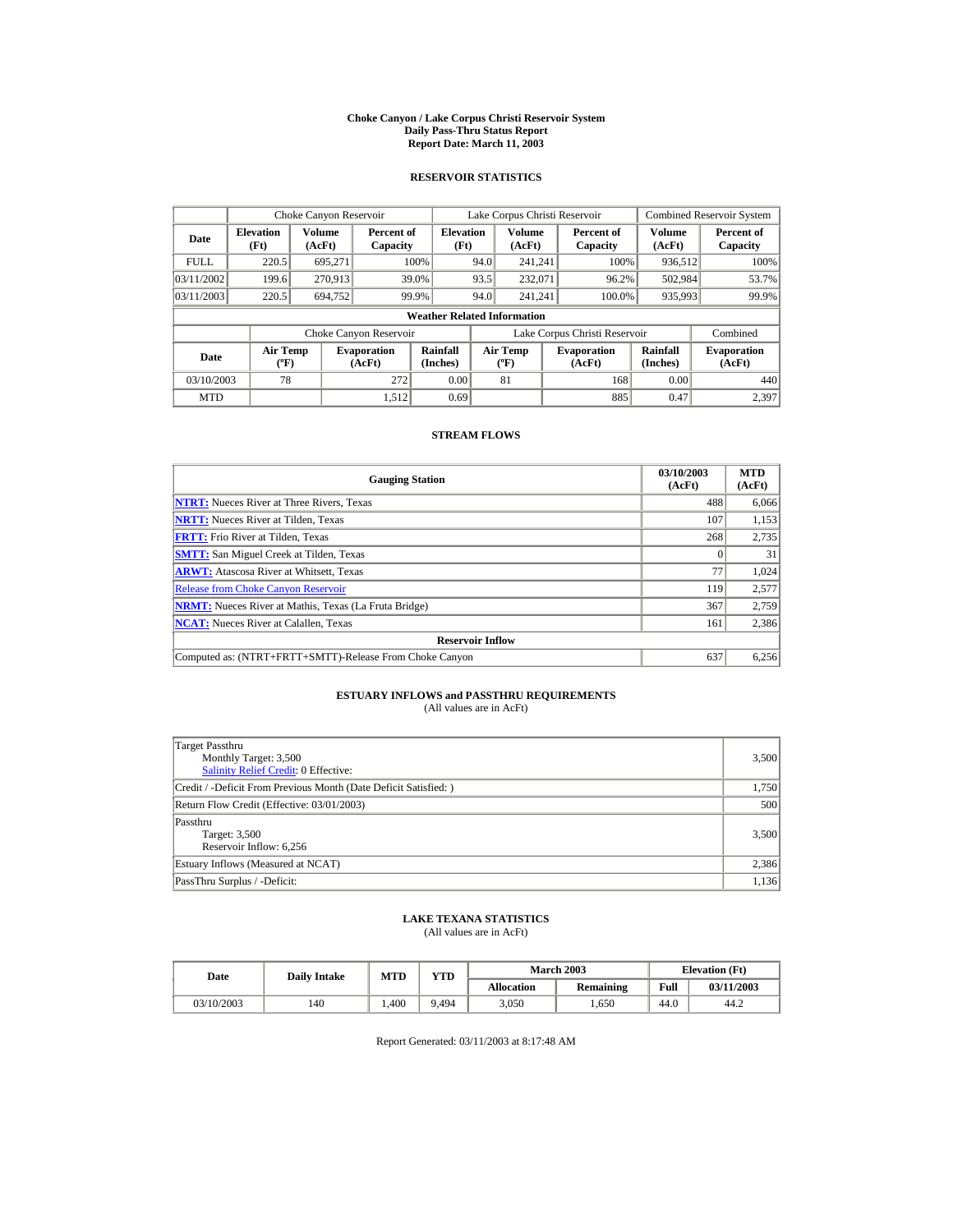#### **Choke Canyon / Lake Corpus Christi Reservoir System Daily Pass-Thru Status Report Report Date: March 12, 2003**

## **RESERVOIR STATISTICS**

|             | Choke Canyon Reservoir                      |                  |                              |                          |      | Lake Corpus Christi Reservoir             |  |                               |                      | <b>Combined Reservoir System</b> |  |  |
|-------------|---------------------------------------------|------------------|------------------------------|--------------------------|------|-------------------------------------------|--|-------------------------------|----------------------|----------------------------------|--|--|
| Date        | <b>Elevation</b><br>(Ft)                    | Volume<br>(AcFt) | Percent of<br>Capacity       | <b>Elevation</b><br>(Ft) |      | Volume<br>(AcFt)                          |  | Percent of<br>Capacity        | Volume<br>(AcFt)     | Percent of<br>Capacity           |  |  |
| <b>FULL</b> | 220.5                                       | 695,271          |                              | 100%                     | 94.0 | 241.241                                   |  | 100%                          | 936,512              | 100%                             |  |  |
| 03/12/2002  | 199.6                                       | 270.765          |                              | 38.9%                    | 93.5 | 231,882                                   |  | 96.1%                         | 502,647              | 53.7%                            |  |  |
| 03/12/2003  | 220.5                                       | 694.752          |                              | 99.9%                    | 94.0 | 241.241                                   |  | 100.0%                        | 935,993              | 99.9%                            |  |  |
|             | <b>Weather Related Information</b>          |                  |                              |                          |      |                                           |  |                               |                      |                                  |  |  |
|             |                                             |                  | Choke Canyon Reservoir       |                          |      |                                           |  | Lake Corpus Christi Reservoir |                      | Combined                         |  |  |
| Date        | <b>Air Temp</b><br>$({}^{\circ}\mathrm{F})$ |                  | <b>Evaporation</b><br>(AcFt) | Rainfall<br>(Inches)     |      | <b>Air Temp</b><br>$({}^{\circ}\text{F})$ |  | <b>Evaporation</b><br>(AcFt)  | Rainfall<br>(Inches) | <b>Evaporation</b><br>(AcFt)     |  |  |
| 03/11/2003  | 71                                          |                  | 30                           | 0.00                     |      | 70                                        |  | 45                            | 0.01                 | 75                               |  |  |
| <b>MTD</b>  |                                             |                  | 1.542                        | 0.69                     |      |                                           |  | 930                           | 0.48                 | 2.472                            |  |  |

## **STREAM FLOWS**

| <b>Gauging Station</b>                                       | 03/11/2003<br>(AcFt) | <b>MTD</b><br>(AcFt) |
|--------------------------------------------------------------|----------------------|----------------------|
| <b>NTRT:</b> Nueces River at Three Rivers, Texas             | 353                  | 6,419                |
| <b>NRTT:</b> Nueces River at Tilden, Texas                   | 107                  | 1,260                |
| <b>FRTT:</b> Frio River at Tilden, Texas                     | 264                  | 2,999                |
| <b>SMTT:</b> San Miguel Creek at Tilden, Texas               |                      | 31                   |
| <b>ARWT:</b> Atascosa River at Whitsett, Texas               | 71                   | 1,096                |
| <b>Release from Choke Canyon Reservoir</b>                   | 119                  | 2,696                |
| <b>NRMT:</b> Nueces River at Mathis, Texas (La Fruta Bridge) | 435                  | 3.194                |
| <b>NCAT:</b> Nueces River at Calallen, Texas                 | 341                  | 2,727                |
| <b>Reservoir Inflow</b>                                      |                      |                      |
| Computed as: (NTRT+FRTT+SMTT)-Release From Choke Canyon      | 498                  | 6,754                |

# **ESTUARY INFLOWS and PASSTHRU REQUIREMENTS**<br>(All values are in AcFt)

| Target Passthru<br>Monthly Target: 3,500<br>Salinity Relief Credit: 1,750 Effective: 03/11/2003 | 1,750 |
|-------------------------------------------------------------------------------------------------|-------|
| Credit / -Deficit From Previous Month (Date Deficit Satisfied:)                                 | 0     |
| Return Flow Credit (Effective: 03/01/2003)                                                      | 500   |
| Passthru<br>Target: 1,750<br>Reservoir Inflow: 6,754                                            | 1.750 |
| Estuary Inflows (Measured at NCAT)                                                              | 2,727 |
| PassThru Surplus / -Deficit:                                                                    | 1.477 |

## **LAKE TEXANA STATISTICS**

(All values are in AcFt)

| Date       | <b>Daily Intake</b> | <b>MTD</b> | <b>VTD</b> |                   | <b>March 2003</b> | <b>Elevation</b> (Ft) |            |
|------------|---------------------|------------|------------|-------------------|-------------------|-----------------------|------------|
|            |                     |            |            | <b>Allocation</b> | Remaining         | Full                  | 03/12/2003 |
| 03/11/2003 | 139                 | . .540     | 9,633      | 3,050             | 1,510             | 44.0                  | 44.2       |

Report Generated: 03/12/2003 at 8:18:20 AM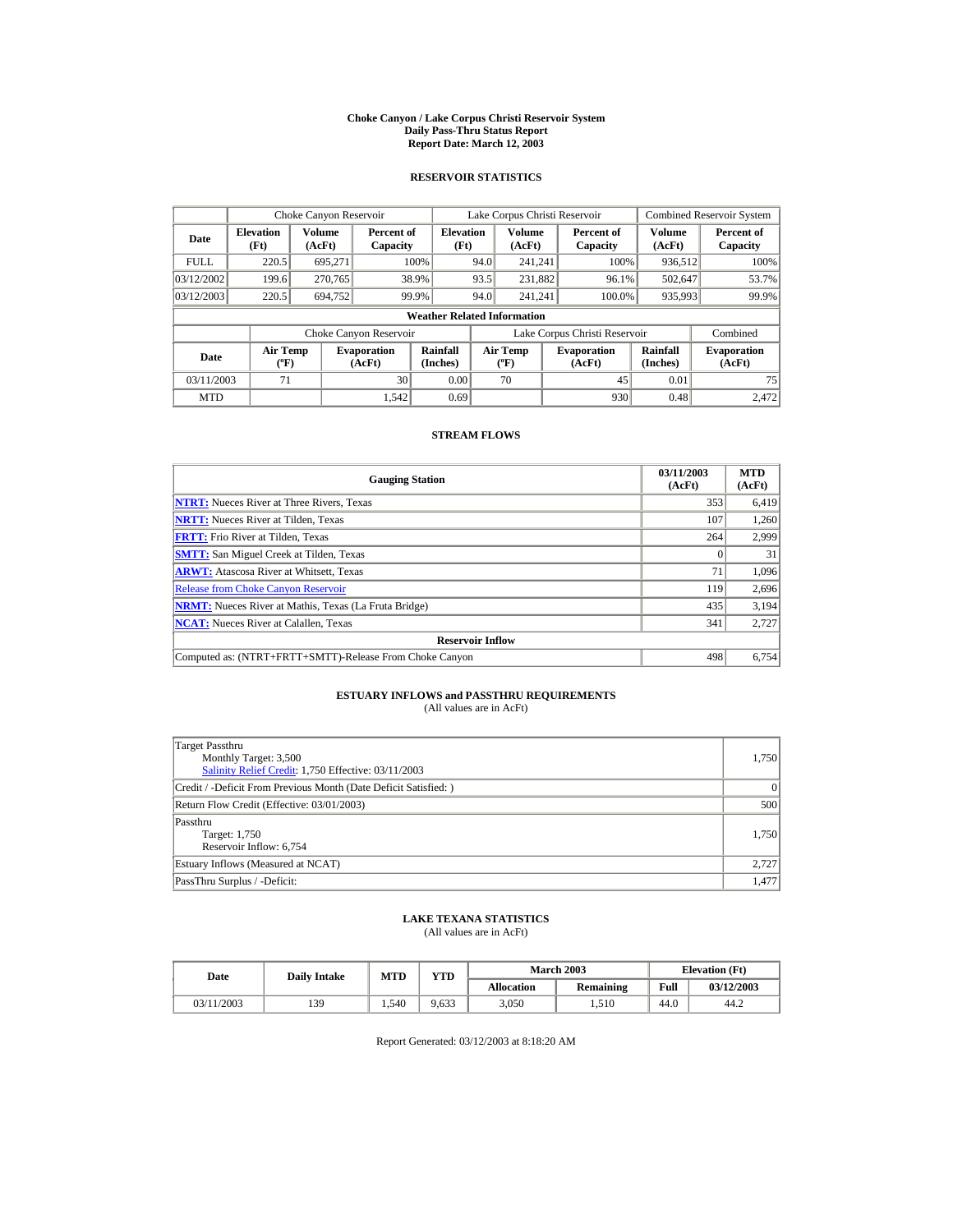#### **Choke Canyon / Lake Corpus Christi Reservoir System Daily Pass-Thru Status Report Report Date: March 13, 2003**

## **RESERVOIR STATISTICS**

|             | Choke Canyon Reservoir                      |                         |                              |                          | Lake Corpus Christi Reservoir |                                                  |  |                               |                         | <b>Combined Reservoir System</b> |  |  |
|-------------|---------------------------------------------|-------------------------|------------------------------|--------------------------|-------------------------------|--------------------------------------------------|--|-------------------------------|-------------------------|----------------------------------|--|--|
| Date        | <b>Elevation</b><br>(Ft)                    | <b>Volume</b><br>(AcFt) | Percent of<br>Capacity       | <b>Elevation</b><br>(Ft) |                               | <b>Volume</b><br>(AcFt)                          |  | Percent of<br>Capacity        | <b>Volume</b><br>(AcFt) | Percent of<br>Capacity           |  |  |
| <b>FULL</b> | 220.5                                       | 695.271                 |                              | 100%                     | 94.0                          | 241.241                                          |  | 100%                          | 936,512                 | 100%                             |  |  |
| 03/13/2002  | 199.6                                       | 270.616                 |                              | 38.9%                    | 93.5                          | 231,503                                          |  | 96.0%                         | 502,119                 | 53.6%                            |  |  |
| 03/13/2003  | 220.5                                       | 695,012                 |                              | 100.0%                   | 94.0                          | 241.241                                          |  | 100.0%                        | 936,253                 | 100.0%                           |  |  |
|             | <b>Weather Related Information</b>          |                         |                              |                          |                               |                                                  |  |                               |                         |                                  |  |  |
|             |                                             |                         | Choke Canyon Reservoir       |                          |                               |                                                  |  | Lake Corpus Christi Reservoir |                         | Combined                         |  |  |
| Date        | <b>Air Temp</b><br>$({}^{\circ}\mathrm{F})$ |                         | <b>Evaporation</b><br>(AcFt) | Rainfall<br>(Inches)     |                               | <b>Air Temp</b><br>$({}^{\mathrm{o}}\mathrm{F})$ |  | <b>Evaporation</b><br>(AcFt)  | Rainfall<br>(Inches)    | <b>Evaporation</b><br>(AcFt)     |  |  |
| 03/12/2003  | 82                                          |                         | 106                          | 0.00                     |                               | 80                                               |  | 101                           | 0.00                    | 207                              |  |  |
| <b>MTD</b>  |                                             |                         | 1.648                        | 0.69                     |                               |                                                  |  | 1.031                         | 0.48                    | 2.679                            |  |  |

## **STREAM FLOWS**

| <b>Gauging Station</b>                                       | 03/12/2003<br>(AcFt) | <b>MTD</b><br>(AcFt) |
|--------------------------------------------------------------|----------------------|----------------------|
| <b>NTRT:</b> Nueces River at Three Rivers, Texas             | 337                  | 6,757                |
| <b>NRTT:</b> Nueces River at Tilden, Texas                   | 107                  | 1,368                |
| <b>FRTT:</b> Frio River at Tilden. Texas                     | 256                  | 3,255                |
| <b>SMTT:</b> San Miguel Creek at Tilden, Texas               | 15                   | 46                   |
| <b>ARWT:</b> Atascosa River at Whitsett, Texas               | 66                   | 1,161                |
| <b>Release from Choke Canyon Reservoir</b>                   | 119                  | 2,815                |
| <b>NRMT:</b> Nueces River at Mathis, Texas (La Fruta Bridge) | 437                  | 3,631                |
| <b>NCAT:</b> Nueces River at Calallen, Texas                 | 431                  | 3,158                |
| <b>Reservoir Inflow</b>                                      |                      |                      |
| Computed as: (NTRT+FRTT+SMTT)-Release From Choke Canyon      | 490                  | 7.244                |

# **ESTUARY INFLOWS and PASSTHRU REQUIREMENTS**<br>(All values are in AcFt)

| Target Passthru<br>Monthly Target: 3,500<br>Salinity Relief Credit: 1,750 Effective: 03/11/2003 | 1,750 |
|-------------------------------------------------------------------------------------------------|-------|
| Credit / -Deficit From Previous Month (Date Deficit Satisfied:)                                 | 0     |
| Return Flow Credit (Effective: 03/01/2003)                                                      | 500   |
| Passthru<br>Target: 1,750<br>Reservoir Inflow: 7,244                                            | 1.750 |
| Estuary Inflows (Measured at NCAT)                                                              | 3,158 |
| PassThru Surplus / -Deficit:                                                                    | 1,908 |

## **LAKE TEXANA STATISTICS**

(All values are in AcFt)

| Date       | <b>Daily Intake</b> | MTD  | VTD  |                   | <b>March 2003</b> | <b>Elevation</b> (Ft) |            |
|------------|---------------------|------|------|-------------------|-------------------|-----------------------|------------|
|            |                     |      |      | <b>Allocation</b> | Remaining         | Full                  | 03/13/2003 |
| 03/12/2003 | 138                 | .678 | 0.77 | 3,050             | 1.372             | 44.0                  | 44.2       |

Report Generated: 03/13/2003 at 8:18:05 AM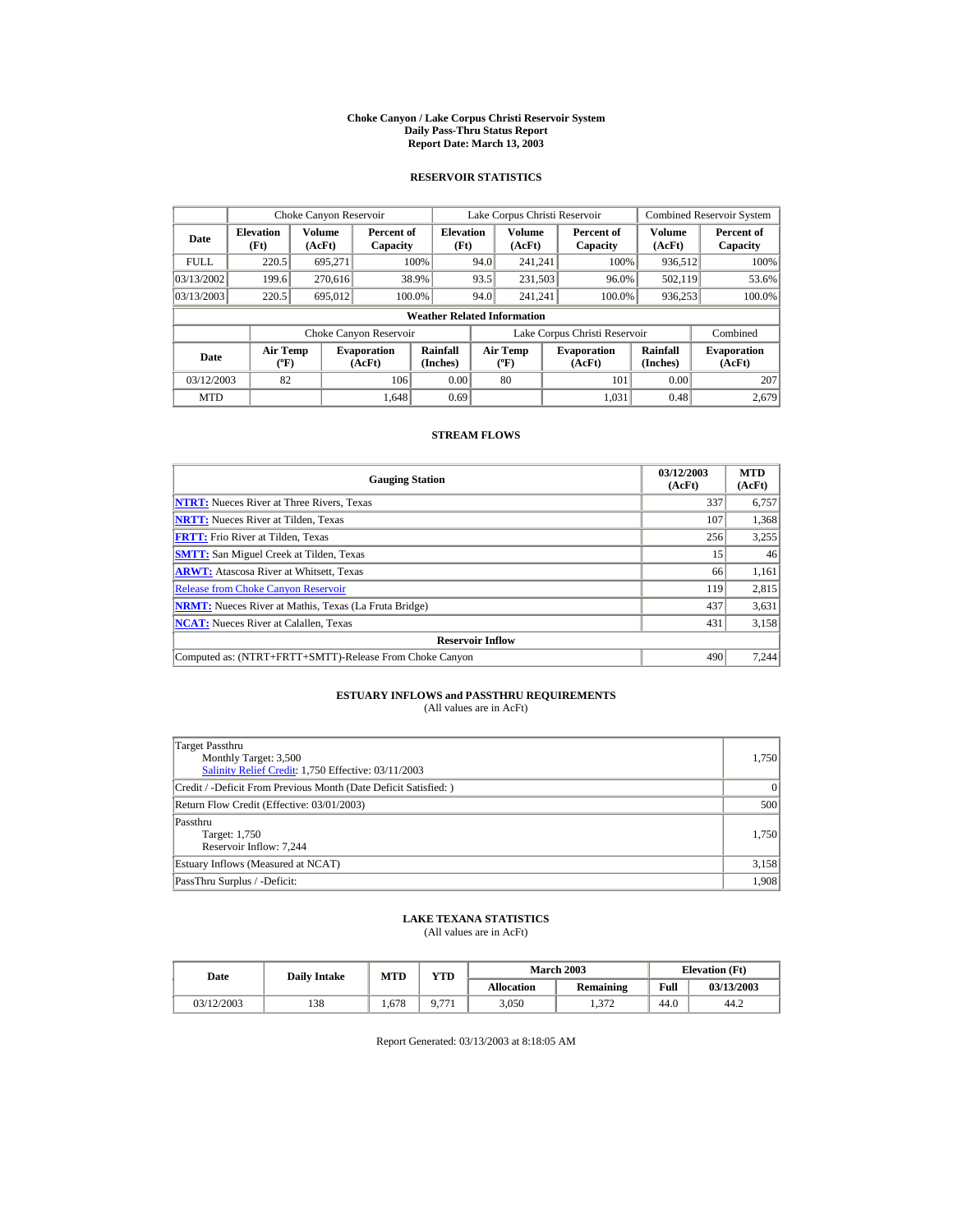#### **Choke Canyon / Lake Corpus Christi Reservoir System Daily Pass-Thru Status Report Report Date: March 14, 2003**

## **RESERVOIR STATISTICS**

|             | Choke Canyon Reservoir                      |                  |                              |                          |      | Lake Corpus Christi Reservoir             |  |                               |                      | <b>Combined Reservoir System</b> |  |  |
|-------------|---------------------------------------------|------------------|------------------------------|--------------------------|------|-------------------------------------------|--|-------------------------------|----------------------|----------------------------------|--|--|
| Date        | <b>Elevation</b><br>(Ft)                    | Volume<br>(AcFt) | Percent of<br>Capacity       | <b>Elevation</b><br>(Ft) |      | Volume<br>(AcFt)                          |  | Percent of<br>Capacity        | Volume<br>(AcFt)     | Percent of<br>Capacity           |  |  |
| <b>FULL</b> | 220.5                                       | 695,271          |                              | 100%                     | 94.0 | 241.241                                   |  | 100%                          | 936,512              | 100%                             |  |  |
| 03/14/2002  | 199.6                                       | 270,468          |                              | 38.9%                    | 93.4 | 230,746                                   |  | 95.6%                         | 501,214              | 53.5%                            |  |  |
| 03/14/2003  | 220.5                                       | 695.012          |                              | 100.0%                   | 94.0 | 241.241                                   |  | 100.0%                        | 936,253              | 100.0%                           |  |  |
|             | <b>Weather Related Information</b>          |                  |                              |                          |      |                                           |  |                               |                      |                                  |  |  |
|             |                                             |                  | Choke Canyon Reservoir       |                          |      |                                           |  | Lake Corpus Christi Reservoir |                      | Combined                         |  |  |
| Date        | <b>Air Temp</b><br>$({}^{\circ}\mathrm{F})$ |                  | <b>Evaporation</b><br>(AcFt) | Rainfall<br>(Inches)     |      | <b>Air Temp</b><br>$({}^{\circ}\text{F})$ |  | <b>Evaporation</b><br>(AcFt)  | Rainfall<br>(Inches) | <b>Evaporation</b><br>(AcFt)     |  |  |
| 03/13/2003  | 84                                          |                  | 136                          | 0.00                     |      | 78                                        |  | 90                            | 0.00                 | 226                              |  |  |
| <b>MTD</b>  |                                             |                  | 1.784                        | 0.69                     |      |                                           |  | 1.121                         | 0.48                 | 2,905                            |  |  |

## **STREAM FLOWS**

| <b>Gauging Station</b>                                       | 03/13/2003<br>(AcFt) | <b>MTD</b><br>(AcFt) |
|--------------------------------------------------------------|----------------------|----------------------|
| <b>NTRT:</b> Nueces River at Three Rivers, Texas             | 351                  | 7,108                |
| <b>NRTT:</b> Nueces River at Tilden, Texas                   | 107                  | 1,475                |
| <b>FRTT:</b> Frio River at Tilden, Texas                     | 252                  | 3,507                |
| <b>SMTT:</b> San Miguel Creek at Tilden, Texas               | 28                   | 74                   |
| <b>ARWT:</b> Atascosa River at Whitsett, Texas               | 64                   | 1,225                |
| <b>Release from Choke Canyon Reservoir</b>                   | 119                  | 2,934                |
| <b>NRMT:</b> Nueces River at Mathis, Texas (La Fruta Bridge) | 441                  | 4,071                |
| <b>NCAT:</b> Nueces River at Calallen, Texas                 | 365                  | 3,523                |
| <b>Reservoir Inflow</b>                                      |                      |                      |
| Computed as: (NTRT+FRTT+SMTT)-Release From Choke Canyon      | 512                  | 7,756                |

# **ESTUARY INFLOWS and PASSTHRU REQUIREMENTS**<br>(All values are in AcFt)

| Target Passthru<br>Monthly Target: 3,500<br>Salinity Relief Credit: 1,750 Effective: 03/11/2003 | 1,750 |
|-------------------------------------------------------------------------------------------------|-------|
| Credit / -Deficit From Previous Month (Date Deficit Satisfied:)                                 | 0     |
| Return Flow Credit (Effective: 03/01/2003)                                                      | 500   |
| Passthru<br>Target: 1,750<br>Reservoir Inflow: 7,756                                            | 1.750 |
| Estuary Inflows (Measured at NCAT)                                                              | 3,523 |
| PassThru Surplus / -Deficit:                                                                    | 2.273 |

## **LAKE TEXANA STATISTICS**

(All values are in AcFt)

| Date       | <b>Daily Intake</b> | <b>MTD</b> | $\mathbf{v}\mathbf{T}\mathbf{D}$ |                   | <b>March 2003</b> |      | <b>Elevation</b> (Ft) |
|------------|---------------------|------------|----------------------------------|-------------------|-------------------|------|-----------------------|
|            |                     |            |                                  | <b>Allocation</b> | Remaining         | Full | 03/14/2003            |
| 03/13/2003 | 140                 | .818       | 9.911                            | 3,050             | 1.232             | 44.0 | 44.2                  |

Report Generated: 03/14/2003 at 8:17:18 AM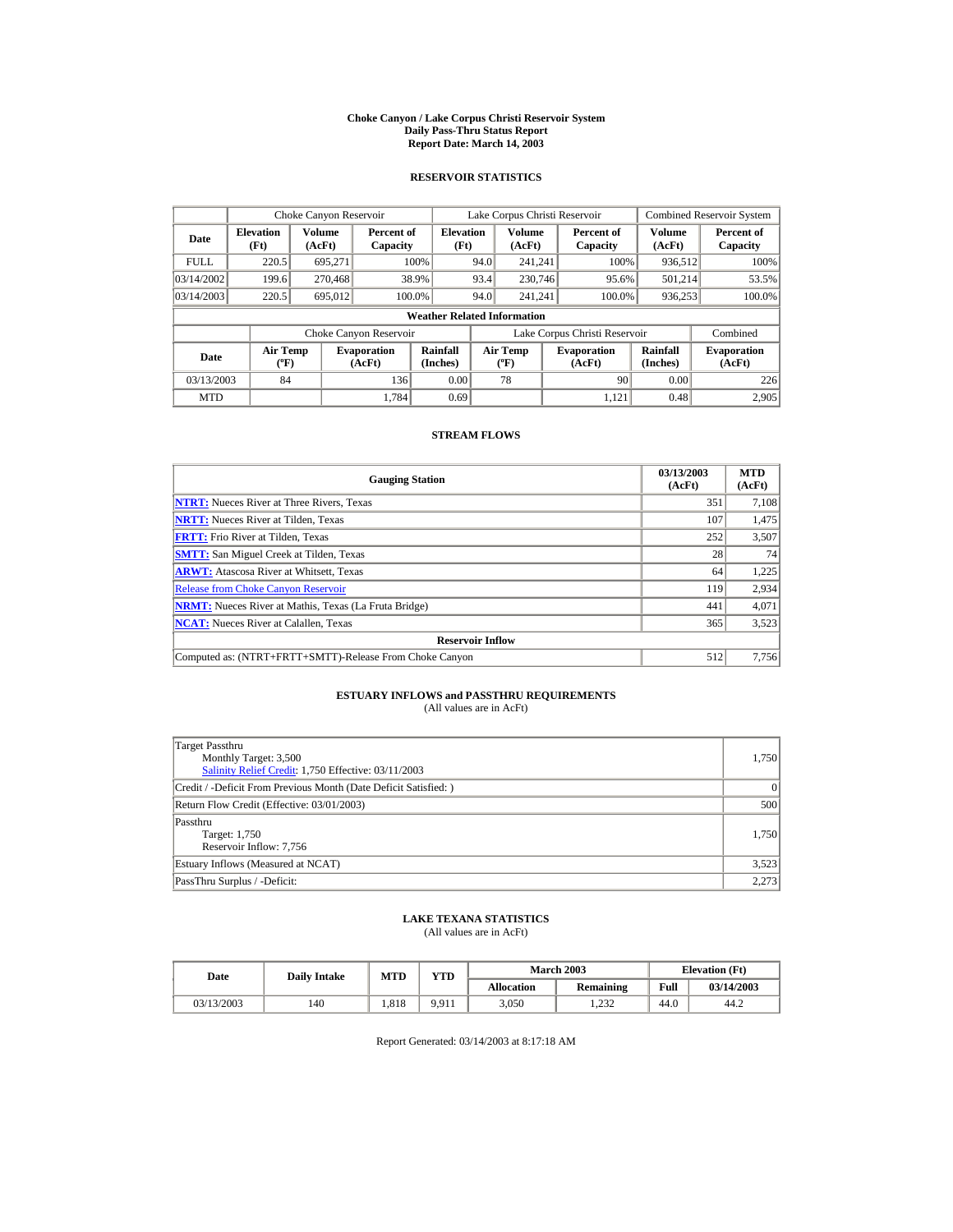#### **Choke Canyon / Lake Corpus Christi Reservoir System Daily Pass-Thru Status Report Report Date: March 15, 2003**

## **RESERVOIR STATISTICS**

|             | Choke Canyon Reservoir                      |                  |                              |                          | Lake Corpus Christi Reservoir |                                           |  |                               |                      | <b>Combined Reservoir System</b> |  |  |
|-------------|---------------------------------------------|------------------|------------------------------|--------------------------|-------------------------------|-------------------------------------------|--|-------------------------------|----------------------|----------------------------------|--|--|
| Date        | <b>Elevation</b><br>(Ft)                    | Volume<br>(AcFt) | Percent of<br>Capacity       | <b>Elevation</b><br>(Ft) |                               | Volume<br>(AcFt)                          |  | Percent of<br>Capacity        | Volume<br>(AcFt)     | Percent of<br>Capacity           |  |  |
| <b>FULL</b> | 220.5                                       | 695.271          |                              | 100%                     | 94.0                          | 241.241                                   |  | 100%                          | 936,512              | 100%                             |  |  |
| 03/15/2002  | 199.6                                       | 270.319          |                              | 38.9%                    | 93.5                          | 231,313                                   |  | 95.9%                         | 501,632              | 53.6%                            |  |  |
| 03/15/2003  | 220.5                                       | 695.271          |                              | 100.0%                   | 94.0                          | 241.241                                   |  | 100.0%                        | 936,512              | 100.0%                           |  |  |
|             | <b>Weather Related Information</b>          |                  |                              |                          |                               |                                           |  |                               |                      |                                  |  |  |
|             |                                             |                  | Choke Canyon Reservoir       |                          |                               |                                           |  | Lake Corpus Christi Reservoir |                      | Combined                         |  |  |
| Date        | <b>Air Temp</b><br>$({}^{\circ}\mathrm{F})$ |                  | <b>Evaporation</b><br>(AcFt) | Rainfall<br>(Inches)     |                               | <b>Air Temp</b><br>$({}^{\circ}\text{F})$ |  | <b>Evaporation</b><br>(AcFt)  | Rainfall<br>(Inches) | <b>Evaporation</b><br>(AcFt)     |  |  |
| 03/14/2003  | 78                                          |                  | 167                          | 0.00                     |                               | 73                                        |  | 112                           | 0.00                 | 279                              |  |  |
| <b>MTD</b>  |                                             |                  | 1.951                        | 0.69                     |                               |                                           |  | 1.233                         | 0.48                 | 3.184                            |  |  |

## **STREAM FLOWS**

| <b>Gauging Station</b>                                       | 03/14/2003<br>(AcFt) | <b>MTD</b><br>(AcFt) |
|--------------------------------------------------------------|----------------------|----------------------|
| <b>NTRT:</b> Nueces River at Three Rivers, Texas             | 351                  | 7,460                |
| <b>NRTT:</b> Nueces River at Tilden, Texas                   | 109                  | 1,584                |
| <b>FRTT:</b> Frio River at Tilden. Texas                     | 250                  | 3.758                |
| <b>SMTT:</b> San Miguel Creek at Tilden, Texas               | 24                   | 98                   |
| <b>ARWT:</b> Atascosa River at Whitsett, Texas               | 62                   | 1,286                |
| <b>Release from Choke Canyon Reservoir</b>                   | 119                  | 3,053                |
| <b>NRMT:</b> Nueces River at Mathis, Texas (La Fruta Bridge) | 439                  | 4,510                |
| <b>NCAT:</b> Nueces River at Calallen, Texas                 | 451                  | 3,974                |
| <b>Reservoir Inflow</b>                                      |                      |                      |
| Computed as: (NTRT+FRTT+SMTT)-Release From Choke Canyon      | 506                  | 8,262                |

# **ESTUARY INFLOWS and PASSTHRU REQUIREMENTS**<br>(All values are in AcFt)

| Target Passthru<br>Monthly Target: 3,500<br>Salinity Relief Credit: 1,750 Effective: 03/11/2003 | 1,750 |
|-------------------------------------------------------------------------------------------------|-------|
| Credit / -Deficit From Previous Month (Date Deficit Satisfied:)                                 | 0     |
| Return Flow Credit (Effective: 03/01/2003)                                                      | 500   |
| Passthru<br>Target: 1,750<br>Reservoir Inflow: 8,262                                            | 1.750 |
| Estuary Inflows (Measured at NCAT)                                                              | 3,974 |
| PassThru Surplus / -Deficit:                                                                    | 2,724 |

## **LAKE TEXANA STATISTICS**

(All values are in AcFt)

| Date       | <b>Daily Intake</b> | MTD   | VTD    |            | <b>March 2003</b> |      | <b>Elevation</b> (Ft) |
|------------|---------------------|-------|--------|------------|-------------------|------|-----------------------|
|            |                     |       |        | Allocation | Remaining         | Full | 03/15/2003            |
| 03/14/2003 | 139                 | 1.957 | 10.050 | 3.050      | .093              | 44.0 | 44.2                  |

Report Generated: 03/15/2003 at 8:18:32 AM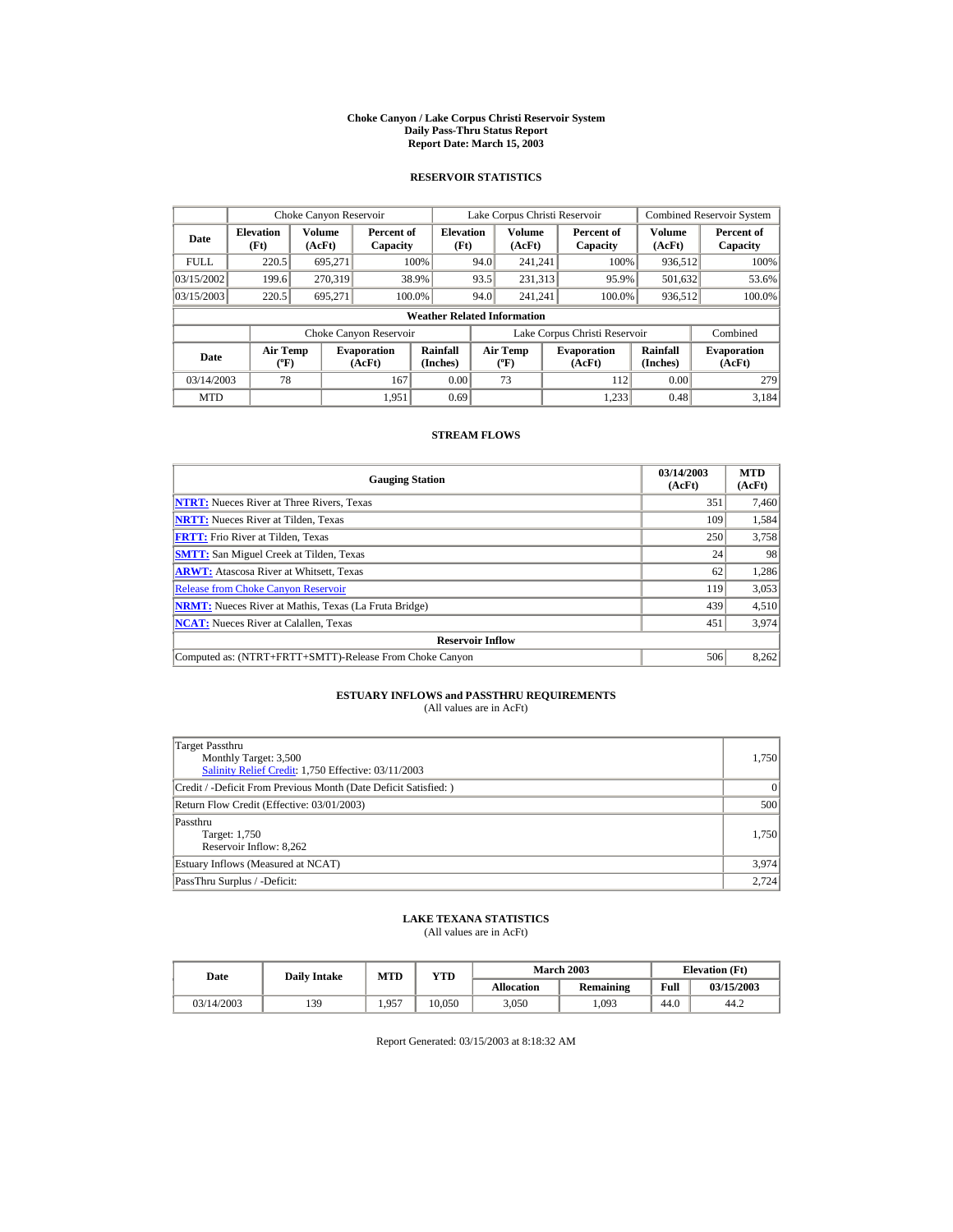#### **Choke Canyon / Lake Corpus Christi Reservoir System Daily Pass-Thru Status Report Report Date: March 16, 2003**

## **RESERVOIR STATISTICS**

|             | Choke Canyon Reservoir                |                  |                              |                          | Lake Corpus Christi Reservoir            |                         |  |                               |                         | <b>Combined Reservoir System</b> |  |  |
|-------------|---------------------------------------|------------------|------------------------------|--------------------------|------------------------------------------|-------------------------|--|-------------------------------|-------------------------|----------------------------------|--|--|
| Date        | <b>Elevation</b><br>(Ft)              | Volume<br>(AcFt) | Percent of<br>Capacity       | <b>Elevation</b><br>(Ft) |                                          | <b>Volume</b><br>(AcFt) |  | Percent of<br>Capacity        | <b>Volume</b><br>(AcFt) | Percent of<br>Capacity           |  |  |
| <b>FULL</b> | 220.5                                 | 695.271          |                              | 100%                     | 94.0                                     | 241.241                 |  | 100%                          | 936,512                 | 100%                             |  |  |
| 03/16/2002  | 199.5                                 | 270.171          |                              | 38.9%                    | 93.5                                     | 231,692                 |  | 96.0%                         | 501,863                 | 53.6%                            |  |  |
| 03/16/2003  | 220.5                                 | 695.271          | 100.0%                       |                          | 94.0                                     | 241.241                 |  | 100.0%                        | 936,512                 | 100.0%                           |  |  |
|             | <b>Weather Related Information</b>    |                  |                              |                          |                                          |                         |  |                               |                         |                                  |  |  |
|             |                                       |                  | Choke Canyon Reservoir       |                          |                                          |                         |  | Lake Corpus Christi Reservoir |                         | Combined                         |  |  |
| <b>Date</b> | <b>Air Temp</b><br>$({}^o\mathrm{F})$ |                  | <b>Evaporation</b><br>(AcFt) | Rainfall<br>(Inches)     | <b>Air Temp</b><br>$({}^{\circ}{\rm F})$ |                         |  | <b>Evaporation</b><br>(AcFt)  | Rainfall<br>(Inches)    | <b>Evaporation</b><br>(AcFt)     |  |  |
| 03/15/2003  | 73                                    |                  | 61                           | 0.11                     |                                          | 66                      |  | 146                           | 0.89                    | 207                              |  |  |
| <b>MTD</b>  |                                       |                  | 2.012                        | 0.80                     |                                          |                         |  | 1.379                         | 1.37                    | 3.391                            |  |  |

## **STREAM FLOWS**

| <b>Gauging Station</b>                                       | 03/15/2003<br>(AcFt) | <b>MTD</b><br>(AcFt) |
|--------------------------------------------------------------|----------------------|----------------------|
| <b>NTRT:</b> Nueces River at Three Rivers, Texas             | 353                  | 7,813                |
| <b>NRTT:</b> Nueces River at Tilden, Texas                   | 109                  | 1,693                |
| <b>FRTT:</b> Frio River at Tilden, Texas                     | 262                  | 4,020                |
| <b>SMTT:</b> San Miguel Creek at Tilden, Texas               | 498                  | 596                  |
| <b>ARWT:</b> Atascosa River at Whitsett, Texas               | 62                   | 1,348                |
| <b>Release from Choke Canyon Reservoir</b>                   | 119                  | 3,172                |
| <b>NRMT:</b> Nueces River at Mathis, Texas (La Fruta Bridge) | 611                  | 5,121                |
| <b>NCAT:</b> Nueces River at Calallen, Texas                 | 459                  | 4,433                |
| <b>Reservoir Inflow</b>                                      |                      |                      |
| Computed as: (NTRT+FRTT+SMTT)-Release From Choke Canyon      | 994                  | 9,257                |

# **ESTUARY INFLOWS and PASSTHRU REQUIREMENTS**<br>(All values are in AcFt)

| Target Passthru<br>Monthly Target: 3,500<br>Salinity Relief Credit: 1,750 Effective: 03/11/2003 | 1,750 |
|-------------------------------------------------------------------------------------------------|-------|
| Credit / -Deficit From Previous Month (Date Deficit Satisfied:)                                 | 0     |
| Return Flow Credit (Effective: 03/01/2003)                                                      | 500   |
| Passthru<br>Target: 1,750<br>Reservoir Inflow: 9,257                                            | 1.750 |
| Estuary Inflows (Measured at NCAT)                                                              | 4,433 |
| PassThru Surplus / -Deficit:                                                                    | 3,183 |

## **LAKE TEXANA STATISTICS**

(All values are in AcFt)

| Date       | <b>Daily Intake</b> | MTD   | $_{\rm VTD}$ |            | <b>March 2003</b> | <b>Elevation</b> (Ft) |            |
|------------|---------------------|-------|--------------|------------|-------------------|-----------------------|------------|
|            |                     |       |              | Allocation | Remaining         | Full                  | 03/16/2003 |
| 03/15/2003 | 138                 | 2.095 | 10.189       | 3.050      | 955               | 44.0                  | 44.2       |

Report Generated: 03/16/2003 at 8:06:01 AM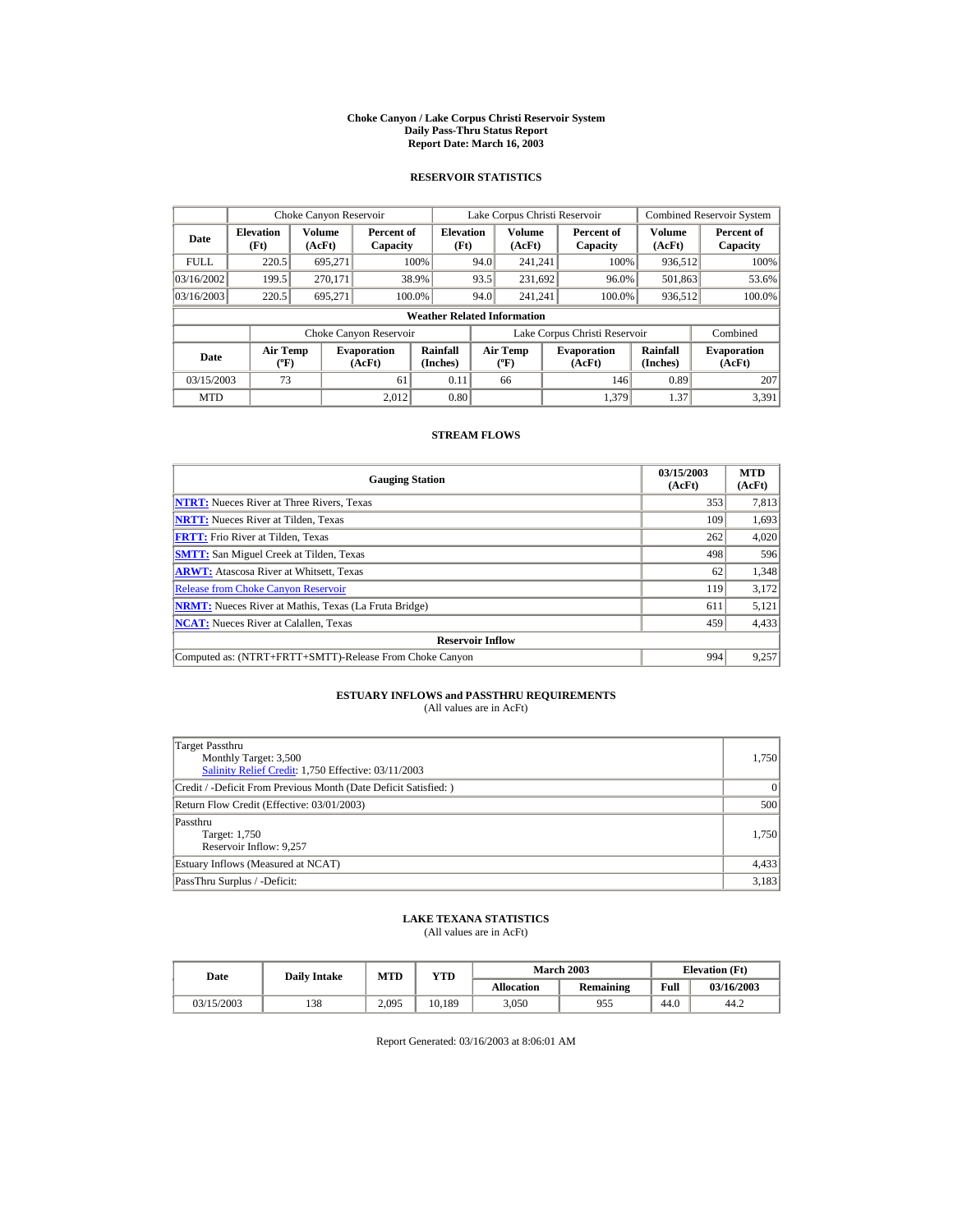#### **Choke Canyon / Lake Corpus Christi Reservoir System Daily Pass-Thru Status Report Report Date: March 17, 2003**

## **RESERVOIR STATISTICS**

|             | Choke Canyon Reservoir                      |                  |                              |                          | Lake Corpus Christi Reservoir |                                  |  |                               |                      | <b>Combined Reservoir System</b> |  |  |
|-------------|---------------------------------------------|------------------|------------------------------|--------------------------|-------------------------------|----------------------------------|--|-------------------------------|----------------------|----------------------------------|--|--|
| Date        | <b>Elevation</b><br>(Ft)                    | Volume<br>(AcFt) | Percent of<br>Capacity       | <b>Elevation</b><br>(Ft) |                               | Volume<br>(AcFt)                 |  | Percent of<br>Capacity        | Volume<br>(AcFt)     | Percent of<br>Capacity           |  |  |
| <b>FULL</b> | 220.5                                       | 695.271          |                              | 100%                     | 94.0                          | 241.241                          |  | 100%                          | 936,512              | 100%                             |  |  |
| 03/17/2002  | 199.5                                       | 270,022          |                              | 38.8%                    | 93.4                          | 230,746                          |  | 95.6%                         | 500,768              | 53.5%                            |  |  |
| 03/17/2003  | 220.5                                       | 695.271          | 100.0%                       |                          | 94.0                          | 241.241                          |  | 100.0%                        | 936,512              | 100.0%                           |  |  |
|             | <b>Weather Related Information</b>          |                  |                              |                          |                               |                                  |  |                               |                      |                                  |  |  |
|             |                                             |                  | Choke Canyon Reservoir       |                          |                               |                                  |  | Lake Corpus Christi Reservoir |                      | Combined                         |  |  |
| Date        | <b>Air Temp</b><br>$({}^{\circ}\mathrm{F})$ |                  | <b>Evaporation</b><br>(AcFt) | Rainfall<br>(Inches)     |                               | <b>Air Temp</b><br>$(^{\circ}F)$ |  | <b>Evaporation</b><br>(AcFt)  | Rainfall<br>(Inches) | <b>Evaporation</b><br>(AcFt)     |  |  |
| 03/16/2003  | 81                                          |                  | 303                          | 0.00                     |                               | 74                               |  | 292                           | 0.00                 | 595                              |  |  |
| <b>MTD</b>  |                                             |                  | 2.315                        | 0.80                     |                               |                                  |  | 1.671                         | 1.37                 | 3,986                            |  |  |

## **STREAM FLOWS**

| <b>Gauging Station</b>                                       | 03/16/2003<br>(AcFt) | <b>MTD</b><br>(AcFt) |
|--------------------------------------------------------------|----------------------|----------------------|
| <b>NTRT:</b> Nueces River at Three Rivers, Texas             | 349                  | 8,162                |
| <b>NRTT:</b> Nueces River at Tilden, Texas                   | 113                  | 1,806                |
| <b>FRTT:</b> Frio River at Tilden, Texas                     | 284                  | 4,303                |
| <b>SMTT:</b> San Miguel Creek at Tilden, Texas               | 369                  | 965                  |
| <b>ARWT:</b> Atascosa River at Whitsett, Texas               | 64                   | 1,411                |
| <b>Release from Choke Canyon Reservoir</b>                   | 119                  | 3,291                |
| <b>NRMT:</b> Nueces River at Mathis, Texas (La Fruta Bridge) | 1.441                | 6,562                |
| <b>NCAT:</b> Nueces River at Calallen, Texas                 | 1,366                | 5,798                |
| <b>Reservoir Inflow</b>                                      |                      |                      |
| Computed as: (NTRT+FRTT+SMTT)-Release From Choke Canyon      | 883                  | 10,140               |

# **ESTUARY INFLOWS and PASSTHRU REQUIREMENTS**<br>(All values are in AcFt)

| Target Passthru<br>Monthly Target: 3,500<br>Salinity Relief Credit: 1,750 Effective: 03/11/2003 | 1,750 |
|-------------------------------------------------------------------------------------------------|-------|
| Credit / -Deficit From Previous Month (Date Deficit Satisfied:)                                 | 0     |
| Return Flow Credit (Effective: 03/01/2003)                                                      | 500   |
| Passthru<br>Target: 1,750<br>Reservoir Inflow: 10,140                                           | 1.750 |
| Estuary Inflows (Measured at NCAT)                                                              | 5,798 |
| PassThru Surplus / -Deficit:                                                                    | 4,548 |

## **LAKE TEXANA STATISTICS**

(All values are in AcFt)

| Date       | <b>Daily Intake</b> | MTD            | VTD    |            | <b>March 2003</b> | <b>Elevation</b> (Ft) |            |
|------------|---------------------|----------------|--------|------------|-------------------|-----------------------|------------|
|            |                     |                |        | Allocation | Remaining         | Full                  | 03/17/2003 |
| 03/16/2003 | $\sim$              | วววว<br>د قامت | 10.326 | 3.050      | Q17<br>οı         | 44.0                  | 44.2       |

Report Generated: 03/17/2003 at 8:16:46 AM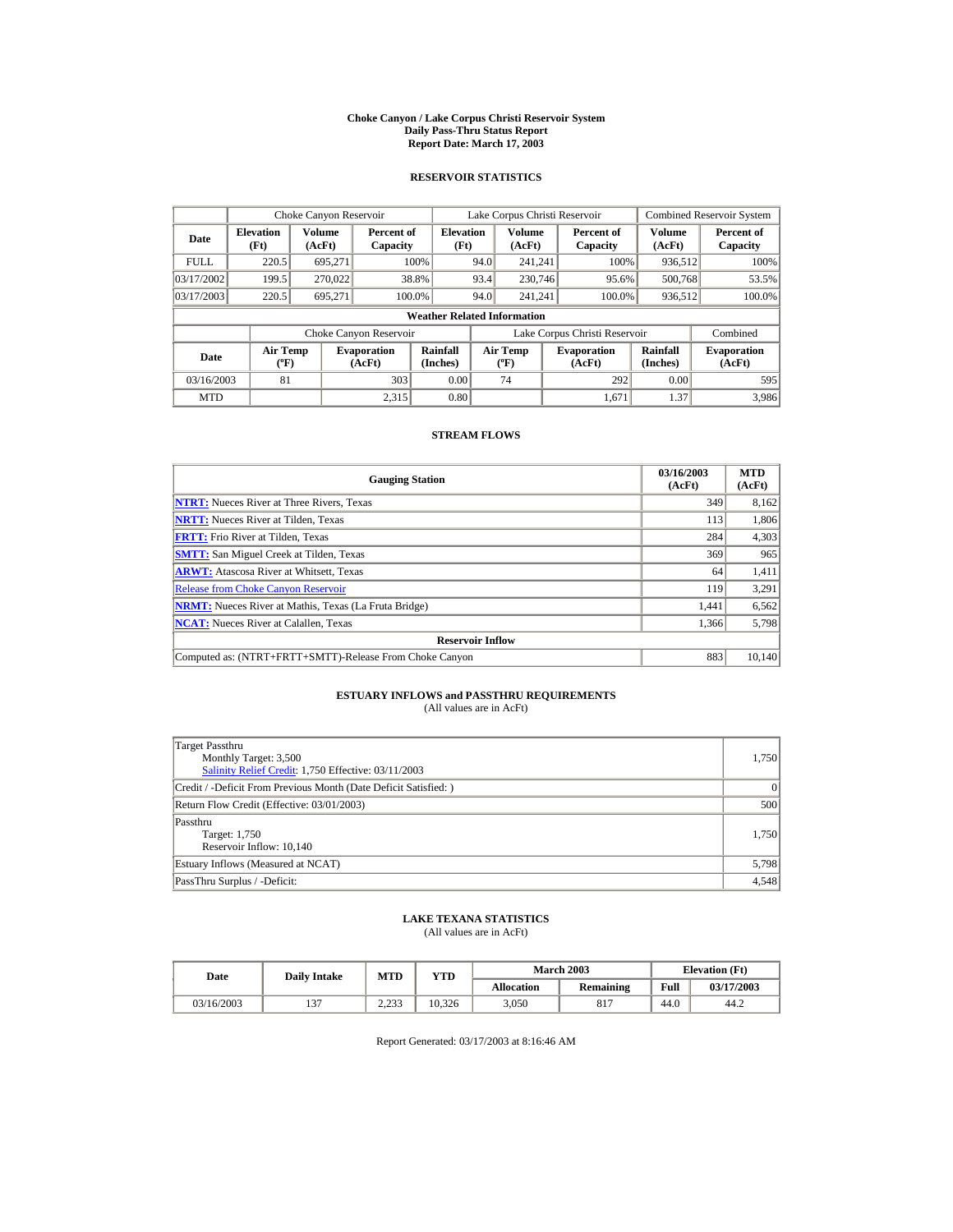#### **Choke Canyon / Lake Corpus Christi Reservoir System Daily Pass-Thru Status Report Report Date: March 18, 2003**

## **RESERVOIR STATISTICS**

|             | Choke Canyon Reservoir                      |                  |                              |                          | Lake Corpus Christi Reservoir |                                           |  |                               |                      | <b>Combined Reservoir System</b> |  |  |
|-------------|---------------------------------------------|------------------|------------------------------|--------------------------|-------------------------------|-------------------------------------------|--|-------------------------------|----------------------|----------------------------------|--|--|
| Date        | <b>Elevation</b><br>(Ft)                    | Volume<br>(AcFt) | Percent of<br>Capacity       | <b>Elevation</b><br>(Ft) |                               | <b>Volume</b><br>(AcFt)                   |  | Percent of<br>Capacity        | Volume<br>(AcFt)     | Percent of<br>Capacity           |  |  |
| <b>FULL</b> | 220.5                                       | 695.271          |                              | 100%                     | 94.0                          | 241.241                                   |  | 100%                          | 936,512              | 100%                             |  |  |
| 03/18/2002  | 199.5                                       | 269,874          |                              | 38.8%                    | 93.4                          | 230,179                                   |  | 95.4%                         | 500,053              | 53.4%                            |  |  |
| 03/18/2003  | 220.6                                       | 695.271          | 100.0%                       |                          | 94.0                          | 241.241                                   |  | 100.0%                        | 936,512              | 100.0%                           |  |  |
|             | <b>Weather Related Information</b>          |                  |                              |                          |                               |                                           |  |                               |                      |                                  |  |  |
|             |                                             |                  | Choke Canyon Reservoir       |                          |                               |                                           |  | Lake Corpus Christi Reservoir |                      | Combined                         |  |  |
| Date        | <b>Air Temp</b><br>$({}^{\circ}\mathrm{F})$ |                  | <b>Evaporation</b><br>(AcFt) | Rainfall<br>(Inches)     |                               | <b>Air Temp</b><br>$({}^{\circ}\text{F})$ |  | <b>Evaporation</b><br>(AcFt)  | Rainfall<br>(Inches) | <b>Evaporation</b><br>(AcFt)     |  |  |
| 03/17/2003  | 82                                          |                  | 212                          | 0.00                     |                               | 78                                        |  | 224                           | 0.00                 | 436                              |  |  |
| <b>MTD</b>  |                                             |                  | 2.527                        | 0.80                     |                               |                                           |  | 1.895                         | 1.37                 | 4,422                            |  |  |

## **STREAM FLOWS**

| <b>Gauging Station</b>                                       | 03/17/2003<br>(AcFt) | <b>MTD</b><br>(AcFt) |
|--------------------------------------------------------------|----------------------|----------------------|
| <b>NTRT:</b> Nueces River at Three Rivers, Texas             | 349                  | 8,512                |
| <b>NRTT:</b> Nueces River at Tilden, Texas                   | 119                  | 1,925                |
| <b>FRTT:</b> Frio River at Tilden, Texas                     | 282                  | 4,585                |
| <b>SMTT:</b> San Miguel Creek at Tilden, Texas               | 123                  | 1,088                |
| <b>ARWT:</b> Atascosa River at Whitsett, Texas               | 105                  | 1,517                |
| <b>Release from Choke Canyon Reservoir</b>                   | 121                  | 3,412                |
| <b>NRMT:</b> Nueces River at Mathis, Texas (La Fruta Bridge) | 1.231                | 7,793                |
| <b>NCAT:</b> Nueces River at Calallen, Texas                 | 2,620                | 8,418                |
| <b>Reservoir Inflow</b>                                      |                      |                      |
| Computed as: (NTRT+FRTT+SMTT)-Release From Choke Canyon      | 633                  | 10,773               |

# **ESTUARY INFLOWS and PASSTHRU REQUIREMENTS**<br>(All values are in AcFt)

| Target Passthru<br>Monthly Target: 3,500<br>Salinity Relief Credit: 1,750 Effective: 03/11/2003 | 1,750 |
|-------------------------------------------------------------------------------------------------|-------|
| Credit / -Deficit From Previous Month (Date Deficit Satisfied:)                                 | 0     |
| Return Flow Credit (Effective: 03/01/2003)                                                      | 500   |
| Passthru<br>Target: 1,750<br>Reservoir Inflow: 10,773                                           | 1.750 |
| Estuary Inflows (Measured at NCAT)                                                              | 8,418 |
| PassThru Surplus / -Deficit:                                                                    | 7,168 |

## **LAKE TEXANA STATISTICS**

(All values are in AcFt)

| Date       | <b>Daily Intake</b> | <b>MTD</b> | YTD    |                   | <b>March 2003</b> | <b>Elevation</b> (Ft) |            |
|------------|---------------------|------------|--------|-------------------|-------------------|-----------------------|------------|
|            |                     |            |        | <b>Allocation</b> | Remaining         | Full                  | 03/18/2003 |
| 03/17/2003 | 138                 | 2.371      | 10.464 | 3.050             | 679               | 44.0                  | 44.2       |

Report Generated: 03/18/2003 at 8:40:58 AM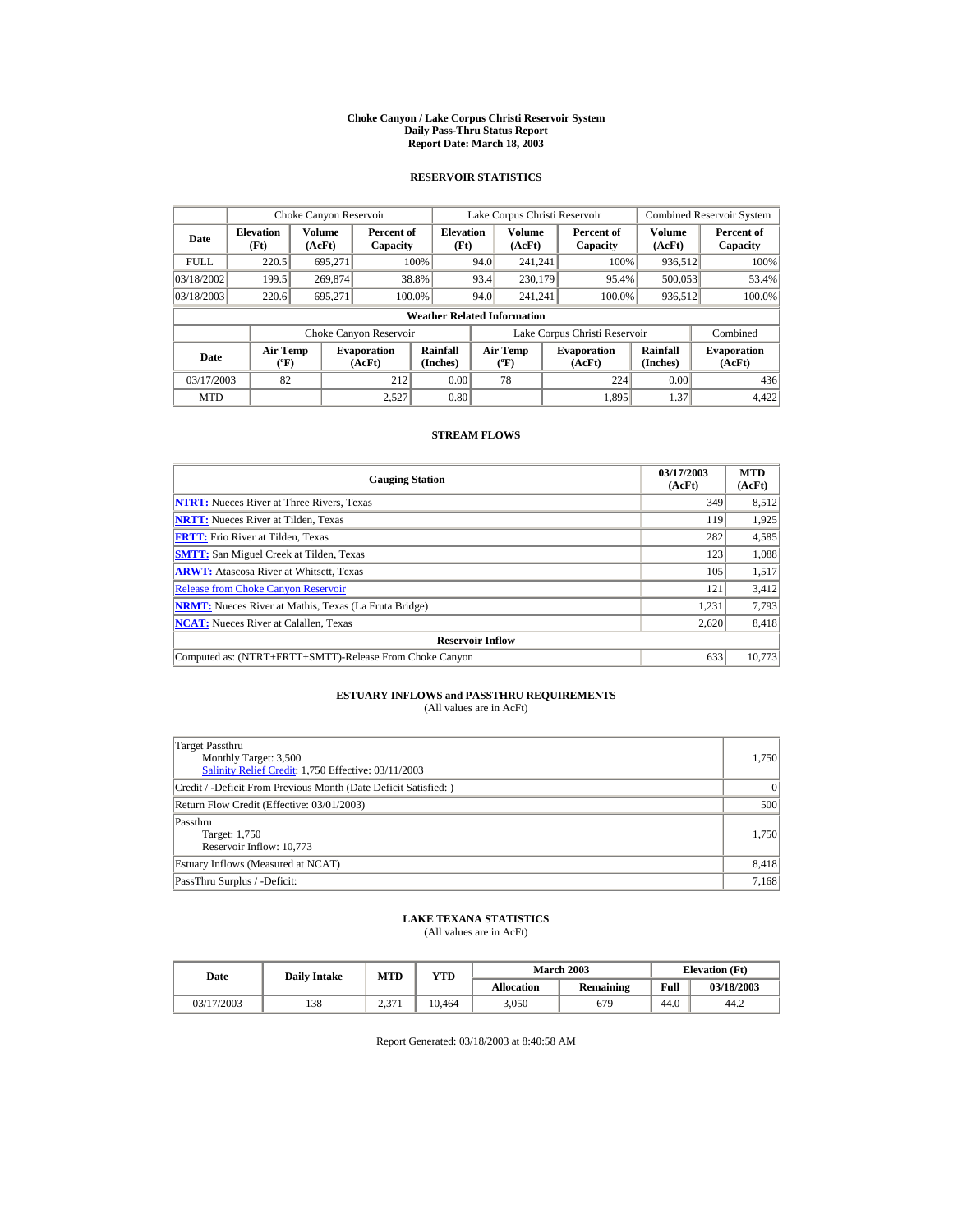#### **Choke Canyon / Lake Corpus Christi Reservoir System Daily Pass-Thru Status Report Report Date: March 19, 2003**

## **RESERVOIR STATISTICS**

|             | Choke Canyon Reservoir             |                  |                              |                          | Lake Corpus Christi Reservoir |                                   |  |                               |                         | <b>Combined Reservoir System</b> |  |  |
|-------------|------------------------------------|------------------|------------------------------|--------------------------|-------------------------------|-----------------------------------|--|-------------------------------|-------------------------|----------------------------------|--|--|
| Date        | <b>Elevation</b><br>(Ft)           | Volume<br>(AcFt) | Percent of<br>Capacity       | <b>Elevation</b><br>(Ft) |                               | <b>Volume</b><br>(AcFt)           |  | Percent of<br>Capacity        | <b>Volume</b><br>(AcFt) | Percent of<br>Capacity           |  |  |
| <b>FULL</b> | 220.5                              | 695.271          |                              | 100%                     | 94.0                          | 241.241                           |  | 100%                          | 936,512                 | 100%                             |  |  |
| 03/19/2002  | 199.5                              | 269,726          |                              | 38.8%                    | 93.4                          | 230,368                           |  | 95.5%                         | 500,094                 | 53.4%                            |  |  |
| 03/19/2003  | 220.6                              | 695.271          |                              | 100.0%                   | 94.0                          | 241.241                           |  | 100.0%                        | 936,512                 | 100.0%                           |  |  |
|             | <b>Weather Related Information</b> |                  |                              |                          |                               |                                   |  |                               |                         |                                  |  |  |
|             |                                    |                  | Choke Canyon Reservoir       |                          |                               |                                   |  | Lake Corpus Christi Reservoir |                         | Combined                         |  |  |
| Date        | Air Temp<br>$({}^o\mathrm{F})$     |                  | <b>Evaporation</b><br>(AcFt) | Rainfall<br>(Inches)     |                               | Air Temp<br>$({}^{\circ}{\rm F})$ |  | <b>Evaporation</b><br>(AcFt)  | Rainfall<br>(Inches)    | <b>Evaporation</b><br>(AcFt)     |  |  |
| 03/18/2003  | 78                                 |                  | 394                          | 0.00                     |                               | 75                                |  | 269                           | 0.00                    | 663                              |  |  |
| <b>MTD</b>  |                                    |                  | 2.921                        | 0.80                     |                               |                                   |  | 2.164                         | 1.37                    | 5,085                            |  |  |

## **STREAM FLOWS**

| <b>Gauging Station</b>                                       | 03/18/2003<br>(AcFt) | <b>MTD</b><br>(AcFt) |
|--------------------------------------------------------------|----------------------|----------------------|
| <b>NTRT:</b> Nueces River at Three Rivers, Texas             | 480                  | 8,992                |
| <b>NRTT:</b> Nueces River at Tilden, Texas                   | 117                  | 2,043                |
| <b>FRTT:</b> Frio River at Tilden, Texas                     | 262                  | 4,847                |
| <b>SMTT:</b> San Miguel Creek at Tilden, Texas               | 56                   | 1,144                |
| <b>ARWT:</b> Atascosa River at Whitsett, Texas               | 153                  | 1,669                |
| <b>Release from Choke Canyon Reservoir</b>                   | 312                  | 3,724                |
| <b>NRMT:</b> Nueces River at Mathis, Texas (La Fruta Bridge) | 1.380                | 9,173                |
| <b>NCAT:</b> Nueces River at Calallen, Texas                 | 2,362                | 10,781               |
| <b>Reservoir Inflow</b>                                      |                      |                      |
| Computed as: (NTRT+FRTT+SMTT)-Release From Choke Canyon      | 486                  | 11,260               |

# **ESTUARY INFLOWS and PASSTHRU REQUIREMENTS**<br>(All values are in AcFt)

| Target Passthru<br>Monthly Target: 3,500<br>Salinity Relief Credit: 1,750 Effective: 03/11/2003 | 1,750  |
|-------------------------------------------------------------------------------------------------|--------|
| Credit / -Deficit From Previous Month (Date Deficit Satisfied:)                                 | 0      |
| Return Flow Credit (Effective: 03/01/2003)                                                      | 500    |
| Passthru<br>Target: 1,750<br>Reservoir Inflow: 11,260                                           | 1.750  |
| Estuary Inflows (Measured at NCAT)                                                              | 10,781 |
| PassThru Surplus / -Deficit:                                                                    | 9,531  |

## **LAKE TEXANA STATISTICS**

(All values are in AcFt)

| Date       | <b>Daily Intake</b> | MTD   | $\mathbf{v}\mathbf{T}\mathbf{D}$ |            | <b>March 2003</b> | <b>Elevation</b> (Ft) |            |
|------------|---------------------|-------|----------------------------------|------------|-------------------|-----------------------|------------|
|            |                     |       |                                  | Allocation | Remaining         | Full                  | 03/19/2003 |
| 03/18/2003 | 138                 | 2.509 | 10.603                           | 3.050      | 541               | 44.0                  | 44.1       |

Report Generated: 03/19/2003 at 8:19:27 AM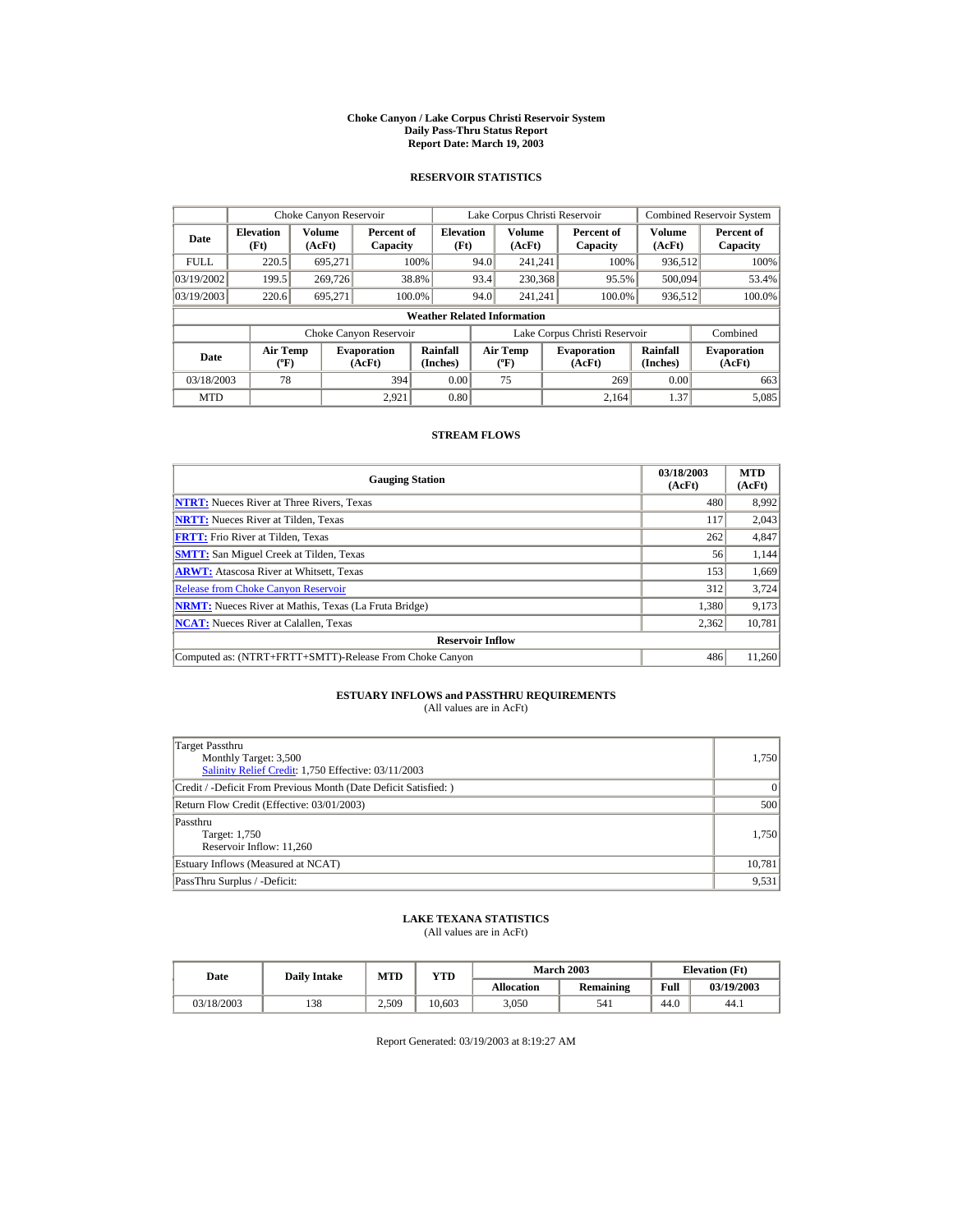#### **Choke Canyon / Lake Corpus Christi Reservoir System Daily Pass-Thru Status Report Report Date: March 20, 2003**

## **RESERVOIR STATISTICS**

|             | Choke Canyon Reservoir                           |                  |                              |                          | Lake Corpus Christi Reservoir |                                   |  |                               |                         | <b>Combined Reservoir System</b> |  |  |
|-------------|--------------------------------------------------|------------------|------------------------------|--------------------------|-------------------------------|-----------------------------------|--|-------------------------------|-------------------------|----------------------------------|--|--|
| Date        | <b>Elevation</b><br>(Ft)                         | Volume<br>(AcFt) | Percent of<br>Capacity       | <b>Elevation</b><br>(Ft) |                               | <b>Volume</b><br>(AcFt)           |  | Percent of<br>Capacity        | <b>Volume</b><br>(AcFt) | Percent of<br>Capacity           |  |  |
| <b>FULL</b> | 220.5                                            | 695.271          |                              | 100%                     | 94.0                          | 241.241                           |  | 100%                          | 936,512                 | 100%                             |  |  |
| 03/20/2002  | 199.5                                            | 269,726          |                              | 38.8%                    | 93.4                          | 230,746                           |  | 95.6%                         | 500,472                 | 53.4%                            |  |  |
| 03/20/2003  | 220.6                                            | 695,271          |                              | 100.0%                   | 94.0                          | 241.241                           |  | 100.0%                        | 936,512                 | 100.0%                           |  |  |
|             | <b>Weather Related Information</b>               |                  |                              |                          |                               |                                   |  |                               |                         |                                  |  |  |
|             |                                                  |                  | Choke Canyon Reservoir       |                          |                               |                                   |  | Lake Corpus Christi Reservoir |                         | Combined                         |  |  |
| <b>Date</b> | <b>Air Temp</b><br>$({}^{\mathrm{o}}\mathrm{F})$ |                  | <b>Evaporation</b><br>(AcFt) | Rainfall<br>(Inches)     |                               | Air Temp<br>$({}^{\circ}{\rm F})$ |  | <b>Evaporation</b><br>(AcFt)  | Rainfall<br>(Inches)    | <b>Evaporation</b><br>(AcFt)     |  |  |
| 03/19/2003  | 81                                               |                  | 424                          | 0.00                     |                               | 80                                |  | 393                           | 0.00                    | 817                              |  |  |
| <b>MTD</b>  |                                                  |                  | 3,345                        | 0.80                     |                               |                                   |  | 2,557                         | 1.37                    | 5,902                            |  |  |

## **STREAM FLOWS**

| <b>Gauging Station</b>                                       | 03/19/2003<br>(AcFt) | <b>MTD</b><br>(AcFt) |
|--------------------------------------------------------------|----------------------|----------------------|
| <b>NTRT:</b> Nueces River at Three Rivers, Texas             | 875                  | 9,867                |
| <b>NRTT:</b> Nueces River at Tilden, Texas                   | 113                  | 2,156                |
| <b>FRTT:</b> Frio River at Tilden, Texas                     | 260                  | 5,107                |
| <b>SMTT:</b> San Miguel Creek at Tilden, Texas               | 34                   | 1,178                |
| <b>ARWT:</b> Atascosa River at Whitsett, Texas               | 85                   | 1,755                |
| <b>Release from Choke Canyon Reservoir</b>                   | 502                  | 4,226                |
| <b>NRMT:</b> Nueces River at Mathis, Texas (La Fruta Bridge) | 1.219                | 10.391               |
| <b>NCAT:</b> Nueces River at Calallen, Texas                 | 2,402                | 13,182               |
| <b>Reservoir Inflow</b>                                      |                      |                      |
| Computed as: (NTRT+FRTT+SMTT)-Release From Choke Canyon      | 667                  | 11,926               |

# **ESTUARY INFLOWS and PASSTHRU REQUIREMENTS**<br>(All values are in AcFt)

| Target Passthru<br>Monthly Target: 3,500<br>Salinity Relief Credit: 1,750 Effective: 03/11/2003 | 1,750  |
|-------------------------------------------------------------------------------------------------|--------|
| Credit / -Deficit From Previous Month (Date Deficit Satisfied:)                                 | 0      |
| Return Flow Credit (Effective: 03/01/2003)                                                      | 500    |
| Passthru<br>Target: 1,750<br>Reservoir Inflow: 11,926                                           | 1.750  |
| Estuary Inflows (Measured at NCAT)                                                              | 13,182 |
| PassThru Surplus / -Deficit:                                                                    | 11.932 |

## **LAKE TEXANA STATISTICS**

(All values are in AcFt)

| Date       | <b>Daily Intake</b> | MTD   | $_{\rm VTD}$ |            | <b>March 2003</b> | <b>Elevation</b> (Ft) |            |
|------------|---------------------|-------|--------------|------------|-------------------|-----------------------|------------|
|            |                     |       |              | Allocation | Remaining         | Full                  | 03/20/2003 |
| 03/19/2003 | 139                 | 2.648 | 10.741       | 3.050      | 402               | 44.0                  | 44.1       |

Report Generated: 03/20/2003 at 8:35:26 AM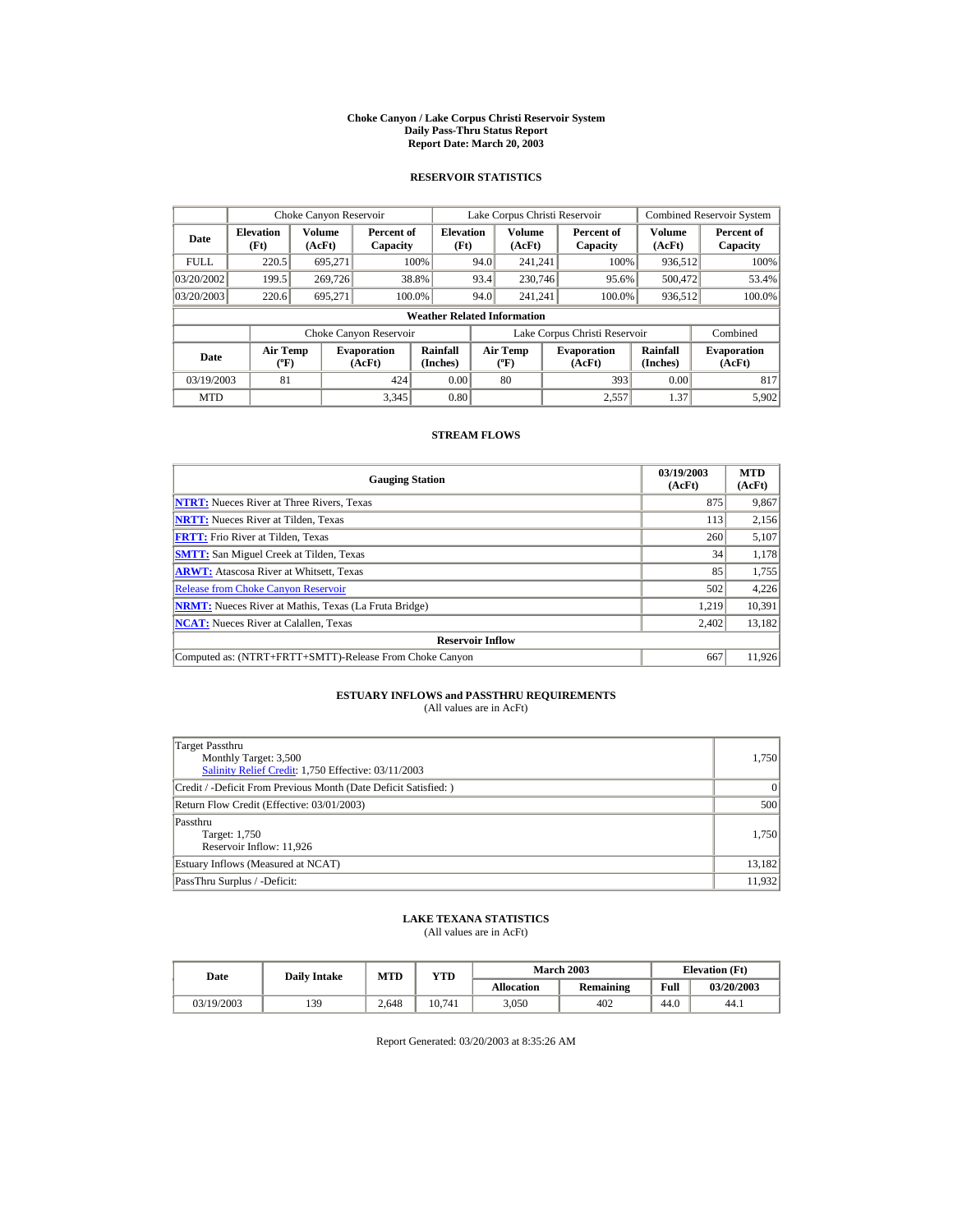#### **Choke Canyon / Lake Corpus Christi Reservoir System Daily Pass-Thru Status Report Report Date: March 21, 2003**

## **RESERVOIR STATISTICS**

|             | Choke Canyon Reservoir                      |                  |                              |                          | Lake Corpus Christi Reservoir |                                  |  |                               |                      | Combined Reservoir System    |  |  |
|-------------|---------------------------------------------|------------------|------------------------------|--------------------------|-------------------------------|----------------------------------|--|-------------------------------|----------------------|------------------------------|--|--|
| Date        | <b>Elevation</b><br>(Ft)                    | Volume<br>(AcFt) | Percent of<br>Capacity       | <b>Elevation</b><br>(Ft) |                               | Volume<br>(AcFt)                 |  | Percent of<br>Capacity        | Volume<br>(AcFt)     | Percent of<br>Capacity       |  |  |
| <b>FULL</b> | 220.5                                       | 695.271          |                              | 100%                     | 94.0                          | 241.241                          |  | 100%                          | 936,512              | 100%                         |  |  |
| 03/21/2002  | 199.5                                       | 269,578          |                              | 38.8%                    | 93.4                          | 230,746                          |  | 95.6%                         | 500,324              | 53.4%                        |  |  |
| 03/21/2003  | 220.5                                       | 695.271          |                              | 100.0%                   | 94.0                          | 241.241                          |  | 100.0%                        | 936,512              | 100.0%                       |  |  |
|             | <b>Weather Related Information</b>          |                  |                              |                          |                               |                                  |  |                               |                      |                              |  |  |
|             |                                             |                  | Choke Canyon Reservoir       |                          |                               |                                  |  | Lake Corpus Christi Reservoir |                      | Combined                     |  |  |
| Date        | <b>Air Temp</b><br>$({}^{\circ}\mathrm{F})$ |                  | <b>Evaporation</b><br>(AcFt) | Rainfall<br>(Inches)     |                               | <b>Air Temp</b><br>$(^{\circ}F)$ |  | <b>Evaporation</b><br>(AcFt)  | Rainfall<br>(Inches) | <b>Evaporation</b><br>(AcFt) |  |  |
| 03/20/2003  | 73                                          |                  | 333                          | 0.00                     |                               | 73                               |  | 303                           | 0.00                 | 636                          |  |  |
| <b>MTD</b>  |                                             |                  | 3.678                        | 0.80                     |                               |                                  |  | 2.860                         | 1.37                 | 6,538                        |  |  |

## **STREAM FLOWS**

| <b>Gauging Station</b>                                       | 03/20/2003<br>(AcFt) | <b>MTD</b><br>(AcFt) |
|--------------------------------------------------------------|----------------------|----------------------|
| <b>NTRT:</b> Nueces River at Three Rivers, Texas             | 820                  | 10,687               |
| <b>NRTT:</b> Nueces River at Tilden, Texas                   | 105                  | 2,261                |
| <b>FRTT:</b> Frio River at Tilden, Texas                     | 407                  | 5,514                |
| <b>SMTT:</b> San Miguel Creek at Tilden, Texas               | 26                   | 1,204                |
| <b>ARWT:</b> Atascosa River at Whitsett, Texas               | 67                   | 1,822                |
| <b>Release from Choke Canyon Reservoir</b>                   | 502                  | 4,728                |
| <b>NRMT:</b> Nueces River at Mathis, Texas (La Fruta Bridge) | 1.026                | 11,418               |
| <b>NCAT:</b> Nueces River at Calallen, Texas                 | 2,025                | 15,207               |
| <b>Reservoir Inflow</b>                                      |                      |                      |
| Computed as: (NTRT+FRTT+SMTT)-Release From Choke Canyon      | 750                  | 12,677               |

# **ESTUARY INFLOWS and PASSTHRU REQUIREMENTS**<br>(All values are in AcFt)

| Target Passthru<br>Monthly Target: 3,500<br>Salinity Relief Credit: 1,750 Effective: 03/11/2003 | 1,750  |
|-------------------------------------------------------------------------------------------------|--------|
| Credit / -Deficit From Previous Month (Date Deficit Satisfied:)                                 | 0      |
| Return Flow Credit (Effective: 03/01/2003)                                                      | 500    |
| Passthru<br>Target: 1,750<br>Reservoir Inflow: 12,677                                           | 1.750  |
| Estuary Inflows (Measured at NCAT)                                                              | 15,207 |
| PassThru Surplus / -Deficit:                                                                    | 13,957 |

## **LAKE TEXANA STATISTICS**

(All values are in AcFt)

| Date       | <b>Daily Intake</b> | MTD   | VTD    |            | <b>March 2003</b> | <b>Elevation</b> (Ft) |            |
|------------|---------------------|-------|--------|------------|-------------------|-----------------------|------------|
|            |                     |       |        | Allocation | Remaining         | Full                  | 03/21/2003 |
| 03/20/2003 | 138                 | 2.786 | 10.880 | 3.050      | 264               | 44.0                  | 44.1       |

Report Generated: 03/21/2003 at 8:23:08 AM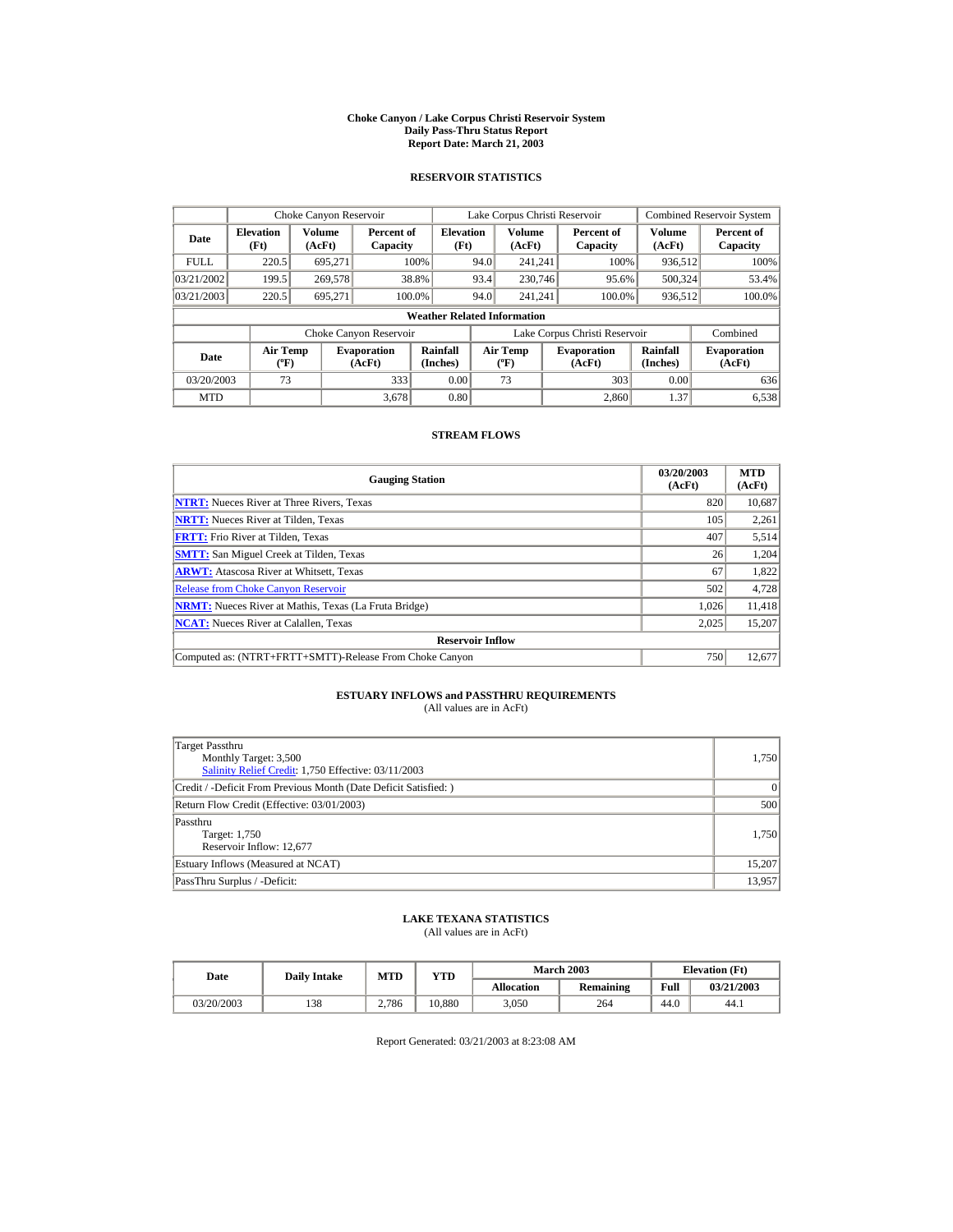#### **Choke Canyon / Lake Corpus Christi Reservoir System Daily Pass-Thru Status Report Report Date: March 22, 2003**

## **RESERVOIR STATISTICS**

|             | Choke Canyon Reservoir             |                  |                              |                          | Lake Corpus Christi Reservoir |                                   |  |                               |                         | <b>Combined Reservoir System</b> |  |  |
|-------------|------------------------------------|------------------|------------------------------|--------------------------|-------------------------------|-----------------------------------|--|-------------------------------|-------------------------|----------------------------------|--|--|
| Date        | <b>Elevation</b><br>(Ft)           | Volume<br>(AcFt) | Percent of<br>Capacity       | <b>Elevation</b><br>(Ft) |                               | <b>Volume</b><br>(AcFt)           |  | Percent of<br>Capacity        | <b>Volume</b><br>(AcFt) | Percent of<br>Capacity           |  |  |
| <b>FULL</b> | 220.5                              | 695,271          |                              | 100%                     | 94.0                          | 241.241                           |  | 100%                          | 936,512                 | 100%                             |  |  |
| 03/22/2002  | 199.5                              | 269.281          |                              | 38.7%                    | 93.5                          | 231.124                           |  | 95.8%                         | 500,405                 | 53.4%                            |  |  |
| 03/22/2003  | 220.5                              | 695.271          |                              | 100.0%                   | 94.0                          | 241.241                           |  | 100.0%                        | 936,512                 | 100.0%                           |  |  |
|             | <b>Weather Related Information</b> |                  |                              |                          |                               |                                   |  |                               |                         |                                  |  |  |
|             |                                    |                  | Choke Canyon Reservoir       |                          |                               |                                   |  | Lake Corpus Christi Reservoir |                         | Combined                         |  |  |
| Date        | Air Temp<br>$({}^o\mathrm{F})$     |                  | <b>Evaporation</b><br>(AcFt) | Rainfall<br>(Inches)     |                               | Air Temp<br>$({}^{\circ}{\rm F})$ |  | <b>Evaporation</b><br>(AcFt)  | Rainfall<br>(Inches)    | <b>Evaporation</b><br>(AcFt)     |  |  |
| 03/21/2003  | 76                                 |                  | 288                          | 0.00                     |                               | 75                                |  | 269                           | 0.02                    | 557                              |  |  |
| <b>MTD</b>  |                                    |                  | 3,966                        | 0.80                     |                               |                                   |  | 3.129                         | 1.39                    | 7.095                            |  |  |

## **STREAM FLOWS**

| <b>Gauging Station</b>                                       | 03/21/2003<br>(AcFt) | <b>MTD</b><br>(AcFt) |
|--------------------------------------------------------------|----------------------|----------------------|
| <b>NTRT:</b> Nueces River at Three Rivers, Texas             | 772                  | 11,459               |
| <b>NRTT:</b> Nueces River at Tilden, Texas                   | 97                   | 2,358                |
| <b>FRTT:</b> Frio River at Tilden, Texas                     | 441                  | 5,955                |
| <b>SMTT:</b> San Miguel Creek at Tilden, Texas               | 22                   | 1,225                |
| <b>ARWT:</b> Atascosa River at Whitsett, Texas               | 60                   | 1,882                |
| <b>Release from Choke Canvon Reservoir</b>                   | 357                  | 5,086                |
| <b>NRMT:</b> Nueces River at Mathis, Texas (La Fruta Bridge) | 167                  | 11,584               |
| <b>NCAT:</b> Nueces River at Calallen, Texas                 | 1,425                | 16,632               |
| <b>Reservoir Inflow</b>                                      |                      |                      |
| Computed as: (NTRT+FRTT+SMTT)-Release From Choke Canyon      | 877                  | 13.554               |

# **ESTUARY INFLOWS and PASSTHRU REQUIREMENTS**<br>(All values are in AcFt)

| Target Passthru<br>Monthly Target: 3,500<br>Salinity Relief Credit: 1,750 Effective: 03/11/2003 | 1,750  |
|-------------------------------------------------------------------------------------------------|--------|
| Credit / -Deficit From Previous Month (Date Deficit Satisfied:)                                 | 0      |
| Return Flow Credit (Effective: 03/01/2003)                                                      | 500    |
| Passthru<br>Target: 1,750<br>Reservoir Inflow: 13,554                                           | 1.750  |
| Estuary Inflows (Measured at NCAT)                                                              | 16,632 |
| PassThru Surplus / -Deficit:                                                                    | 15,382 |

## **LAKE TEXANA STATISTICS**

(All values are in AcFt)

| Date       | <b>Daily Intake</b> | MTD   | VTD   |            | <b>March 2003</b> | <b>Elevation</b> (Ft) |            |
|------------|---------------------|-------|-------|------------|-------------------|-----------------------|------------|
|            |                     |       |       | Allocation | Remaining         | Full                  | 03/22/2003 |
| 03/21/2003 | 138                 | 2.924 | 1.018 | 3.050      | 126               | 44.0                  | 44.1       |

Report Generated: 03/22/2003 at 8:45:22 AM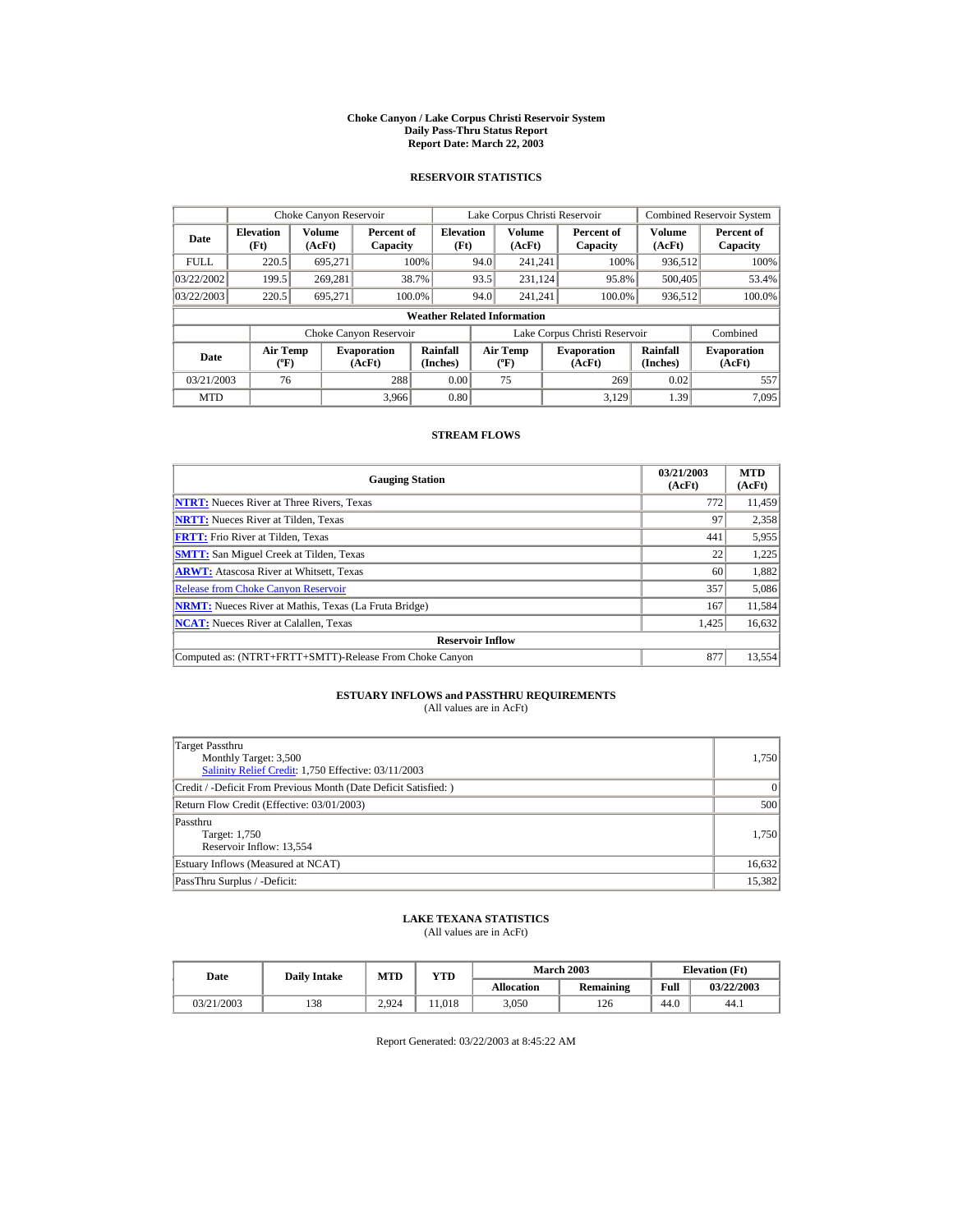#### **Choke Canyon / Lake Corpus Christi Reservoir System Daily Pass-Thru Status Report Report Date: March 23, 2003**

## **RESERVOIR STATISTICS**

|             | Choke Canyon Reservoir                      |                  |                              |                          | Lake Corpus Christi Reservoir    |                  |  |                               |                      | Combined Reservoir System    |  |  |
|-------------|---------------------------------------------|------------------|------------------------------|--------------------------|----------------------------------|------------------|--|-------------------------------|----------------------|------------------------------|--|--|
| Date        | <b>Elevation</b><br>(Ft)                    | Volume<br>(AcFt) | Percent of<br>Capacity       | <b>Elevation</b><br>(Ft) |                                  | Volume<br>(AcFt) |  | Percent of<br>Capacity        | Volume<br>(AcFt)     | Percent of<br>Capacity       |  |  |
| <b>FULL</b> | 220.5                                       | 695.271          |                              | 100%                     | 94.0                             | 241.241          |  | 100%                          | 936,512              | 100%                         |  |  |
| 03/23/2002  | 199.5                                       | 269,133          |                              | 38.7%                    | 93.4                             | 229,046          |  | 94.9%                         | 498.179              | 53.2%                        |  |  |
| 03/23/2003  | 220.5                                       | 695.271          |                              | 100.0%                   | 94.0                             | 241.241          |  | 100.0%                        | 936,512              | 100.0%                       |  |  |
|             | <b>Weather Related Information</b>          |                  |                              |                          |                                  |                  |  |                               |                      |                              |  |  |
|             |                                             |                  | Choke Canyon Reservoir       |                          |                                  |                  |  | Lake Corpus Christi Reservoir |                      | Combined                     |  |  |
| Date        | <b>Air Temp</b><br>$({}^{\circ}\mathrm{F})$ |                  | <b>Evaporation</b><br>(AcFt) | Rainfall<br>(Inches)     | <b>Air Temp</b><br>$(^{\circ}F)$ |                  |  | <b>Evaporation</b><br>(AcFt)  | Rainfall<br>(Inches) | <b>Evaporation</b><br>(AcFt) |  |  |
| 03/22/2003  | 66                                          |                  | 151                          | 0.07                     |                                  | 63               |  | 67                            | 0.08                 | 218                          |  |  |
| <b>MTD</b>  |                                             |                  | 4.117                        | 0.87                     |                                  |                  |  | 3.196                         | 1.47                 | 7,313                        |  |  |

## **STREAM FLOWS**

| <b>Gauging Station</b>                                       | 03/22/2003<br>(AcFt) | <b>MTD</b><br>(AcFt) |
|--------------------------------------------------------------|----------------------|----------------------|
| <b>NTRT:</b> Nueces River at Three Rivers, Texas             | 355                  | 11,815               |
| <b>NRTT:</b> Nueces River at Tilden, Texas                   | 93                   | 2,451                |
| <b>FRTT:</b> Frio River at Tilden, Texas                     | 322                  | 6,277                |
| <b>SMTT:</b> San Miguel Creek at Tilden, Texas               | 22                   | 1,247                |
| <b>ARWT:</b> Atascosa River at Whitsett, Texas               | 56                   | 1,937                |
| <b>Release from Choke Canyon Reservoir</b>                   | 121                  | 5,207                |
| <b>NRMT:</b> Nueces River at Mathis, Texas (La Fruta Bridge) | 204                  | 11,789               |
| <b>NCAT:</b> Nueces River at Calallen, Texas                 | 345                  | 16,978               |
| <b>Reservoir Inflow</b>                                      |                      |                      |
| Computed as: (NTRT+FRTT+SMTT)-Release From Choke Canyon      | 578                  | 14,132               |

# **ESTUARY INFLOWS and PASSTHRU REQUIREMENTS**<br>(All values are in AcFt)

| Target Passthru<br>Monthly Target: 3,500<br>Salinity Relief Credit: 1,750 Effective: 03/11/2003 | 1,750  |
|-------------------------------------------------------------------------------------------------|--------|
| Credit / -Deficit From Previous Month (Date Deficit Satisfied:)                                 | 0      |
| Return Flow Credit (Effective: 03/01/2003)                                                      | 500    |
| Passthru<br>Target: 1,750<br>Reservoir Inflow: 14,132                                           | 1.750  |
| Estuary Inflows (Measured at NCAT)                                                              | 16,978 |
| PassThru Surplus / -Deficit:                                                                    | 15,728 |

## **LAKE TEXANA STATISTICS**

(All values are in AcFt)

| Date       | <b>Daily Intake</b> | MTD   | VTD   |            | <b>March 2003</b> | <b>Elevation</b> (Ft) |            |
|------------|---------------------|-------|-------|------------|-------------------|-----------------------|------------|
|            |                     |       |       | Allocation | Remaining         | Full                  | 03/23/2003 |
| 03/22/2003 | 138                 | 3.062 | 1.156 | 3.050      | າາ                | 44.0                  | 44.1       |

Report Generated: 03/23/2003 at 8:14:34 AM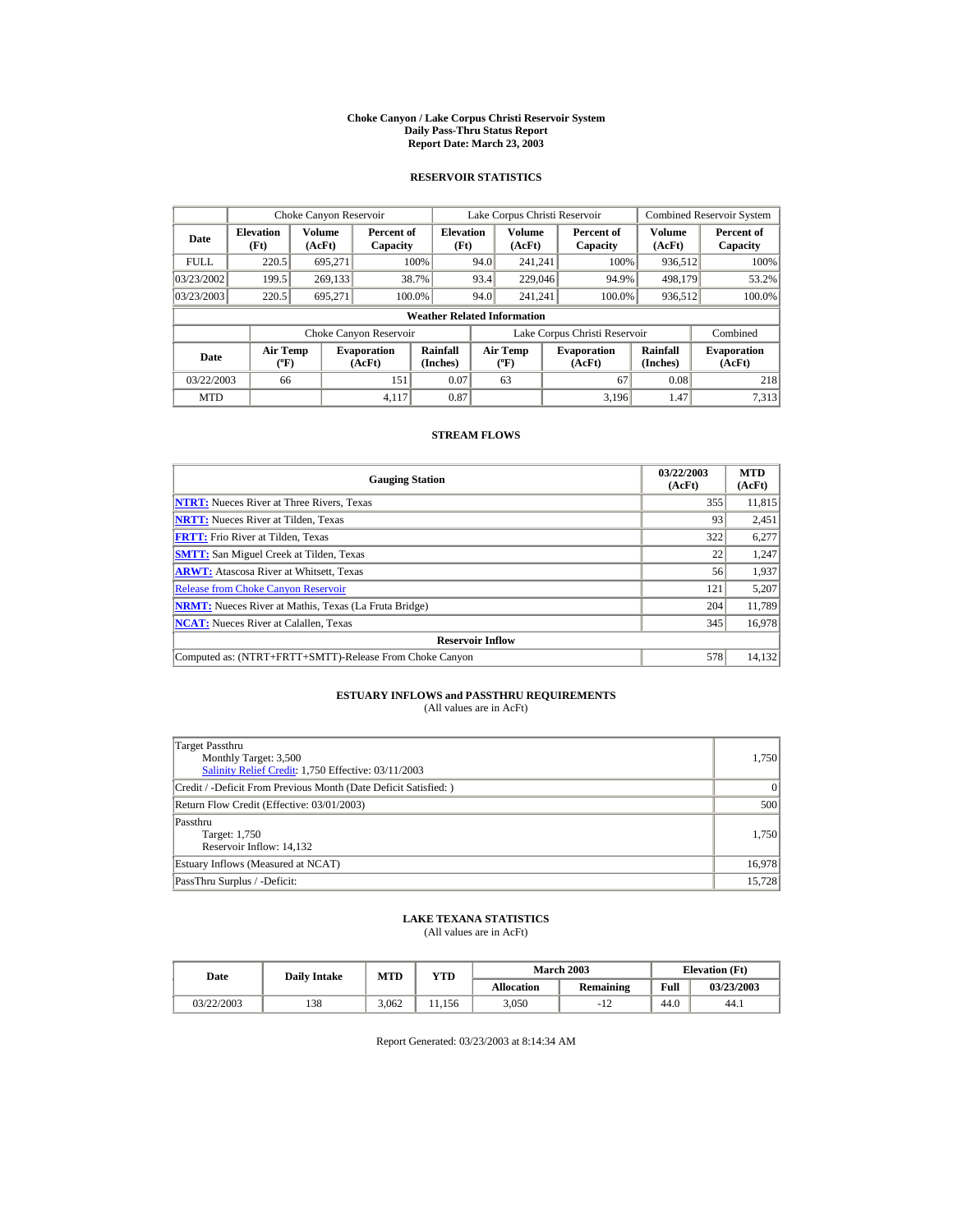#### **Choke Canyon / Lake Corpus Christi Reservoir System Daily Pass-Thru Status Report Report Date: March 24, 2003**

## **RESERVOIR STATISTICS**

|             | Choke Canyon Reservoir                      |                  |                              |                          | Lake Corpus Christi Reservoir |                                  |  |                               |                      | <b>Combined Reservoir System</b> |  |  |
|-------------|---------------------------------------------|------------------|------------------------------|--------------------------|-------------------------------|----------------------------------|--|-------------------------------|----------------------|----------------------------------|--|--|
| Date        | <b>Elevation</b><br>(Ft)                    | Volume<br>(AcFt) | Percent of<br>Capacity       | <b>Elevation</b><br>(Ft) |                               | Volume<br>(AcFt)                 |  | Percent of<br>Capacity        | Volume<br>(AcFt)     | Percent of<br>Capacity           |  |  |
| <b>FULL</b> | 220.5                                       | 695.271          |                              | 100%                     | 94.0                          | 241.241                          |  | 100%                          | 936,512              | 100%                             |  |  |
| 03/24/2002  | 199.4                                       | 268,837          |                              | 38.7%                    | 93.3                          | 228,104                          |  | 94.6%                         | 496,941              | 53.1%                            |  |  |
| 03/24/2003  | 220.5                                       | 695.271          |                              | 100.0%                   | 94.0                          | 241.241                          |  | 100.0%                        | 936,512              | 100.0%                           |  |  |
|             | <b>Weather Related Information</b>          |                  |                              |                          |                               |                                  |  |                               |                      |                                  |  |  |
|             |                                             |                  | Choke Canyon Reservoir       |                          |                               |                                  |  | Lake Corpus Christi Reservoir |                      | Combined                         |  |  |
| Date        | <b>Air Temp</b><br>$({}^{\circ}\mathrm{F})$ |                  | <b>Evaporation</b><br>(AcFt) | Rainfall<br>(Inches)     |                               | <b>Air Temp</b><br>$(^{\circ}F)$ |  | <b>Evaporation</b><br>(AcFt)  | Rainfall<br>(Inches) | <b>Evaporation</b><br>(AcFt)     |  |  |
| 03/23/2003  | 78                                          |                  | 333                          | 0.00                     |                               | 76                               |  | 157                           | 0.00                 | 490                              |  |  |
| <b>MTD</b>  |                                             |                  | 4.450                        | 0.87                     |                               |                                  |  | 3,353                         | 1.47                 | 7,803                            |  |  |

## **STREAM FLOWS**

| <b>Gauging Station</b>                                       | 03/23/2003<br>(AcFt) | <b>MTD</b><br>(AcFt) |
|--------------------------------------------------------------|----------------------|----------------------|
| <b>NTRT:</b> Nueces River at Three Rivers, Texas             | 272                  | 12,087               |
| <b>NRTT:</b> Nueces River at Tilden, Texas                   | 95                   | 2,547                |
| <b>FRTT:</b> Frio River at Tilden, Texas                     | 276                  | 6,552                |
| <b>SMTT:</b> San Miguel Creek at Tilden, Texas               | 26                   | 1,273                |
| <b>ARWT:</b> Atascosa River at Whitsett, Texas               | 54                   | 1,991                |
| <b>Release from Choke Canyon Reservoir</b>                   | 121                  | 5,328                |
| <b>NRMT:</b> Nueces River at Mathis, Texas (La Fruta Bridge) | 240                  | 12,029               |
| <b>NCAT:</b> Nueces River at Calallen, Texas                 | 208                  | 17,186               |
| <b>Reservoir Inflow</b>                                      |                      |                      |
| Computed as: (NTRT+FRTT+SMTT)-Release From Choke Canyon      | 453                  | 14,584               |

# **ESTUARY INFLOWS and PASSTHRU REQUIREMENTS**<br>(All values are in AcFt)

| Target Passthru<br>Monthly Target: 3,500<br>Salinity Relief Credit: 1,750 Effective: 03/11/2003 | 1,750  |
|-------------------------------------------------------------------------------------------------|--------|
| Credit / -Deficit From Previous Month (Date Deficit Satisfied:)                                 | 0      |
| Return Flow Credit (Effective: 03/01/2003)                                                      | 500    |
| Passthru<br>Target: 1,750<br>Reservoir Inflow: 14,584                                           | 1.750  |
| Estuary Inflows (Measured at NCAT)                                                              | 17,186 |
| PassThru Surplus / -Deficit:                                                                    | 15,936 |

## **LAKE TEXANA STATISTICS**

(All values are in AcFt)

| Date       | <b>Daily Intake</b> | <b>MTD</b> | YTD    |                   | <b>March 2003</b> | <b>Elevation</b> (Ft) |            |
|------------|---------------------|------------|--------|-------------------|-------------------|-----------------------|------------|
|            |                     |            |        | <b>Allocation</b> | Remaining         | Full                  | 03/24/2003 |
| 03/23/2003 | 138                 | 3.200      | .1.294 | 3.050             | $-150$            | 44.0                  | 44.1       |

Report Generated: 03/24/2003 at 8:20:16 AM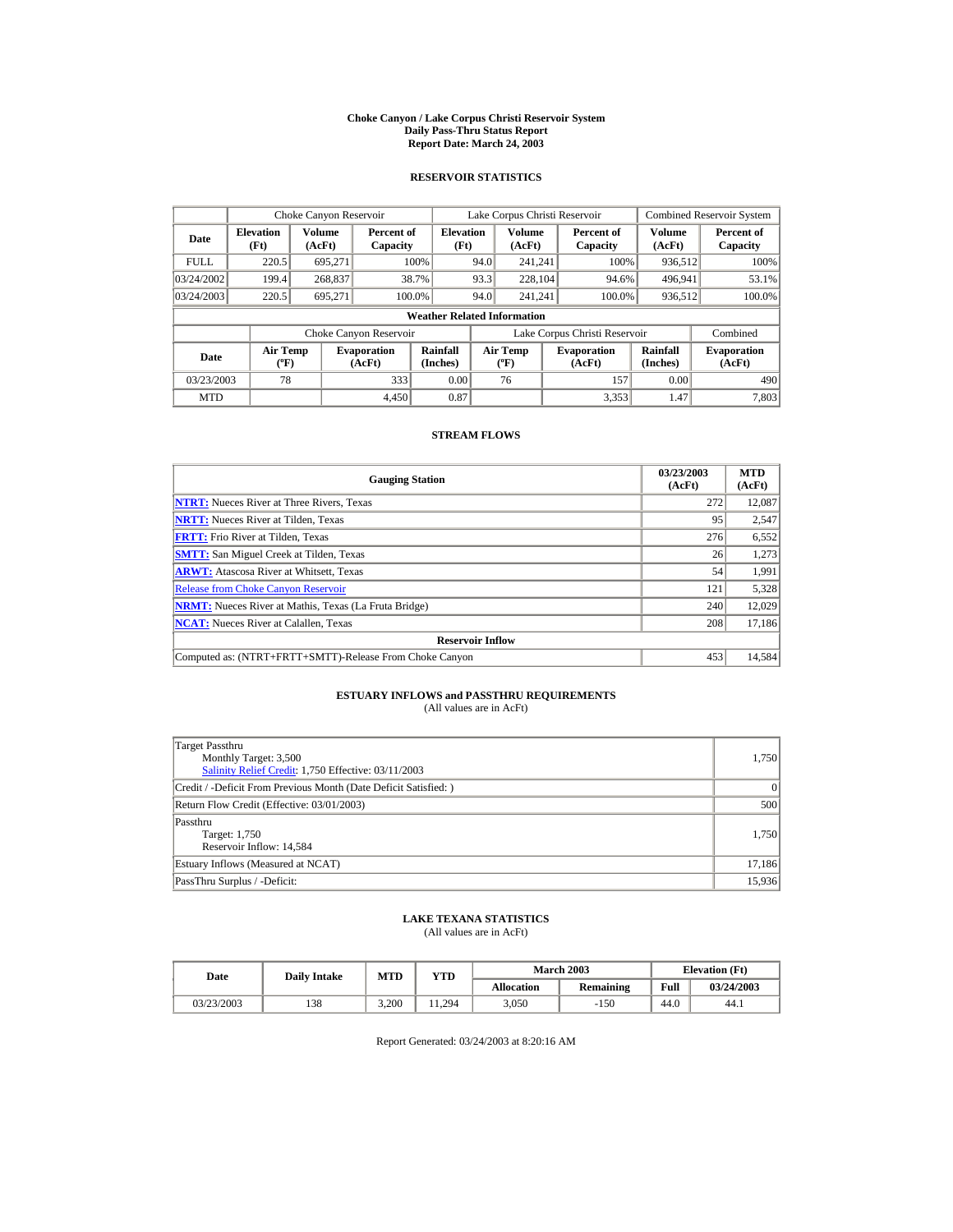#### **Choke Canyon / Lake Corpus Christi Reservoir System Daily Pass-Thru Status Report Report Date: March 25, 2003**

## **RESERVOIR STATISTICS**

|             | Choke Canyon Reservoir                      |                         |                              |                          | Lake Corpus Christi Reservoir                    |                         |  |                               |                         | <b>Combined Reservoir System</b> |  |  |
|-------------|---------------------------------------------|-------------------------|------------------------------|--------------------------|--------------------------------------------------|-------------------------|--|-------------------------------|-------------------------|----------------------------------|--|--|
| Date        | <b>Elevation</b><br>(Ft)                    | <b>Volume</b><br>(AcFt) | Percent of<br>Capacity       | <b>Elevation</b><br>(Ft) |                                                  | <b>Volume</b><br>(AcFt) |  | Percent of<br>Capacity        | <b>Volume</b><br>(AcFt) | Percent of<br>Capacity           |  |  |
| <b>FULL</b> | 220.5                                       | 695.271                 |                              | 100%                     | 94.0                                             | 241.241                 |  | 100%                          | 936,512                 | 100%                             |  |  |
| 03/25/2002  | 199.4                                       | 268,690                 |                              | 38.6%                    | 93.3                                             | 227,728                 |  | 94.4%                         | 496,418                 | 53.0%                            |  |  |
| 03/25/2003  | 220.5                                       | 695.271                 |                              | 100.0%                   | 94.0                                             | 241.241                 |  | 100.0%                        | 936,512                 | 100.0%                           |  |  |
|             | <b>Weather Related Information</b>          |                         |                              |                          |                                                  |                         |  |                               |                         |                                  |  |  |
|             |                                             |                         | Choke Canyon Reservoir       |                          |                                                  |                         |  | Lake Corpus Christi Reservoir |                         | Combined                         |  |  |
| Date        | <b>Air Temp</b><br>$({}^{\circ}\mathrm{F})$ |                         | <b>Evaporation</b><br>(AcFt) | Rainfall<br>(Inches)     | <b>Air Temp</b><br>$({}^{\mathrm{o}}\mathrm{F})$ |                         |  | <b>Evaporation</b><br>(AcFt)  | Rainfall<br>(Inches)    | <b>Evaporation</b><br>(AcFt)     |  |  |
| 03/24/2003  | 77                                          |                         | 197                          | 0.00                     |                                                  | 76                      |  | 224                           | 0.00                    | 421                              |  |  |
| <b>MTD</b>  |                                             |                         | 4.647                        | 0.87                     |                                                  |                         |  | 3.577                         | 1.47                    | 8,224                            |  |  |

## **STREAM FLOWS**

| <b>Gauging Station</b>                                       | 03/24/2003<br>(AcFt) | <b>MTD</b><br>(AcFt) |
|--------------------------------------------------------------|----------------------|----------------------|
| <b>NTRT:</b> Nueces River at Three Rivers, Texas             | 250                  | 12,337               |
| <b>NRTT:</b> Nueces River at Tilden, Texas                   | 95                   | 2,642                |
| <b>FRTT:</b> Frio River at Tilden, Texas                     | 262                  | 6,815                |
| <b>SMTT:</b> San Miguel Creek at Tilden, Texas               | 20                   | 1,293                |
| <b>ARWT:</b> Atascosa River at Whitsett, Texas               | 54                   | 2,045                |
| <b>Release from Choke Canyon Reservoir</b>                   | 93                   | 5,421                |
| <b>NRMT:</b> Nueces River at Mathis, Texas (La Fruta Bridge) | 206                  | 12,236               |
| <b>NCAT:</b> Nueces River at Calallen, Texas                 | 204                  | 17,391               |
| <b>Reservoir Inflow</b>                                      |                      |                      |
| Computed as: (NTRT+FRTT+SMTT)-Release From Choke Canyon      | 438                  | 15,023               |

# **ESTUARY INFLOWS and PASSTHRU REQUIREMENTS**<br>(All values are in AcFt)

| Target Passthru<br>Monthly Target: 3,500<br>Salinity Relief Credit: 1,750 Effective: 03/11/2003 | 1,750  |
|-------------------------------------------------------------------------------------------------|--------|
| Credit / -Deficit From Previous Month (Date Deficit Satisfied:)                                 | 0      |
| Return Flow Credit (Effective: 03/01/2003)                                                      | 500    |
| Passthru<br>Target: 1,750<br>Reservoir Inflow: 15,023                                           | 1.750  |
| Estuary Inflows (Measured at NCAT)                                                              | 17,391 |
| PassThru Surplus / -Deficit:                                                                    | 16,141 |

## **LAKE TEXANA STATISTICS**

(All values are in AcFt)

| Date       | <b>Daily Intake</b> | MTD   | VTD   |            | <b>March 2003</b> | <b>Elevation</b> (Ft) |            |
|------------|---------------------|-------|-------|------------|-------------------|-----------------------|------------|
|            |                     |       |       | Allocation | Remaining         | Full                  | 03/25/2003 |
| 03/24/2003 | 138                 | 3,339 | 1.432 | 3.050      | $-289$            | 44.0                  | 44.1       |

Report Generated: 03/25/2003 at 8:24:41 AM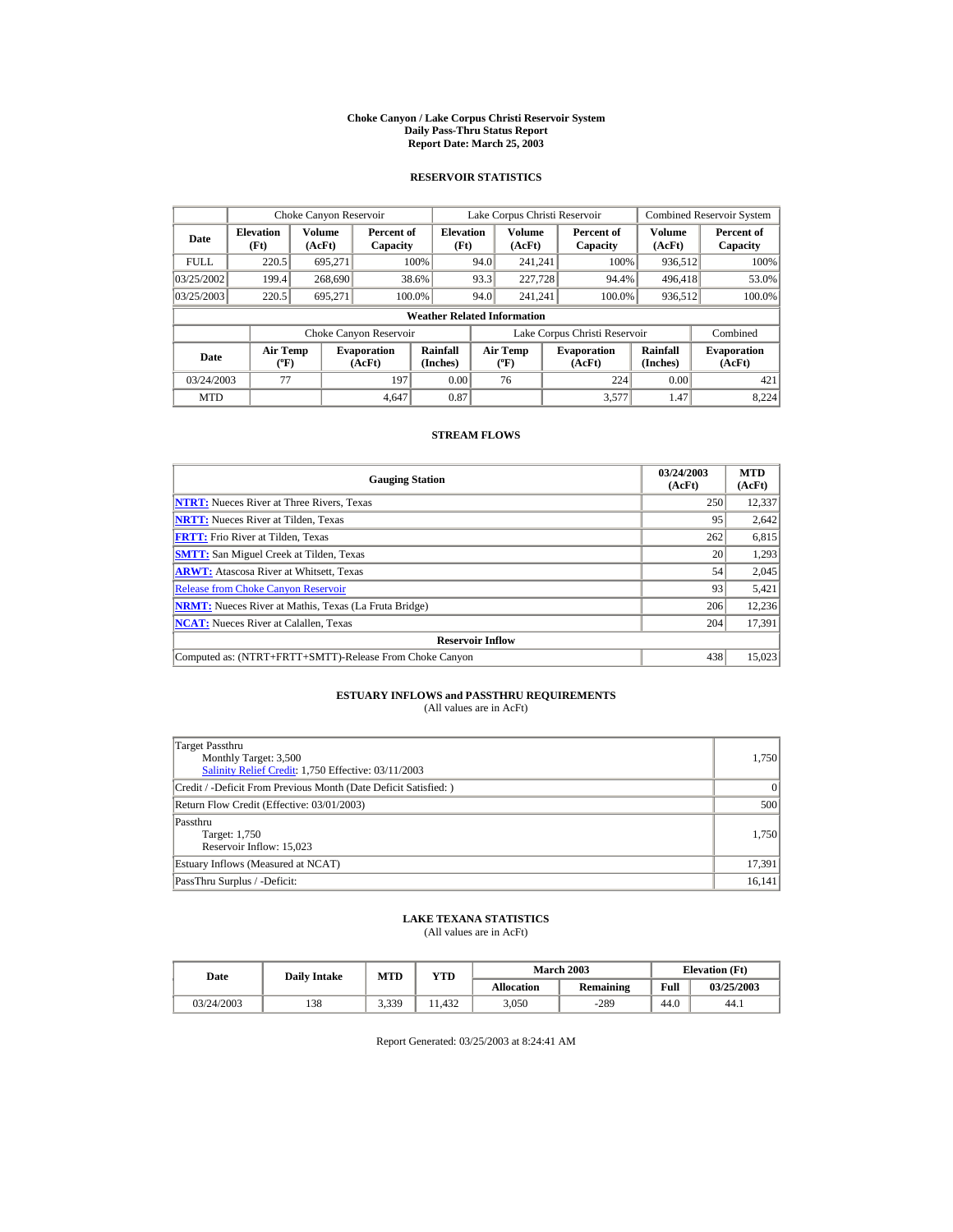#### **Choke Canyon / Lake Corpus Christi Reservoir System Daily Pass-Thru Status Report Report Date: March 26, 2003**

## **RESERVOIR STATISTICS**

|             | Choke Canyon Reservoir                      |                  |                              |                          | Lake Corpus Christi Reservoir    |                  |  |                               |                      | <b>Combined Reservoir System</b> |  |  |
|-------------|---------------------------------------------|------------------|------------------------------|--------------------------|----------------------------------|------------------|--|-------------------------------|----------------------|----------------------------------|--|--|
| Date        | <b>Elevation</b><br>(Ft)                    | Volume<br>(AcFt) | Percent of<br>Capacity       | <b>Elevation</b><br>(Ft) |                                  | Volume<br>(AcFt) |  | Percent of<br>Capacity        | Volume<br>(AcFt)     | Percent of<br>Capacity           |  |  |
| <b>FULL</b> | 220.5                                       | 695.271          |                              | 100%                     | 94.0                             | 241.241          |  | 100%                          | 936,512              | 100%                             |  |  |
| 03/26/2002  | 199.4                                       | 268,394          |                              | 38.6%                    | 93.4                             | 229,612          |  | 95.2%                         | 498,006              | 53.2%                            |  |  |
| 03/26/2003  | 220.7                                       | 695.271          |                              | 100.0%                   | 94.0                             | 241.241          |  | 100.0%                        | 936,512              | 100.0%                           |  |  |
|             | <b>Weather Related Information</b>          |                  |                              |                          |                                  |                  |  |                               |                      |                                  |  |  |
|             |                                             |                  | Choke Canyon Reservoir       |                          |                                  |                  |  | Lake Corpus Christi Reservoir |                      | Combined                         |  |  |
| Date        | <b>Air Temp</b><br>$({}^{\circ}\mathrm{F})$ |                  | <b>Evaporation</b><br>(AcFt) | Rainfall<br>(Inches)     | <b>Air Temp</b><br>$(^{\circ}F)$ |                  |  | <b>Evaporation</b><br>(AcFt)  | Rainfall<br>(Inches) | <b>Evaporation</b><br>(AcFt)     |  |  |
| 03/25/2003  | 76                                          |                  | 273                          | 2.08                     |                                  | 76               |  | 292                           | 0.97                 | 565                              |  |  |
| <b>MTD</b>  |                                             |                  | 4.920                        | 2.95                     |                                  |                  |  | 3.869                         | 2.44                 | 8.789                            |  |  |

## **STREAM FLOWS**

| <b>Gauging Station</b>                                       | 03/25/2003<br>(AcFt) | <b>MTD</b><br>(AcFt) |
|--------------------------------------------------------------|----------------------|----------------------|
| <b>NTRT:</b> Nueces River at Three Rivers, Texas             | 135                  | 12.472               |
| <b>NRTT:</b> Nueces River at Tilden, Texas                   | 95                   | 2,737                |
| <b>FRTT:</b> Frio River at Tilden, Texas                     | 250                  | 7,065                |
| <b>SMTT:</b> San Miguel Creek at Tilden, Texas               | 19                   | 1,311                |
| <b>ARWT:</b> Atascosa River at Whitsett, Texas               | 60                   | 2,104                |
| <b>Release from Choke Canyon Reservoir</b>                   | 66                   | 5,487                |
| <b>NRMT:</b> Nueces River at Mathis, Texas (La Fruta Bridge) | 208                  | 12,444               |
| <b>NCAT:</b> Nueces River at Calallen, Texas                 | 143                  | 17,534               |
| <b>Reservoir Inflow</b>                                      |                      |                      |
| Computed as: (NTRT+FRTT+SMTT)-Release From Choke Canyon      | 338                  | 15,361               |

# **ESTUARY INFLOWS and PASSTHRU REQUIREMENTS**<br>(All values are in AcFt)

| Target Passthru<br>Monthly Target: 3,500<br>Salinity Relief Credit: 1,750 Effective: 03/11/2003 | 1,750  |
|-------------------------------------------------------------------------------------------------|--------|
| Credit / -Deficit From Previous Month (Date Deficit Satisfied:)                                 | 0      |
| Return Flow Credit (Effective: 03/01/2003)                                                      | 500    |
| Passthru<br>Target: 1,750<br>Reservoir Inflow: 15,361                                           | 1.750  |
| Estuary Inflows (Measured at NCAT)                                                              | 17,534 |
| PassThru Surplus / -Deficit:                                                                    | 16,284 |

## **LAKE TEXANA STATISTICS**

(All values are in AcFt)

| Date       | <b>Daily Intake</b> | <b>MTD</b> | YTD   |                   | <b>March 2003</b> | <b>Elevation</b> (Ft) |            |
|------------|---------------------|------------|-------|-------------------|-------------------|-----------------------|------------|
|            |                     |            |       | <b>Allocation</b> | Remaining         | Full                  | 03/26/2003 |
| 03/25/2003 | 138                 | 3.476      | 1.570 | 3.050             | $-426$            | 44.0                  | 44.0       |

Report Generated: 03/26/2003 at 8:20:00 AM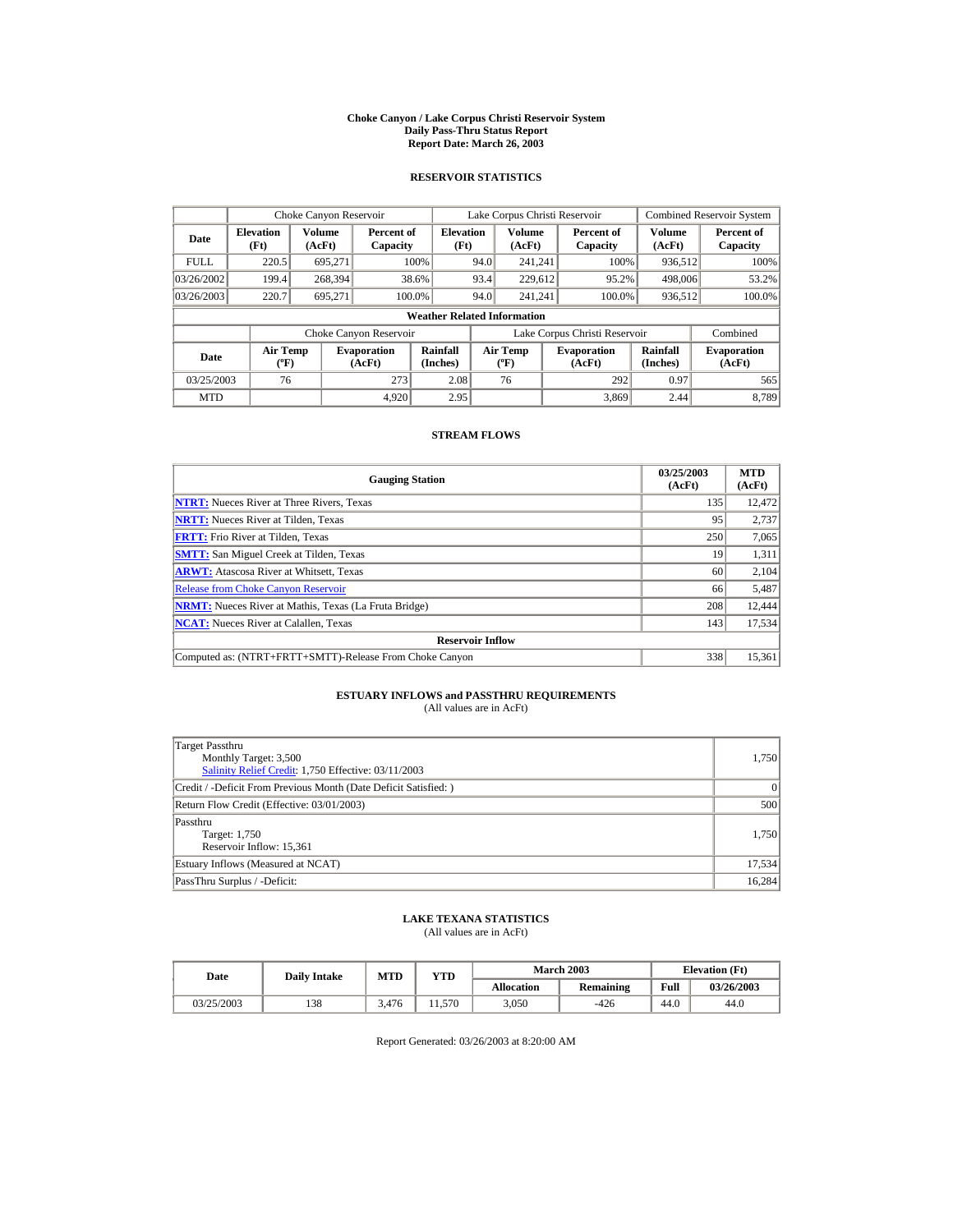#### **Choke Canyon / Lake Corpus Christi Reservoir System Daily Pass-Thru Status Report Report Date: March 27, 2003**

## **RESERVOIR STATISTICS**

|             | Choke Canyon Reservoir                      |                  |                              |                          | Lake Corpus Christi Reservoir |                                           |  |                               |                      | Combined Reservoir System    |  |  |
|-------------|---------------------------------------------|------------------|------------------------------|--------------------------|-------------------------------|-------------------------------------------|--|-------------------------------|----------------------|------------------------------|--|--|
| Date        | <b>Elevation</b><br>(Ft)                    | Volume<br>(AcFt) | Percent of<br>Capacity       | <b>Elevation</b><br>(Ft) |                               | Volume<br>(AcFt)                          |  | Percent of<br>Capacity        | Volume<br>(AcFt)     | Percent of<br>Capacity       |  |  |
| <b>FULL</b> | 220.5                                       | 695.271          |                              | 100%                     | 94.0                          | 241.241                                   |  | 100%                          | 936,512              | 100%                         |  |  |
| 03/27/2002  | 199.4                                       | 268,099          |                              | 38.6%                    | 93.3                          | 227,728                                   |  | 94.4%                         | 495,827              | 52.9%                        |  |  |
| 03/27/2003  | 220.7                                       | 695.271          |                              | 100.0%                   | 94.0                          | 241.241                                   |  | 100.0%                        | 936,512              | 100.0%                       |  |  |
|             | <b>Weather Related Information</b>          |                  |                              |                          |                               |                                           |  |                               |                      |                              |  |  |
|             |                                             |                  | Choke Canyon Reservoir       |                          |                               |                                           |  | Lake Corpus Christi Reservoir |                      | Combined                     |  |  |
| Date        | <b>Air Temp</b><br>$({}^{\circ}\mathrm{F})$ |                  | <b>Evaporation</b><br>(AcFt) | Rainfall<br>(Inches)     |                               | <b>Air Temp</b><br>$({}^{\circ}\text{F})$ |  | <b>Evaporation</b><br>(AcFt)  | Rainfall<br>(Inches) | <b>Evaporation</b><br>(AcFt) |  |  |
| 03/26/2003  | 78                                          |                  | 348                          | 0.00                     |                               | 73                                        |  | 247                           | 0.00                 | 595                          |  |  |
| <b>MTD</b>  |                                             |                  | 5.268                        | 2.95                     |                               |                                           |  | 4.116                         | 2.44                 | 9,384                        |  |  |

## **STREAM FLOWS**

| <b>Gauging Station</b>                                       | 03/26/2003<br>(AcFt) | <b>MTD</b><br>(AcFt) |
|--------------------------------------------------------------|----------------------|----------------------|
| <b>NTRT:</b> Nueces River at Three Rivers, Texas             | 393                  | 12,865               |
| <b>NRTT:</b> Nueces River at Tilden, Texas                   | 99                   | 2,837                |
| <b>FRTT:</b> Frio River at Tilden, Texas                     | 399                  | 7,464                |
| <b>SMTT:</b> San Miguel Creek at Tilden, Texas               | 24                   | 1,335                |
| <b>ARWT:</b> Atascosa River at Whitsett, Texas               | 64                   | 2,168                |
| <b>Release from Choke Canyon Reservoir</b>                   | 66                   | 5,552                |
| <b>NRMT:</b> Nueces River at Mathis, Texas (La Fruta Bridge) | 1.054                | 13,498               |
| <b>NCAT:</b> Nueces River at Calallen, Texas                 | 453                  | 17,986               |
| <b>Reservoir Inflow</b>                                      |                      |                      |
| Computed as: (NTRT+FRTT+SMTT)-Release From Choke Canyon      | 750                  | 16,111               |

# **ESTUARY INFLOWS and PASSTHRU REQUIREMENTS**<br>(All values are in AcFt)

| Target Passthru<br>Monthly Target: 3,500<br>Salinity Relief Credit: 1,750 Effective: 03/11/2003 | 1,750  |
|-------------------------------------------------------------------------------------------------|--------|
| Credit / -Deficit From Previous Month (Date Deficit Satisfied:)                                 | 0      |
| Return Flow Credit (Effective: 03/01/2003)                                                      | 500    |
| Passthru<br>Target: 1,750<br>Reservoir Inflow: 16,111                                           | 1.750  |
| Estuary Inflows (Measured at NCAT)                                                              | 17,986 |
| PassThru Surplus / -Deficit:                                                                    | 16,736 |

## **LAKE TEXANA STATISTICS**

(All values are in AcFt)

| Date       | <b>Daily Intake</b> | MTD   | VTD  |            | <b>March 2003</b> | <b>Elevation</b> (Ft) |            |
|------------|---------------------|-------|------|------------|-------------------|-----------------------|------------|
|            |                     |       |      | Allocation | Remaining         | Full                  | 03/27/2003 |
| 03/26/2003 | 138                 | 3.614 | .708 | 3.050      | $-564$            | 44.0                  | 44.1       |

Report Generated: 03/27/2003 at 7:52:44 AM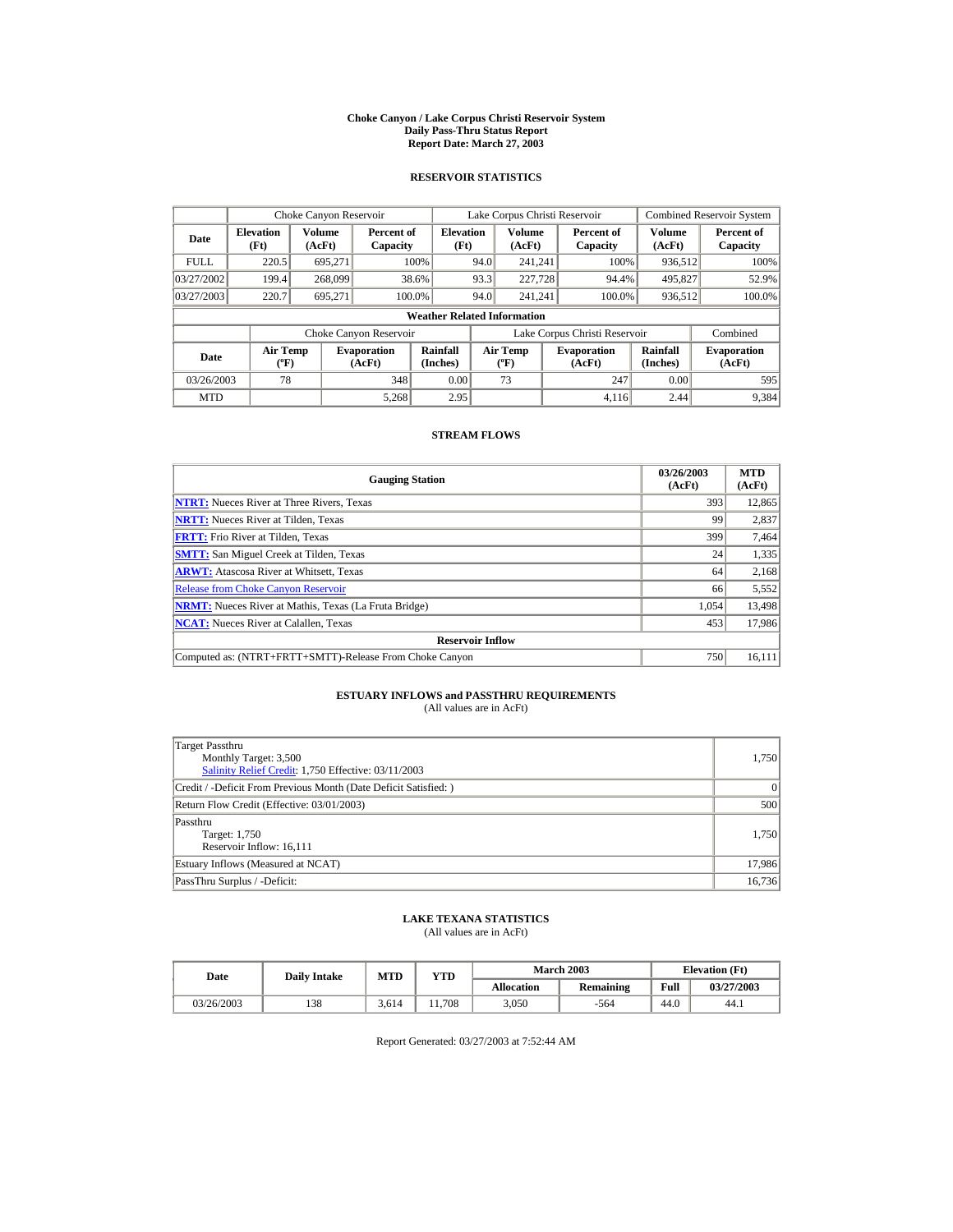#### **Choke Canyon / Lake Corpus Christi Reservoir System Daily Pass-Thru Status Report Report Date: March 28, 2003**

## **RESERVOIR STATISTICS**

|             | Choke Canyon Reservoir                |                  |                              |                          | Lake Corpus Christi Reservoir |                                          |  |                               |                      | <b>Combined Reservoir System</b> |  |  |
|-------------|---------------------------------------|------------------|------------------------------|--------------------------|-------------------------------|------------------------------------------|--|-------------------------------|----------------------|----------------------------------|--|--|
| Date        | <b>Elevation</b><br>(Ft)              | Volume<br>(AcFt) | Percent of<br>Capacity       | <b>Elevation</b><br>(Ft) |                               | <b>Volume</b><br>(AcFt)                  |  | Percent of<br>Capacity        | Volume<br>(AcFt)     | Percent of<br>Capacity           |  |  |
| <b>FULL</b> | 220.5                                 | 695.271          |                              | 100%                     | 94.0                          | 241.241                                  |  | 100%                          | 936,512              | 100%                             |  |  |
| 03/28/2002  | 199.4                                 | 267,803          |                              | 38.5%                    | 93.3                          | 227.164                                  |  | 94.2%                         | 494,967              | 52.9%                            |  |  |
| 03/28/2003  | 220.6                                 | 695.271          |                              | 100.0%                   | 94.0                          | 241.241                                  |  | 100.0%                        | 936,512              | 100.0%                           |  |  |
|             | <b>Weather Related Information</b>    |                  |                              |                          |                               |                                          |  |                               |                      |                                  |  |  |
|             |                                       |                  | Choke Canyon Reservoir       |                          |                               |                                          |  | Lake Corpus Christi Reservoir |                      | Combined                         |  |  |
| Date        | <b>Air Temp</b><br>$({}^o\mathrm{F})$ |                  | <b>Evaporation</b><br>(AcFt) | Rainfall<br>(Inches)     |                               | <b>Air Temp</b><br>$({}^{\circ}{\rm F})$ |  | <b>Evaporation</b><br>(AcFt)  | Rainfall<br>(Inches) | <b>Evaporation</b><br>(AcFt)     |  |  |
| 03/27/2003  | 83                                    |                  | 378                          | 0.00                     |                               | 82                                       |  | 247                           | 0.00                 | 625                              |  |  |
| <b>MTD</b>  |                                       |                  | 5.646                        | 2.95                     |                               |                                          |  | 4.363                         | 2.44                 | 10.009                           |  |  |

## **STREAM FLOWS**

| <b>Gauging Station</b>                                       | 03/27/2003<br>(AcFt) | <b>MTD</b><br>(AcFt) |
|--------------------------------------------------------------|----------------------|----------------------|
| <b>NTRT:</b> Nueces River at Three Rivers, Texas             | 216                  | 13,081               |
| <b>NRTT:</b> Nueces River at Tilden, Texas                   | 121                  | 2,958                |
| <b>FRTT:</b> Frio River at Tilden, Texas                     | 314                  | 7,777                |
| <b>SMTT:</b> San Miguel Creek at Tilden, Texas               | 40                   | 1,375                |
| <b>ARWT:</b> Atascosa River at Whitsett, Texas               | 56                   | 2,223                |
| <b>Release from Choke Canyon Reservoir</b>                   | 66                   | 5,618                |
| <b>NRMT:</b> Nueces River at Mathis, Texas (La Fruta Bridge) | 353                  | 13,851               |
| <b>NCAT:</b> Nueces River at Calallen, Texas                 | 1,131                | 19,118               |
| <b>Reservoir Inflow</b>                                      |                      |                      |
| Computed as: (NTRT+FRTT+SMTT)-Release From Choke Canyon      | 504                  | 16,616               |

# **ESTUARY INFLOWS and PASSTHRU REQUIREMENTS**<br>(All values are in AcFt)

| Target Passthru<br>Monthly Target: 3,500<br>Salinity Relief Credit: 2,625 Effective: 03/27/2003 | 875    |
|-------------------------------------------------------------------------------------------------|--------|
| Credit / -Deficit From Previous Month (Date Deficit Satisfied:)                                 | 0      |
| Return Flow Credit (Effective: 03/01/2003)                                                      | 500    |
| Passthru<br>Target: 875<br>Reservoir Inflow: 16,616                                             | 875    |
| Estuary Inflows (Measured at NCAT)                                                              | 19,118 |
| PassThru Surplus / -Deficit:                                                                    | 18,743 |

## **LAKE TEXANA STATISTICS**

(All values are in AcFt)

| Date       | <b>Daily Intake</b> | <b>MTD</b> | YTD   |                   | <b>March 2003</b> | <b>Elevation</b> (Ft) |            |
|------------|---------------------|------------|-------|-------------------|-------------------|-----------------------|------------|
|            |                     |            |       | <b>Allocation</b> | Remaining         | Full                  | 03/28/2003 |
| 03/27/2003 | 138                 | 2752       | 1.846 | 3.050             | $-702$            | 44.0                  | 44.0       |

Report Generated: 03/28/2003 at 7:41:05 AM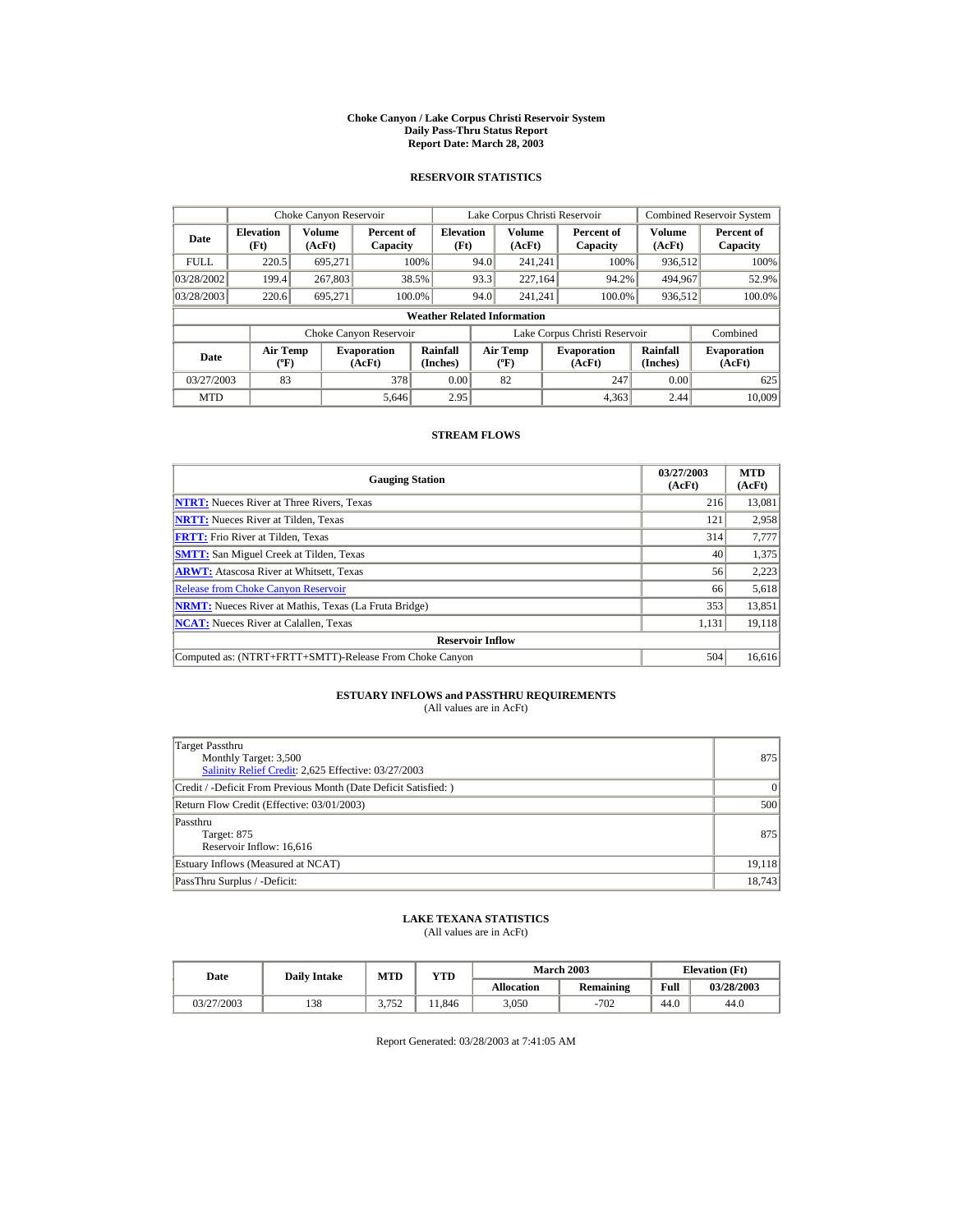#### **Choke Canyon / Lake Corpus Christi Reservoir System Daily Pass-Thru Status Report Report Date: March 29, 2003**

## **RESERVOIR STATISTICS**

|             | Choke Canyon Reservoir                      |                  |                              |                          | Lake Corpus Christi Reservoir |                                           |  |                               |                      | Combined Reservoir System    |  |  |
|-------------|---------------------------------------------|------------------|------------------------------|--------------------------|-------------------------------|-------------------------------------------|--|-------------------------------|----------------------|------------------------------|--|--|
| Date        | <b>Elevation</b><br>(Ft)                    | Volume<br>(AcFt) | Percent of<br>Capacity       | <b>Elevation</b><br>(Ft) |                               | Volume<br>(AcFt)                          |  | Percent of<br>Capacity        | Volume<br>(AcFt)     | Percent of<br>Capacity       |  |  |
| <b>FULL</b> | 220.5                                       | 695.271          |                              | 100%                     | 94.0                          | 241.241                                   |  | 100%                          | 936,512              | 100%                         |  |  |
| 03/29/2002  | 199.4                                       | 267,656          |                              | 38.5%                    | 93.2                          | 226,976                                   |  | 94.1%                         | 494,632              | 52.8%                        |  |  |
| 03/29/2003  | 220.6                                       | 695.271          |                              | 100.0%                   | 94.0                          | 241.241                                   |  | 100.0%                        | 936,512              | 100.0%                       |  |  |
|             | <b>Weather Related Information</b>          |                  |                              |                          |                               |                                           |  |                               |                      |                              |  |  |
|             |                                             |                  | Choke Canyon Reservoir       |                          |                               |                                           |  | Lake Corpus Christi Reservoir |                      | Combined                     |  |  |
| Date        | <b>Air Temp</b><br>$({}^{\circ}\mathrm{F})$ |                  | <b>Evaporation</b><br>(AcFt) | Rainfall<br>(Inches)     |                               | <b>Air Temp</b><br>$({}^{\circ}\text{F})$ |  | <b>Evaporation</b><br>(AcFt)  | Rainfall<br>(Inches) | <b>Evaporation</b><br>(AcFt) |  |  |
| 03/28/2003  | 68                                          |                  | 363                          | 0.00                     |                               | 70                                        |  | 269                           | 0.00                 | 632                          |  |  |
| <b>MTD</b>  |                                             |                  | 6.009                        | 2.95                     |                               |                                           |  | 4.632                         | 2.44                 | 10.641                       |  |  |

## **STREAM FLOWS**

| <b>Gauging Station</b>                                       | 03/28/2003<br>(AcFt) | <b>MTD</b><br>(AcFt) |
|--------------------------------------------------------------|----------------------|----------------------|
| <b>NTRT:</b> Nueces River at Three Rivers, Texas             | 312                  | 13,393               |
| <b>NRTT:</b> Nueces River at Tilden, Texas                   | 115                  | 3,073                |
| <b>FRTT:</b> Frio River at Tilden, Texas                     | 339                  | 8,117                |
| <b>SMTT:</b> San Miguel Creek at Tilden, Texas               | 38                   | 1,413                |
| <b>ARWT:</b> Atascosa River at Whitsett, Texas               | 52                   | 2,275                |
| <b>Release from Choke Canvon Reservoir</b>                   | 355                  | 5,973                |
| <b>NRMT:</b> Nueces River at Mathis, Texas (La Fruta Bridge) | 665                  | 14,516               |
| <b>NCAT:</b> Nueces River at Calallen, Texas                 | 556                  | 19,673               |
| <b>Reservoir Inflow</b>                                      |                      |                      |
| Computed as: NRTT+FRTT+SMTT+ARWT                             | 544                  | 17,160               |

# **ESTUARY INFLOWS and PASSTHRU REQUIREMENTS**<br>(All values are in AcFt)

| Target Passthru<br>Monthly Target: 3,500<br>Salinity Relief Credit: 2,625 Effective: 03/27/2003 | 875      |
|-------------------------------------------------------------------------------------------------|----------|
| Credit / -Deficit From Previous Month (Date Deficit Satisfied: )                                | $\Omega$ |
| Return Flow Credit (Effective: 03/01/2003)                                                      | 500      |
| Passthru<br>Target: 875<br>Reservoir Inflow: 17,160                                             | 875      |
| Estuary Inflows (Measured at NCAT)                                                              | 19,673   |
| PassThru Surplus / -Deficit:                                                                    | 19.298   |

## **LAKE TEXANA STATISTICS**

(All values are in AcFt)

| Date       | <b>Daily Intake</b> | <b>MTD</b> | YTD   |                   | <b>March 2003</b> | <b>Elevation</b> (Ft) |            |
|------------|---------------------|------------|-------|-------------------|-------------------|-----------------------|------------|
|            |                     |            |       | <b>Allocation</b> | Remaining         | Full                  | 03/29/2003 |
| 03/28/2003 | 138                 | 3.890      | 1.984 | 3.050             | $-840$            | 44.0                  | 44.0       |

Report Generated: 03/29/2003 at 7:40:20 AM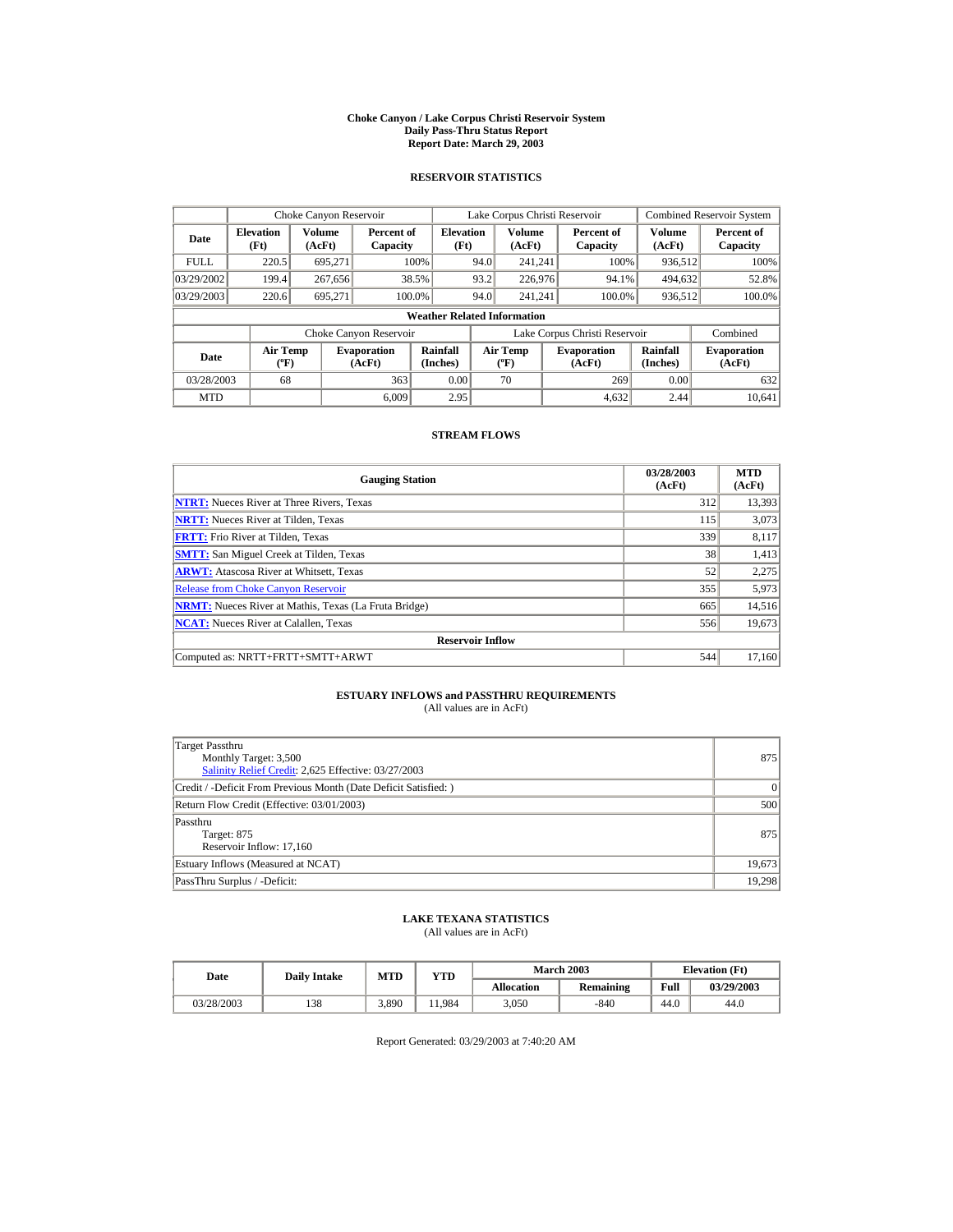#### **Choke Canyon / Lake Corpus Christi Reservoir System Daily Pass-Thru Status Report Report Date: March 30, 2003**

## **RESERVOIR STATISTICS**

|             | Choke Canyon Reservoir                      |                  |                              |                          | Lake Corpus Christi Reservoir |                                          |  |                               |                      | <b>Combined Reservoir System</b> |  |  |
|-------------|---------------------------------------------|------------------|------------------------------|--------------------------|-------------------------------|------------------------------------------|--|-------------------------------|----------------------|----------------------------------|--|--|
| Date        | <b>Elevation</b><br>(Ft)                    | Volume<br>(AcFt) | Percent of<br>Capacity       | <b>Elevation</b><br>(Ft) |                               | <b>Volume</b><br>(AcFt)                  |  | Percent of<br>Capacity        | Volume<br>(AcFt)     | Percent of<br>Capacity           |  |  |
| <b>FULL</b> | 220.5                                       | 695.271          |                              | 100%                     | 94.0                          | 241.241                                  |  | 100%                          | 936,512              | 100%                             |  |  |
| 03/30/2002  | 199.4                                       | 267,508          |                              | 38.5%                    | 93.1                          | 224,913                                  |  | 93.2%                         | 492,421              | 52.6%                            |  |  |
| 03/30/2003  | 200.6                                       | 695,271          | 100.0%                       |                          | 94.0                          | 241.241                                  |  | 100.0%                        | 936,512              | 100.0%                           |  |  |
|             | <b>Weather Related Information</b>          |                  |                              |                          |                               |                                          |  |                               |                      |                                  |  |  |
|             |                                             |                  | Choke Canyon Reservoir       |                          |                               |                                          |  | Lake Corpus Christi Reservoir |                      | Combined                         |  |  |
| Date        | <b>Air Temp</b><br>$({}^{\circ}\mathrm{F})$ |                  | <b>Evaporation</b><br>(AcFt) | Rainfall<br>(Inches)     |                               | <b>Air Temp</b><br>$({}^{\circ}{\rm F})$ |  | <b>Evaporation</b><br>(AcFt)  | Rainfall<br>(Inches) | <b>Evaporation</b><br>(AcFt)     |  |  |
| 03/29/2003  | 64                                          |                  | 409                          | 0.00                     |                               | 62                                       |  | 336                           | 0.00                 | 745                              |  |  |
| <b>MTD</b>  |                                             |                  | 6.418                        | 2.95                     |                               |                                          |  | 4.968                         | 2.44                 | 11.386                           |  |  |

## **STREAM FLOWS**

| <b>Gauging Station</b>                                       | 03/29/2003<br>(AcFt) | <b>MTD</b><br>(AcFt) |
|--------------------------------------------------------------|----------------------|----------------------|
| <b>NTRT:</b> Nueces River at Three Rivers, Texas             | 854                  | 14,246               |
| <b>NRTT:</b> Nueces River at Tilden, Texas                   | 135                  | 3,208                |
| <b>FRTT:</b> Frio River at Tilden, Texas                     | 304                  | 8,420                |
| <b>SMTT:</b> San Miguel Creek at Tilden, Texas               | 24                   | 1,436                |
| <b>ARWT:</b> Atascosa River at Whitsett, Texas               | 48                   | 2,322                |
| <b>Release from Choke Canyon Reservoir</b>                   | 601                  | 6,574                |
| <b>NRMT:</b> Nueces River at Mathis, Texas (La Fruta Bridge) | 703                  | 15.219               |
| <b>NCAT:</b> Nueces River at Calallen, Texas                 | 901                  | 20,575               |
| <b>Reservoir Inflow</b>                                      |                      |                      |
| Computed as: (NTRT+FRTT+SMTT)-Release From Choke Canyon      | 580                  | 17,739               |

# **ESTUARY INFLOWS and PASSTHRU REQUIREMENTS**<br>(All values are in AcFt)

| Target Passthru<br>Monthly Target: 3,500<br>Salinity Relief Credit: 2,625 Effective: 03/27/2003 | 875    |
|-------------------------------------------------------------------------------------------------|--------|
| Credit / -Deficit From Previous Month (Date Deficit Satisfied: )                                | 0      |
| Return Flow Credit (Effective: 03/01/2003)                                                      | 500    |
| Passthru<br>Target: 875<br>Reservoir Inflow: 17,739                                             | 875    |
| Estuary Inflows (Measured at NCAT)                                                              | 20,575 |
| PassThru Surplus / -Deficit:                                                                    | 20,200 |

## **LAKE TEXANA STATISTICS**

(All values are in AcFt)

| Date       | <b>Daily Intake</b> | MTD   | <b>VTD</b>              |            | <b>March 2003</b> | <b>Elevation</b> (Ft) |            |
|------------|---------------------|-------|-------------------------|------------|-------------------|-----------------------|------------|
|            |                     |       |                         | Allocation | Remaining         | Full                  | 03/30/2003 |
| 03/29/2003 | 138                 | 4.028 | 122<br>$\sim$<br>14.144 | 3.050      | $-978$            | 44.0                  | 44.0       |

Report Generated: 03/31/2003 at 8:47:45 AM